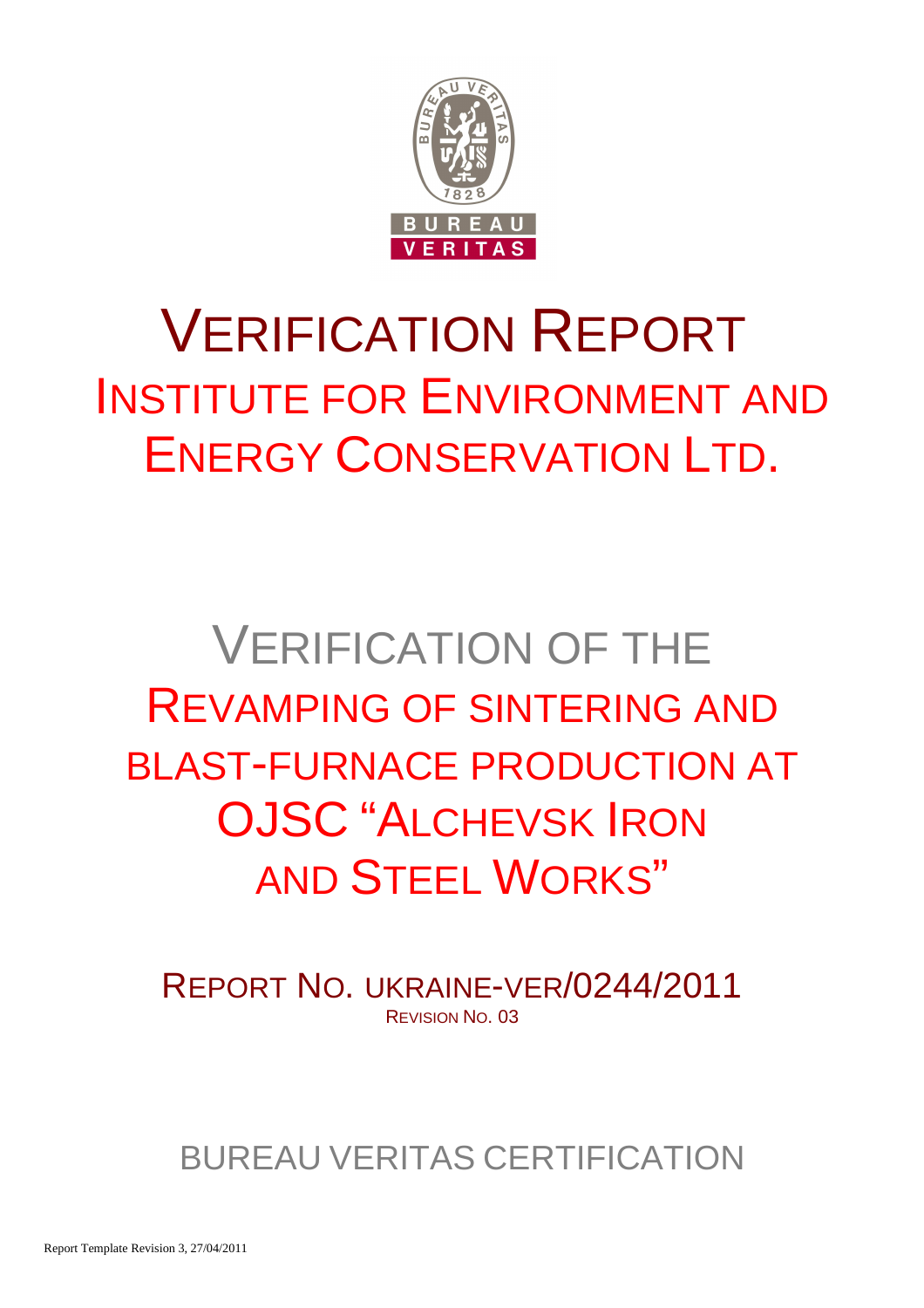

#### VERIFICATION REPORT

| Date of first issue:<br>30/05/2011<br>Client:                                                                                                                                                                                                                                                                                                                                                                                                                                                                                                                                                                                                                                                                                                                                  | Organizational unit:<br>Client ret.: | <b>Bureau Veritas Certification Holding SAS</b>     |  |  |  |
|--------------------------------------------------------------------------------------------------------------------------------------------------------------------------------------------------------------------------------------------------------------------------------------------------------------------------------------------------------------------------------------------------------------------------------------------------------------------------------------------------------------------------------------------------------------------------------------------------------------------------------------------------------------------------------------------------------------------------------------------------------------------------------|--------------------------------------|-----------------------------------------------------|--|--|--|
| Institute for Environment and Energy<br>Conservation Ltd.                                                                                                                                                                                                                                                                                                                                                                                                                                                                                                                                                                                                                                                                                                                      | Vasyl Vovchak                        |                                                     |  |  |  |
| Summary:<br>Bureau Veritas Certification has made the initial and 1 <sup>st</sup> periodic verification of the "Revamping of sintering and<br>blast-furnace production at OJSC "Alchevsk Iron and Steel Works", UA1000262, project of Institute for<br>Environment and Energy Conservation Ltd. located in Alchevsk, Lugansk oblast, Ukraine, and applying JI<br>specific approach, on the basis of UNFCCC criteria for the JI, as well as criteria given to provide for consistent<br>project operations, monitoring and reporting. UNFCCC criteria refer to Article 6 of the Kyoto Protocol, the JI<br>rules and modalities and the subsequent decisions by the JI Supervisory Committee, as well as the host<br>country criteria.                                           |                                      |                                                     |  |  |  |
| The verification scope is defined as a periodic independent review and ex post determination by the Accredited<br>Entity of the monitored reductions in GHG emissions during defined verification period, and consisted of the<br>following three phases: i) desk review of the project design and the baseline and monitoring plan; ii) follow-up<br>interviews with project stakeholders; iii) resolution of outstanding issues and the issuance of the final<br>verification report and opinion. The overall verification, from Contract Review to Verification Report & Opinion,<br>was conducted using Bureau Veritas Certification internal procedures.<br>The first output of the verification process is a list of Clarification, Corrective Actions Requests, Forward |                                      |                                                     |  |  |  |
| Actions Requests (CR, CAR and FAR), presented in Appendix A.<br>In summary, Bureau Veritas Certification confirms that the project is implemented as described in approved<br>project design documents. Installed equipment being essential for generating emission reduction runs reliably<br>and is calibrated appropriately. The monitoring system is in place and the project is generating GHG emission<br>reductions. The GHG emission reduction is calculated accurately and without material errors, omissions, or<br>misstatements, and the ERUs issued totalize 3 719 114 tons of CO2eq for the monitoring period (01/01/2008 -<br>31/12/2009).<br>Our opinion relates to the project's GHG emissions and resulting GHG emission reductions reported and             |                                      |                                                     |  |  |  |
| related to the approved project baseline and monitoring, and its associated documents.                                                                                                                                                                                                                                                                                                                                                                                                                                                                                                                                                                                                                                                                                         |                                      |                                                     |  |  |  |
| Subject Group:<br>Report No.:                                                                                                                                                                                                                                                                                                                                                                                                                                                                                                                                                                                                                                                                                                                                                  |                                      |                                                     |  |  |  |
| UKRAINE-ver/0244/2011<br>JI                                                                                                                                                                                                                                                                                                                                                                                                                                                                                                                                                                                                                                                                                                                                                    |                                      |                                                     |  |  |  |
| Project title:<br>sintering<br>and<br>"Revamping<br>of<br>production at OJSC "Alchevsk Iron and Steel<br>Works"                                                                                                                                                                                                                                                                                                                                                                                                                                                                                                                                                                                                                                                                | blast-furnace                        |                                                     |  |  |  |
| Work carried out by:                                                                                                                                                                                                                                                                                                                                                                                                                                                                                                                                                                                                                                                                                                                                                           |                                      |                                                     |  |  |  |
| Oleg Skoblyk - Team Leader, Lead Verifier Lead                                                                                                                                                                                                                                                                                                                                                                                                                                                                                                                                                                                                                                                                                                                                 |                                      | $\sum$                                              |  |  |  |
| Vera Skitina - Team member, Lead Verifier                                                                                                                                                                                                                                                                                                                                                                                                                                                                                                                                                                                                                                                                                                                                      |                                      |                                                     |  |  |  |
| Iuliia Pylnova - Team member, Verifier                                                                                                                                                                                                                                                                                                                                                                                                                                                                                                                                                                                                                                                                                                                                         |                                      |                                                     |  |  |  |
| Olena Manziuk - Team member, Verifier                                                                                                                                                                                                                                                                                                                                                                                                                                                                                                                                                                                                                                                                                                                                          |                                      |                                                     |  |  |  |
| Work reviewed by:<br>Ivan Sokolov - Internal Technical Reviewer                                                                                                                                                                                                                                                                                                                                                                                                                                                                                                                                                                                                                                                                                                                |                                      |                                                     |  |  |  |
| Igor Alekseenko - Technical specialist                                                                                                                                                                                                                                                                                                                                                                                                                                                                                                                                                                                                                                                                                                                                         |                                      | No distribution without permission from the         |  |  |  |
| Work approved by:                                                                                                                                                                                                                                                                                                                                                                                                                                                                                                                                                                                                                                                                                                                                                              |                                      | Client or responsible organizational unit<br>Cation |  |  |  |
| Flavio Gomes - Operational Manager                                                                                                                                                                                                                                                                                                                                                                                                                                                                                                                                                                                                                                                                                                                                             |                                      | Limited distribution<br>D                           |  |  |  |
| Rev. No.:<br>Date of this revision:                                                                                                                                                                                                                                                                                                                                                                                                                                                                                                                                                                                                                                                                                                                                            | Number of pages:                     |                                                     |  |  |  |
| 38<br>16/06/2011<br>03                                                                                                                                                                                                                                                                                                                                                                                                                                                                                                                                                                                                                                                                                                                                                         |                                      | Unrestricted distribution                           |  |  |  |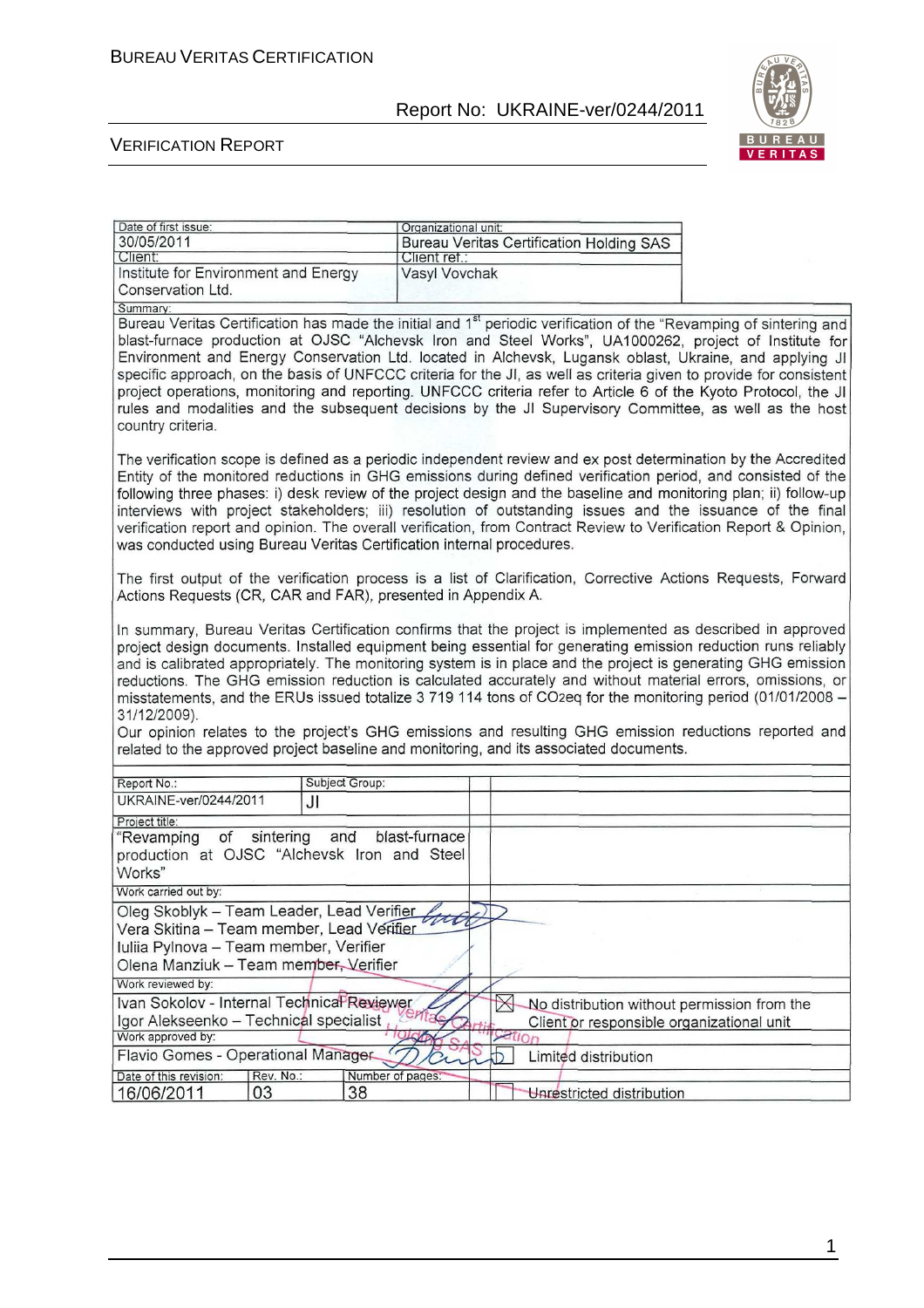

VERIFICATION REPORT

# **Abbreviations**

| <b>AIE</b>      | <b>Accredited Independent Entity</b>                   |
|-----------------|--------------------------------------------------------|
| <b>BFG</b>      | <b>Blast Furnace Gas</b>                               |
| CAR             | <b>Corrective Action Request</b>                       |
| <b>CDM</b>      | <b>Clean Development Mechanism</b>                     |
| <b>CHP</b>      | <b>Combined Heat and Power</b>                         |
| CL              | <b>Clarification Request</b>                           |
| CO <sub>2</sub> | <b>Carbon Dioxide</b>                                  |
| COG             | <b>Coke Oven Gas</b>                                   |
| <b>AISW</b>     | PJSC "Alchevsk Iron and Steel Works"                   |
| <b>DFP</b>      | <b>Designated Focal Point</b>                          |
| <b>DVM</b>      | Determination and Verification Manual                  |
| <b>EIA</b>      | <b>Environmental Impact Assessment</b>                 |
| ERU             | <b>Emission Reduction Unit</b>                         |
| <b>GHG</b>      | Green House Gas(es)                                    |
| <b>GWP</b>      | <b>Global Warming Potential</b>                        |
|                 | Interview                                              |
| <b>IPCC</b>     | Intergovernmental Panel on Climate Change              |
| JI              | Joint Implementation                                   |
| <b>JISC</b>     | Joint Implementation Supervisory Committee             |
| <b>MP</b>       | Monitoring Plan                                        |
| MoV             | <b>Means of Verification</b>                           |
| <b>NGO</b>      | Non Government Organization                            |
| <b>PDD</b>      | <b>Project Design Document</b>                         |
| <b>UNFCCC</b>   | United Nations Framework Convention for Climate Change |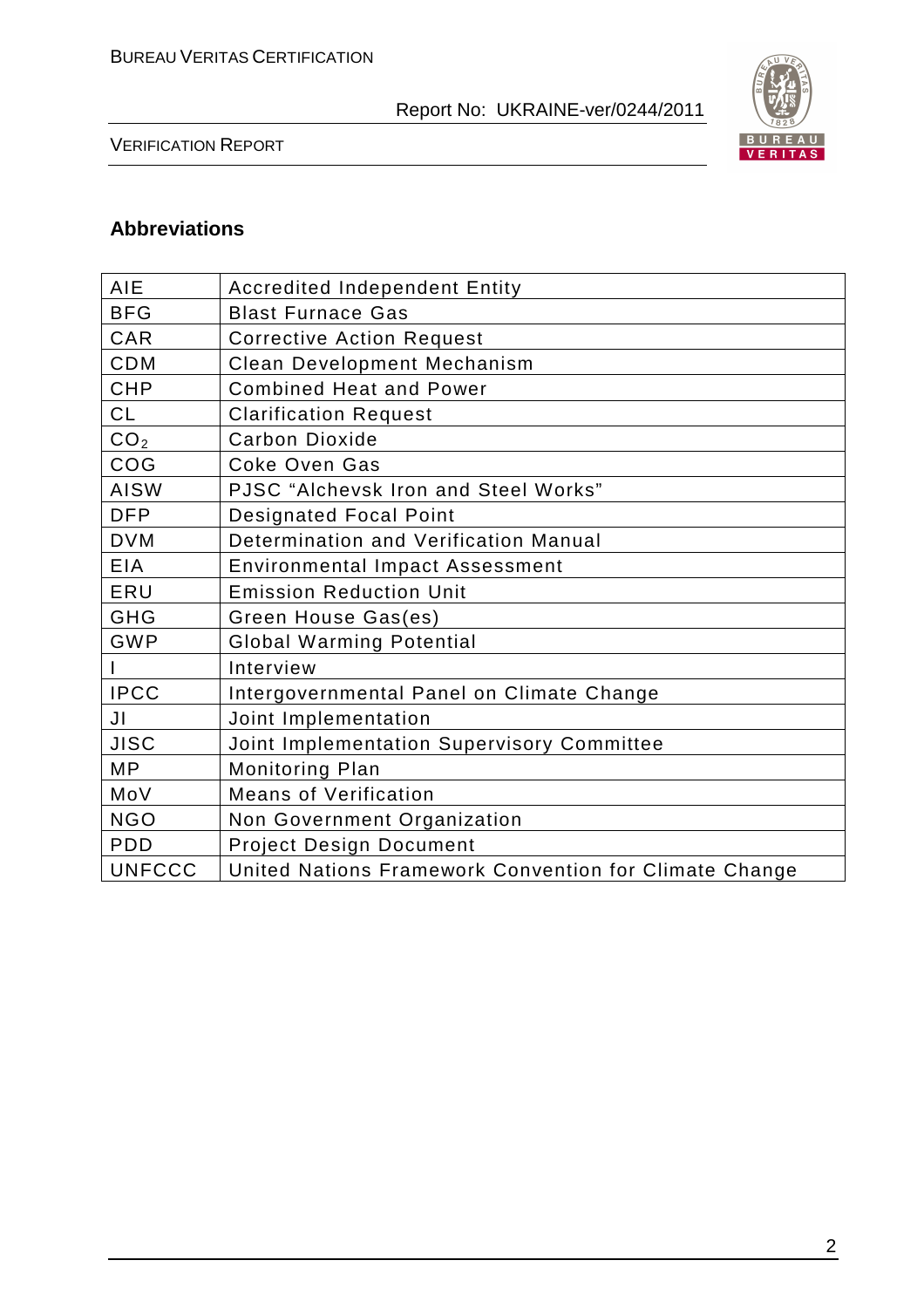

VERIFICATION REPORT

# **Table of Contents Page 2018**

| $\mathbf{1}$   |                                                                               | $\overline{4}$ |
|----------------|-------------------------------------------------------------------------------|----------------|
| 1.1            | Objective                                                                     | 4              |
| 1.2            | Scope                                                                         | $\overline{4}$ |
| 1.3            | <b>Verification Team</b>                                                      | 4              |
| $\overline{2}$ |                                                                               | .5             |
| 2.1            | <b>Review of Documents</b>                                                    | 5              |
| 2.2            | Follow-up Interviews                                                          | 6              |
| 2.3            | Resolution of Clarification, Corrective and Forward Action<br>Requests        | 6              |
| 3              |                                                                               |                |
| 3.1            | Remaining issues and FARs from previous verifications                         | $\overline{7}$ |
| 3.2            | Project approval by Parties involved (90-91)                                  | 8              |
| 3.3            | Project implementation (92-93)                                                | 8              |
| 3.4            | Compliance of the monitoring plan with the monitoring<br>methodology (94-98)  | 9              |
| 3.5            | Revision of monitoring plan (99-100) (Not applicable)                         | 10             |
| 3.6            | Data management (101)                                                         | 10             |
| 3.7            | Verification regarding programmes of activities (102-110)<br>(Not applicable) | 10             |
| 4              |                                                                               |                |
| 5              |                                                                               |                |
|                | APPENDIX A: COMPANY PROJECT VERIFICATION PROTOCOL 17                          |                |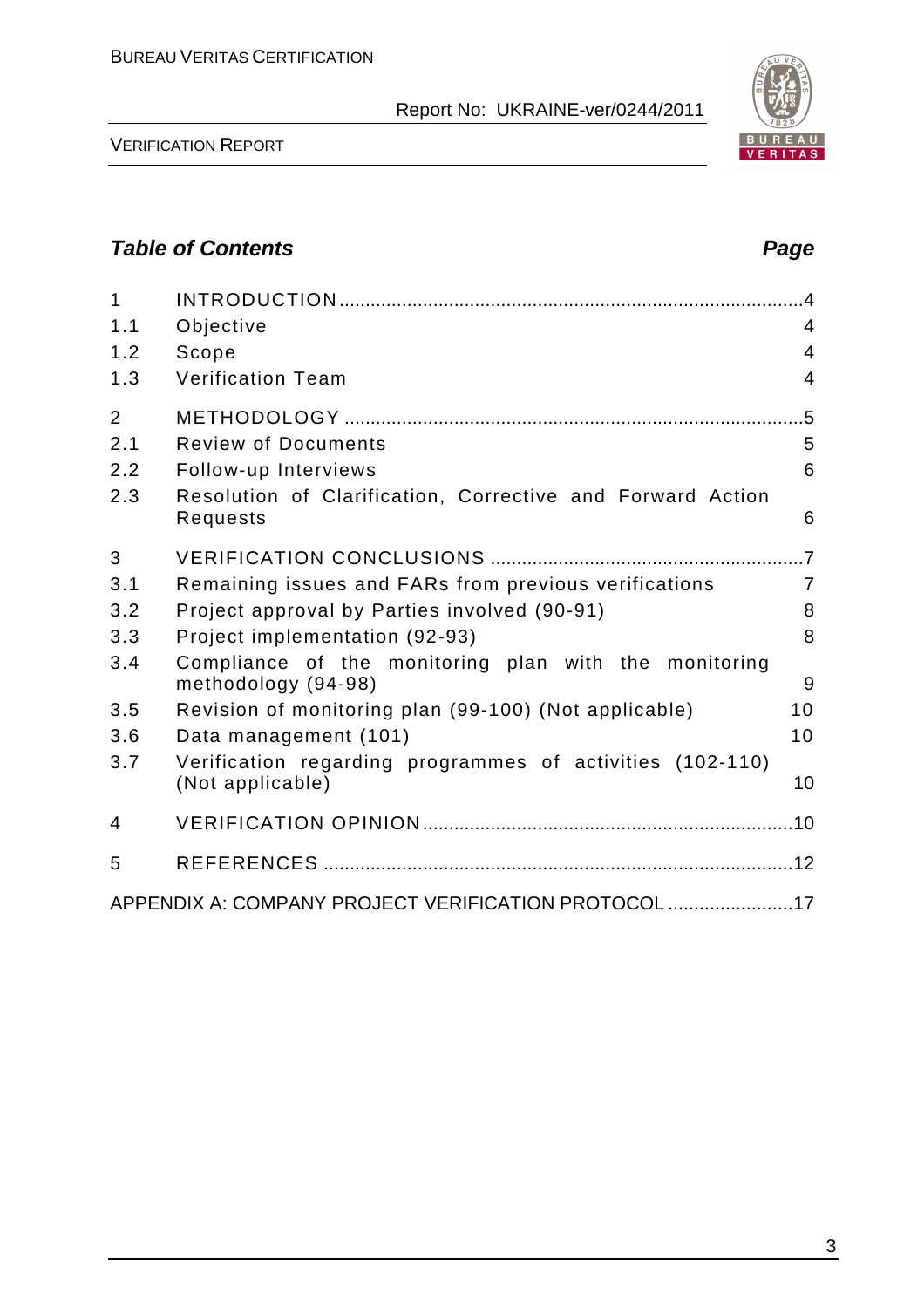

VERIFICATION REPORT

# **1 INTRODUCTION**

Institute for Environment and Energy Conservation Ltd. has commissioned Bureau Veritas Certification to verify the emissions reductions of its JI project "Revamping of sintering and blast-furnace production at OJSC "Alchevsk Iron and Steel Works" (hereafter called "the project") at Alchevsk, Lugansk oblast, Ukraine.

This report summarizes the findings of the verification of the project, performed on the basis of UNFCCC criteria, as well as criteria given to provide for consistent project operations, monitoring and reporting.

# **1.1 Objective**

Verification is the periodic independent review and ex post determination by the Accredited Independent Entity of the monitored reductions in GHG emissions during defined verification period.

The objective of verification can be divided in Initial Verification and Periodic Verification.

UNFCCC criteria refer to Article 6 of the Kyoto Protocol, the JI rules and modalities and the subsequent decisions by the JI Supervisory Committee, as well as the host country criteria.

### **1.2 Scope**

Verification scope is defined as an independent and objective review and ex post determination by the Accredited Independent Entity of the monitored reductions in GHG emissions. The verification is based on the submitted monitoring report and the determined project design document including the project's baseline study and monitoring plan and other relevant documents. The information in these documents is reviewed against Kyoto Protocol requirements, UNFCCC rules and associated interpretations.

The verification is not meant to provide any consulting towards the Client. However, stated requests for clarifications, corrective and/or forward actions may provide input for improvement of the project monitoring towards reductions in the GHG emissions.

# **1.3 Verification Team**

The verification team consists of the following personnel:

Oleg Skoblyk

Bureau Veritas Certification Team Leader, Climate Change Lead Verifier

Vera Skitina

Bureau Veritas Certification Team Member, Climate Change Lead Verifier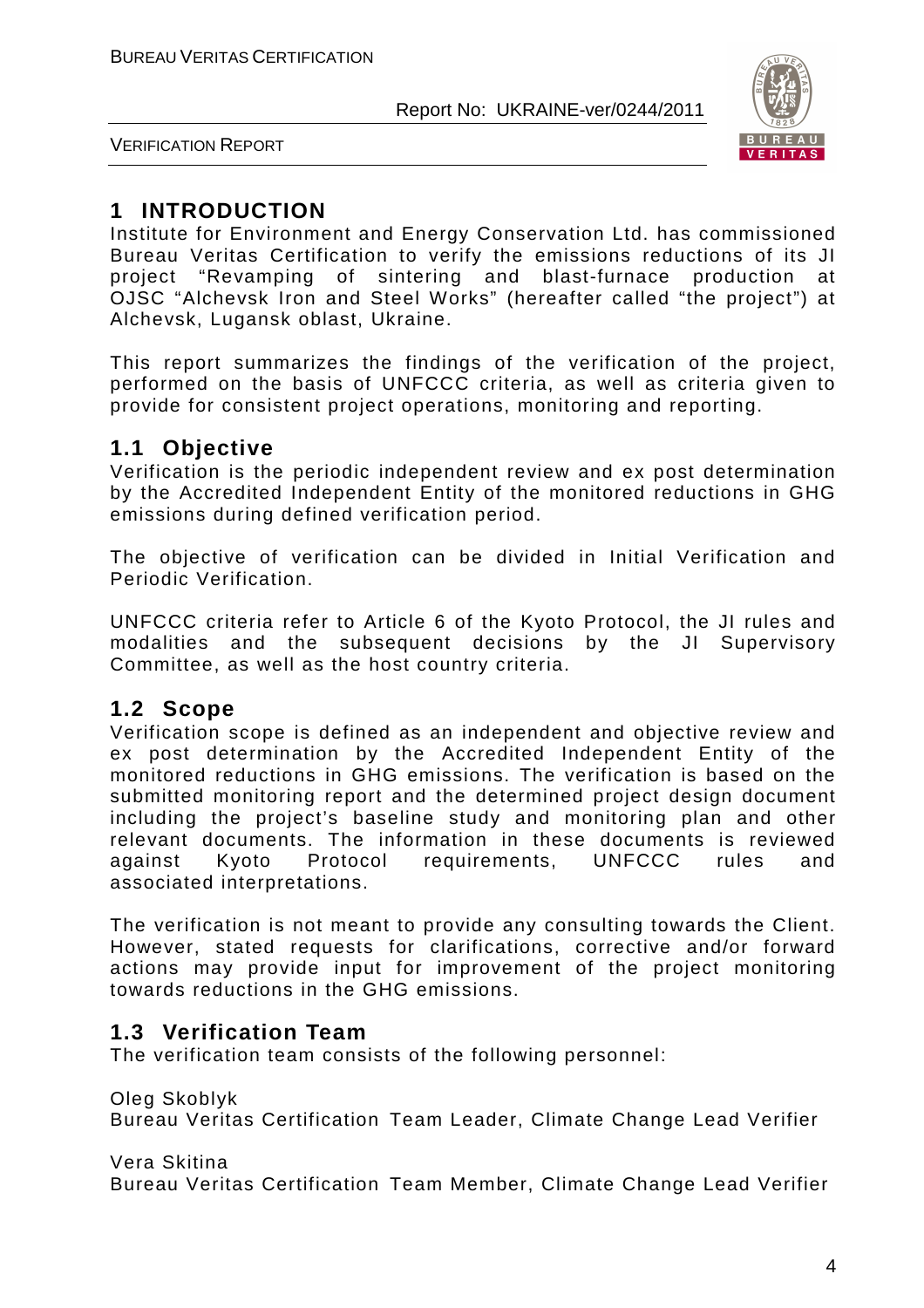

VERIFICATION REPORT

Iuliia Pylnova Bureau Veritas Certification Team Member, Climate Change Verifier

Olena Manziuk Bureau Veritas Certification Team Member, Climate Change Verifier

This verification report was reviewed by:

Ivan Sokolov

Bureau Veritas Certification, Internal Technical Reviewer

Igor Alekseenko Bureau Veritas Certification, Technical specialist

# **2 METHODOLOGY**

The overall verification, from Contract Review to Verification Report & Opinion, was conducted using Bureau Veritas Certification internal procedures.

In order to ensure transparency, a verification protocol was customized for the project, according to the version 01 of the Joint Implementation Determination and Verification Manual, issued by the Joint Implementation Supervisory Committee at its 19 meeting on 04/12/2009. The protocol shows, in a transparent manner, criteria (requirements), means of verification and the results from verifying the identified criteria. The verification protocol serves the following purposes:

- It organizes, details and clarifies the requirements a JI project is expected to meet;
- It ensures a transparent verification process where the verifier will document how a particular requirement has been verified and the result of the verification.

The completed verification protocol is enclosed in Appendix A to this report.

### **2.1 Review of Documents**

The Monitoring Report (MR) submitted by Institute for Environment and Energy Conservation Ltd. and additional background documents related to the project design and baseline, i.e. country Law, Project Design Document (PDD), Guidance on criteria for baseline setting and monitoring, Host party criteria, Kyoto Protocol, Clarifications on Verification Requirements to be Checked by an Accredited Independent Entity were reviewed.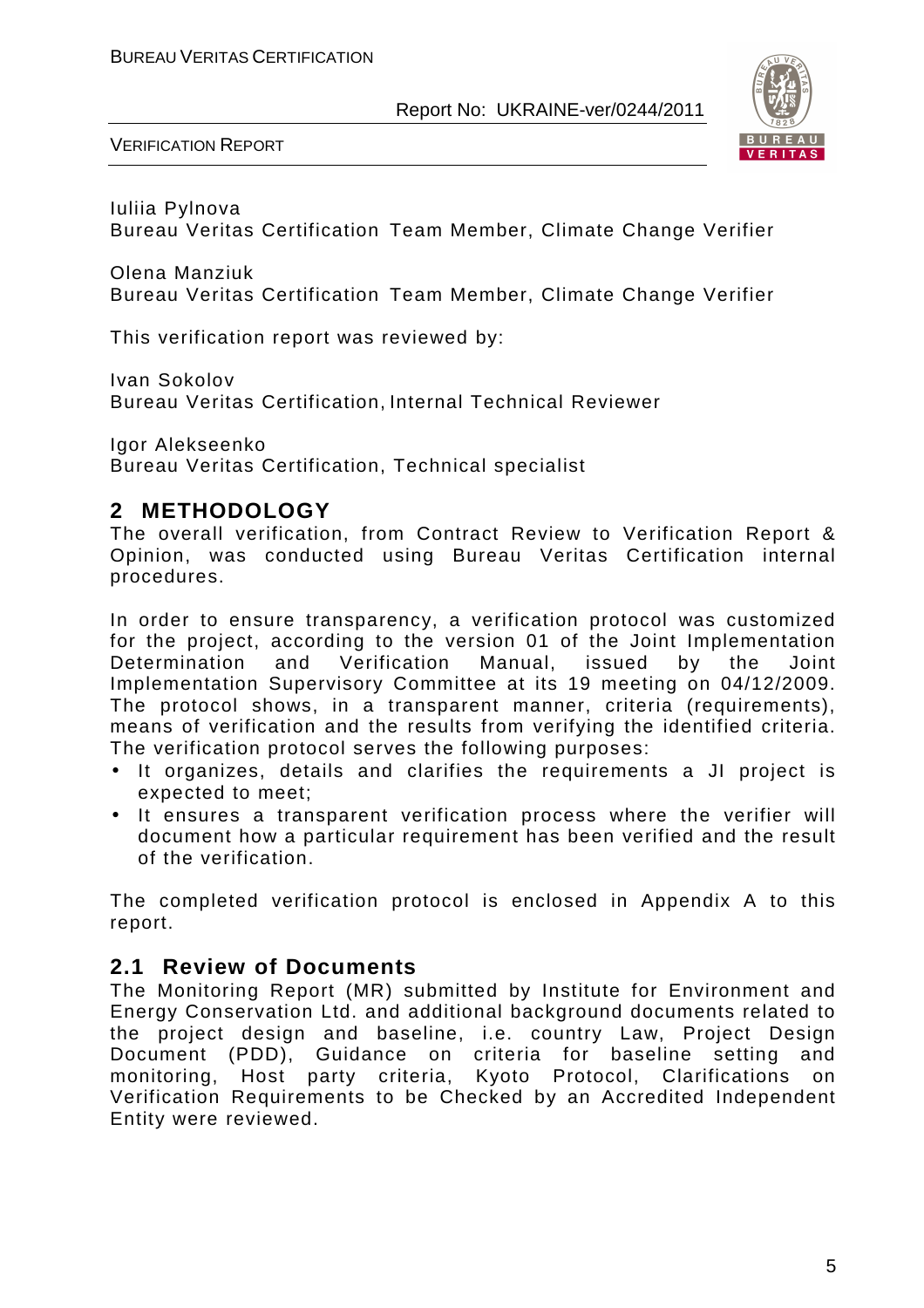

VERIFICATION REPORT

The verification findings presented in this report relate to the Monitoring Report version 1, 2, and 2.1 and project as described in the determined PDD.

# **2.2 Follow-up Interviews**

On 24/03/2011 Bureau Veritas Certification performed on-site interviews with project stakeholders to confirm selected information and to resolve issues identified in the document review. Representatives of PJSC "Alchevsk Iron and Steel Works" (according to the documentation checked, 16.05.2011 PJSC "Alchevsk Iron and Steel Works" was established by changing the name of juridical person OJSC "Alchevsk Iron and Steel Works" to PJSC "Alchevsk Iron and Steel Works") and Institute for Environment and Energy Conservation Ltd. were interviewed (see References). The main topics of the interviews are summarized in Table 1.

| <b>Table T. Interview topics</b> |                                                    |
|----------------------------------|----------------------------------------------------|
| <b>Interviewed</b>               | <b>Interview topics</b>                            |
| organization                     |                                                    |
| PJSC "Alchevsk                   | Organizational structure                           |
| <b>Iron and Steel</b>            | Responsibilities and authorities                   |
| Works"                           | Roles and responsibilities for data collection and |
|                                  | processing                                         |
|                                  | Installation of equipment                          |
|                                  | Data logging, archiving and reporting              |
|                                  | Metering equipment control                         |
|                                  | Metering record keeping system, database           |
|                                  | IT management                                      |
|                                  | Training of personnel                              |
|                                  | Quality management procedures and technology       |
|                                  | Internal audits and check-ups                      |
| Institute                        | for Baseline methodology                           |
| Environment and                  | Monitoring plan                                    |
| Energy                           | Monitoring report                                  |
| Conservation Ltd.                |                                                    |

|  |  | Table 1 Interview topics |  |
|--|--|--------------------------|--|
|--|--|--------------------------|--|

# **2.3 Resolution of Clarification, Corrective and Forward Action Requests**

The objective of this phase of the verification is to raise the requests for corrective actions and clarification and any other outstanding issues that needed to be clarified for Bureau Veritas Certification positive conclusion on the GHG emission reduction calculation.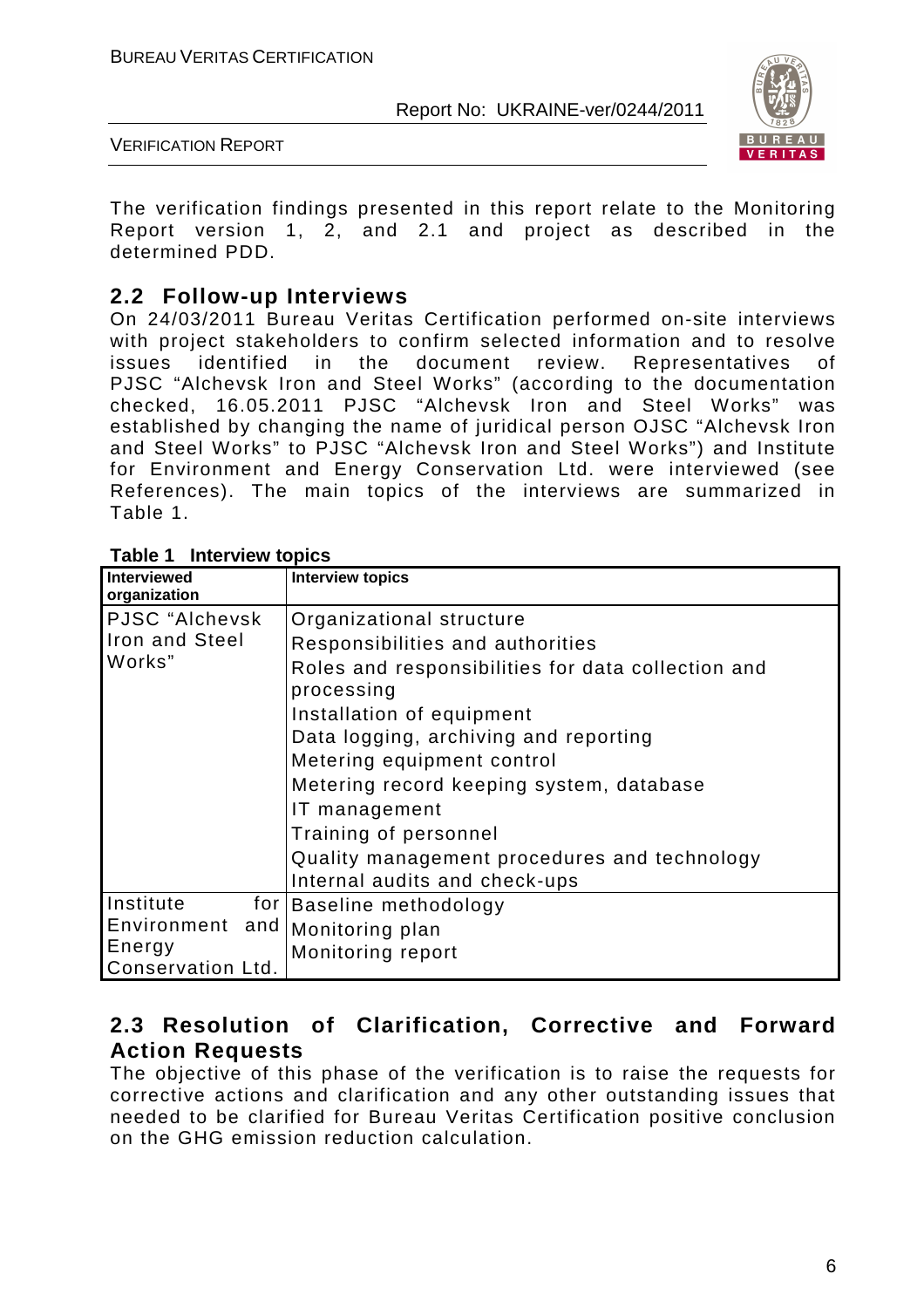

VERIFICATION REPORT

If the Verification Team, in assessing the monitoring report and supporting documents, identifies issues that need to be corrected, clarified or improved with regard to the monitoring requirements, it should raise these issues and inform the project participants of these issues in the form of:

(a) Corrective action request (CAR), requesting the project participants to correct a mistake that is not in accordance with the monitoring plan;

(b) Clarification request (CL), requesting the project participants to provide additional information for the AIE to assess compliance with the monitoring plan;

(c) Forward action request (FAR), informing the project participants of an issue, relating to the monitoring that needs to be reviewed during the next verification period.

To guarantee the transparency of the verification process, the concerns raised are documented in more detail in the verification protocol in Appendix A.

## **3 VERIFICATION CONCLUSIONS**

In the following sections, the conclusions of the verification are stated.

The findings from the desk review of the original monitoring documents and the findings from interviews during the follow up visit are described in the Verification Protocol in Appendix A.

The Clarification, Corrective and Forward Action Requests are stated, where applicable, in the following sections and are further documented in the Verification Protocol in Appendix A. The verification of the Project resulted in 5 Corrective Action Requests, 9 Clarification Requests, and 2 Forward Action Requests.

The number between brackets at the end of each section corresponds to the DVM paragraph.

### **3.1 Remaining issues and FARs from previous verifications**

There was one remaining issue (FAR #01) concerning keeping the data monitored for two years after the last transfer of emission reductions units for the project. The FAR (FAR 01 of this report) is still under consideration; the order concerning the procedure for keeping monitoring data is expected to be issued by PJSC "Alchevsk Iron and Steel Works" in June 2011. FAR 01 will be checked during next periodic verification.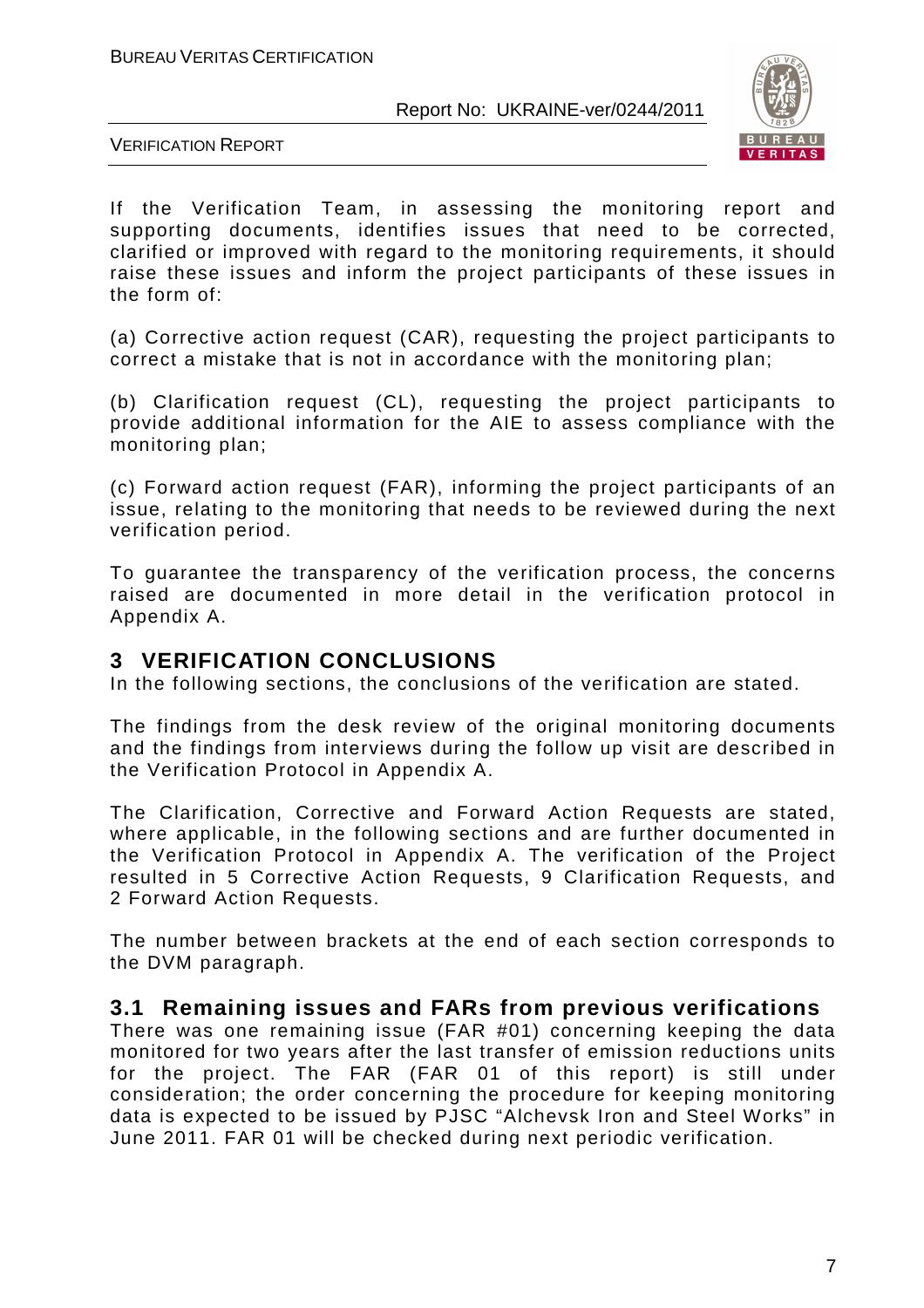

VERIFICATION REPORT

# **3.2 Project approval by Parties involved (90-91)**

Written project approval by the Netherlands (Declaration of Approval 2011JI14 on the JI project "Revamping of sintering and blastfurnace production at OJSC "Alchevsk Iron and Steel Works" issued by Ministry of Economic Affairs, Agriculture and Innovation dated 10.05.2011) has been issued by the DFP of that Party when submitting the first verification report to the secretariat for publication in accordance with paragraph 38 of the JI guidelines, at the latest.

The abovementioned written approval is unconditional.

The identified areas of concern as to Project approval by Parties involved, project participants response and BV Certification's conclusion are described in Appendix A (refer to CAR 01).

# **3.3 Project implementation (92-93)**

The implementation status of the project:

- reduction of specific coke consumption per tone of pig iron;
- improvement of blast furnace coke quality;
- decreasing the silicon content in the pig iron;
- decreasing the BFs idle times and downtime;
- partial substitution of the limestone by lime;
- improvement of the quality of agglomerate;

- installation of pulverized coal injection (PCI) facility at BF # 1 (implementation of this measure was started in October 2006 and was completed in May 2009);

- installation of PCI facility at BF # 5 (implementation of this measure was started in October 2006 and was completed in August 2009);

- installation of PCI facility at BFs ## 3,4 (implementation of the measure was started in October 2006 and is expected to be completed in the year 2015);

- renewal and reconstruction of BF # 1 (implementation of this measure was started in the first half of 2004 and BF#1 was commissioned on 16th of May 2007);

- renewal and reconstruction of BF # 5 (implementation of this measure was started in 2006 and is expected to be completed during year 2011);

- reconstruction of the oxygen unit # 4 (implementation of this measure was started in 2004 and was completed in December 2005);

- installation of oxygen unit # 7 (implementation of this measure was started in 2007 and was completed in 2008).

- installation of oxygen unit # 8 (implementation of this measure was started in 2007 and was completed in 2009);

- construction of BF # 2 (implementation of this measure was started in 2007 and was not completed during monitoring period. According to the project implementation schedule stated in the PDD, commissioning of the measure is expected in the year 2015);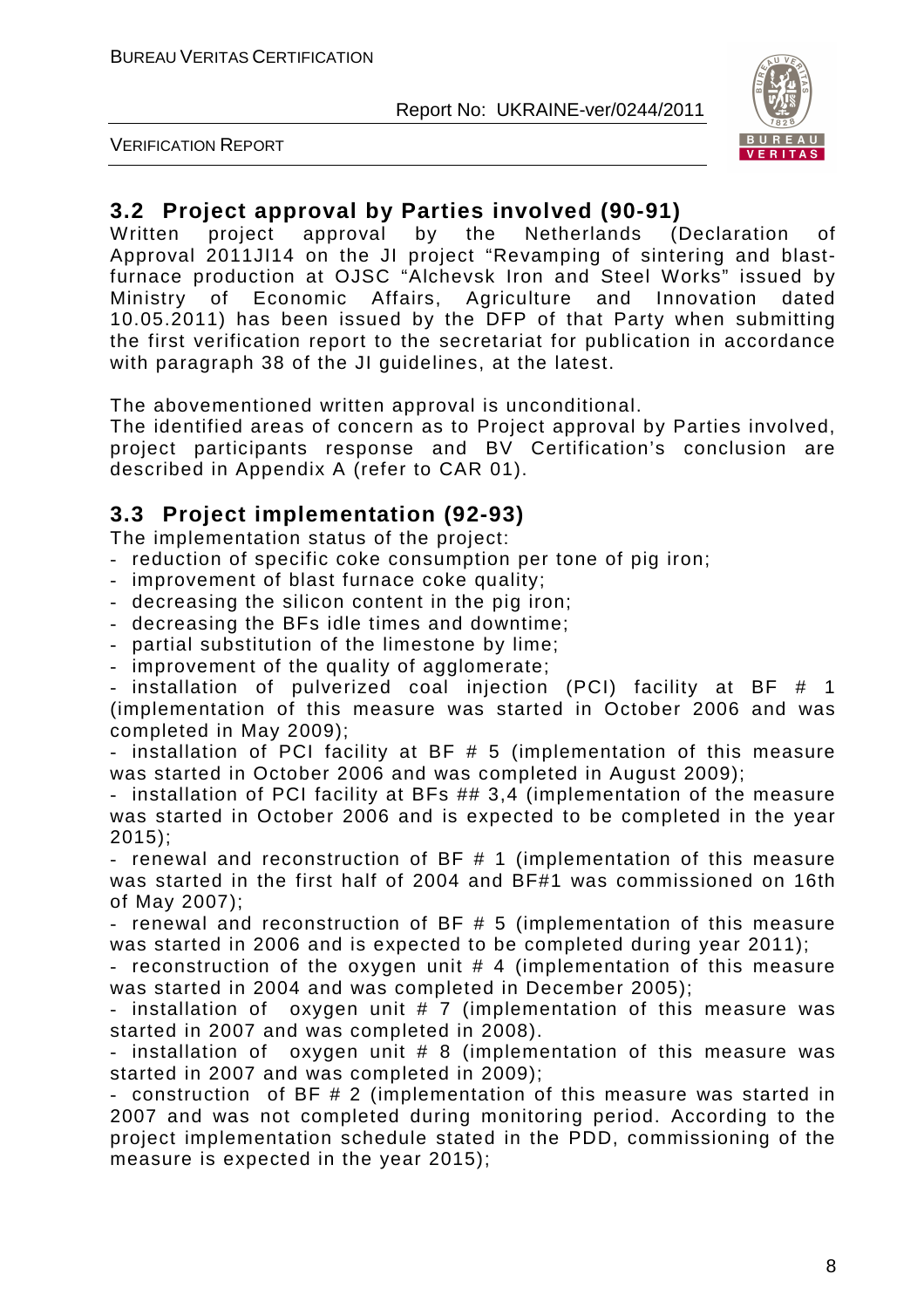

VERIFICATION REPORT

- construction of new sinter plant (implementation of this measure was started in 2006 and was not completed during the monitoring period. According to the project implementation schedule in the PDD, commissioning of the sinter plant is expected in the year 2016);

- construction of new lime kilns (implementation of this measure was started in 2005 and expected to be accomplished in the 2nd half of 2010);

The identified areas of concern as to Project implementation, project participants response and BV Certification's conclusion are described in Appendix A (refer to CAR 02 and CL 01).

#### **3.4 Compliance of the monitoring plan with the monitoring methodology (94-98)**

The monitoring occurred in accordance with the monitoring plan included in the PDD regarding which the determination has been deemed final and is so listed on the UNFCCC JI website.

For calculating the emission reductions, key indicators, constants and variables such as total pig iron output, quantity of each fuel used in making pig iron, emission factor for fuel consumption, electricity consumed in producing pig iron, emission factor for electricity consumption, quantity of fuel used in sintering process, electricity consumed in sintering process, quantity of reducing agents, emission factor of each reducing agent, quantity of each other input in pig iron production, emission factor of each other input, quantity of fuel used for balance of process needs, and electricity consumed for balance of process needs, influencing the baseline emissions and the activity level of the project and the emissions as well as risks associated with the project were taken into account, as appropriate.

Data sources used for calculating emission reductions are clearly identified, reliable and transparent.

Emission factors, including default emission factors, are selected by carefully balancing accuracy and reasonableness, and appropriately justified of the choice.

The calculation of emission reductions or enhancements is based on conservative assumptions and the most plausible scenarios in a transparent manner.

The identified areas of concern as to Compliance of the monitoring plan with the monitoring methodology, project participants response and BV Certification's conclusion are described in Appendix A (refer to CAR 03, CAR 04, CAR 05, CL 03, CL 04, CL 05, CL 06, and CL 09).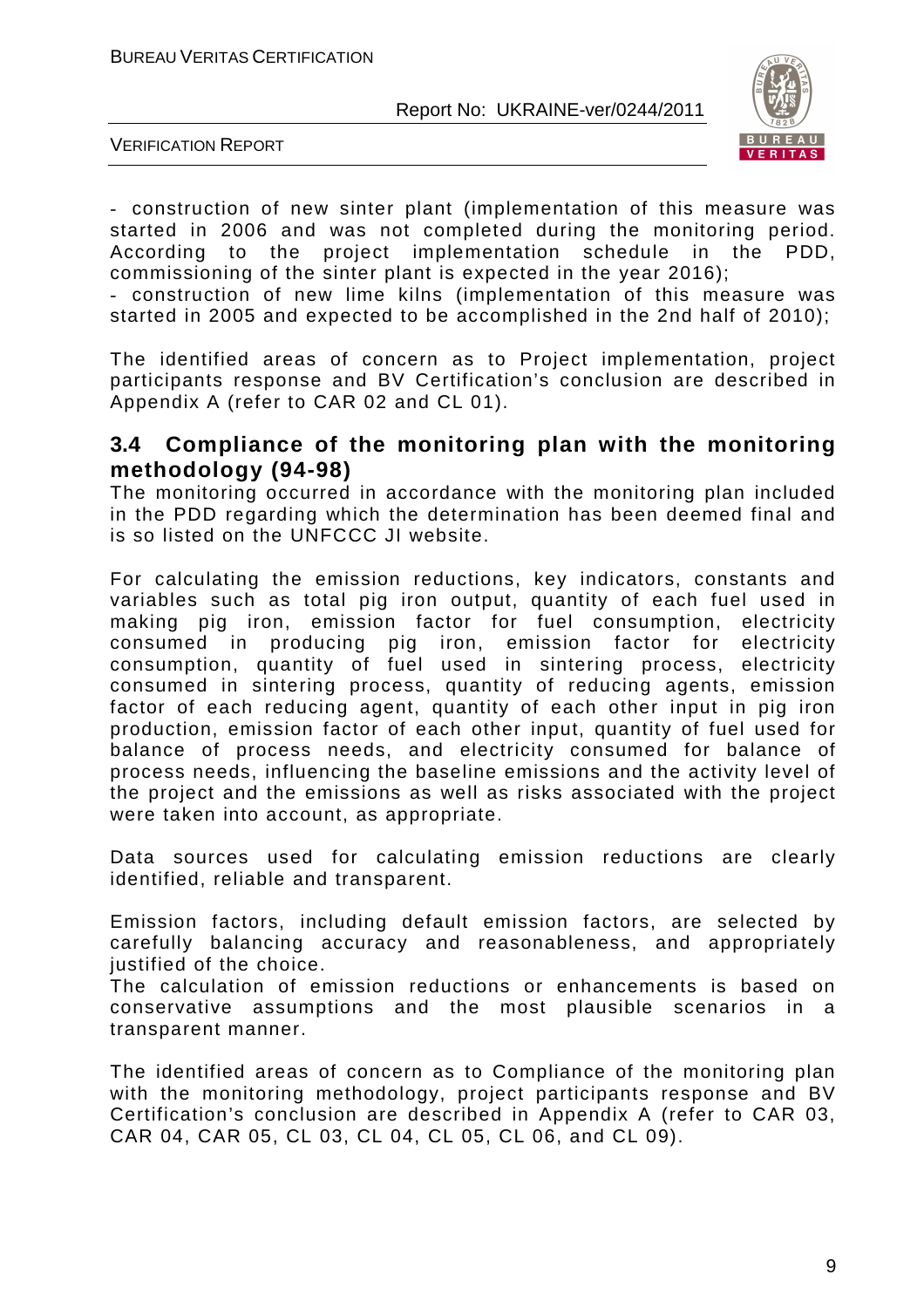

VERIFICATION REPORT

# **3.5 Revision of monitoring plan (99-100)**

Not applicable.

## **3.6 Data management (101)**

The data and their sources, provided in monitoring report, are clearly identified, reliable and transparent.

The implementation of data collection procedures is in accordance with the monitoring plan, including the quality control and quality assurance procedures. These procedures are mentioned in the section "References" of this report.

The function of the monitoring equipment, including its calibration status, is in order.

The evidence and records used for the monitoring are maintained in a traceable manner.

The data collection and management system for the project is in accordance with the monitoring plan.

The identified areas of concern as to Data management, project participants response and BV Certification's conclusion are described in Appendix A (refer to CL 02, CL 07, CL 08, FAR 01 and FAR 02).

**3.7 Verification regarding programmes of activities (102-110)**  Not applicable.

# **4 VERIFICATION OPINION**

Bureau Veritas Certification has performed the initial and 1<sup>st</sup> periodic verification of the "Revamping of sintering and blast-furnace production at OJSC "Alchevsk Iron and Steel Works" Project in Ukraine, which applies JI specific approach. The verification was performed on the basis of UNFCCC criteria and host country criteria and also on the criteria given to provide for consistent project operations, monitoring and reporting.

The verification consisted of the following three phases: i) desk review of the project design and the baseline and monitoring plan; ii) follow-up interviews with project stakeholders; iii) resolution of outstanding issues and the issuance of the final verification report and opinion.

The management of PJSC "Alchevsk Iron and Steel Works" is responsible for the preparation of the GHG emissions data and the reported GHG emissions reductions of the project on the basis set out within the project Monitoring and Verification Plan indicated in the final PDD version 4. The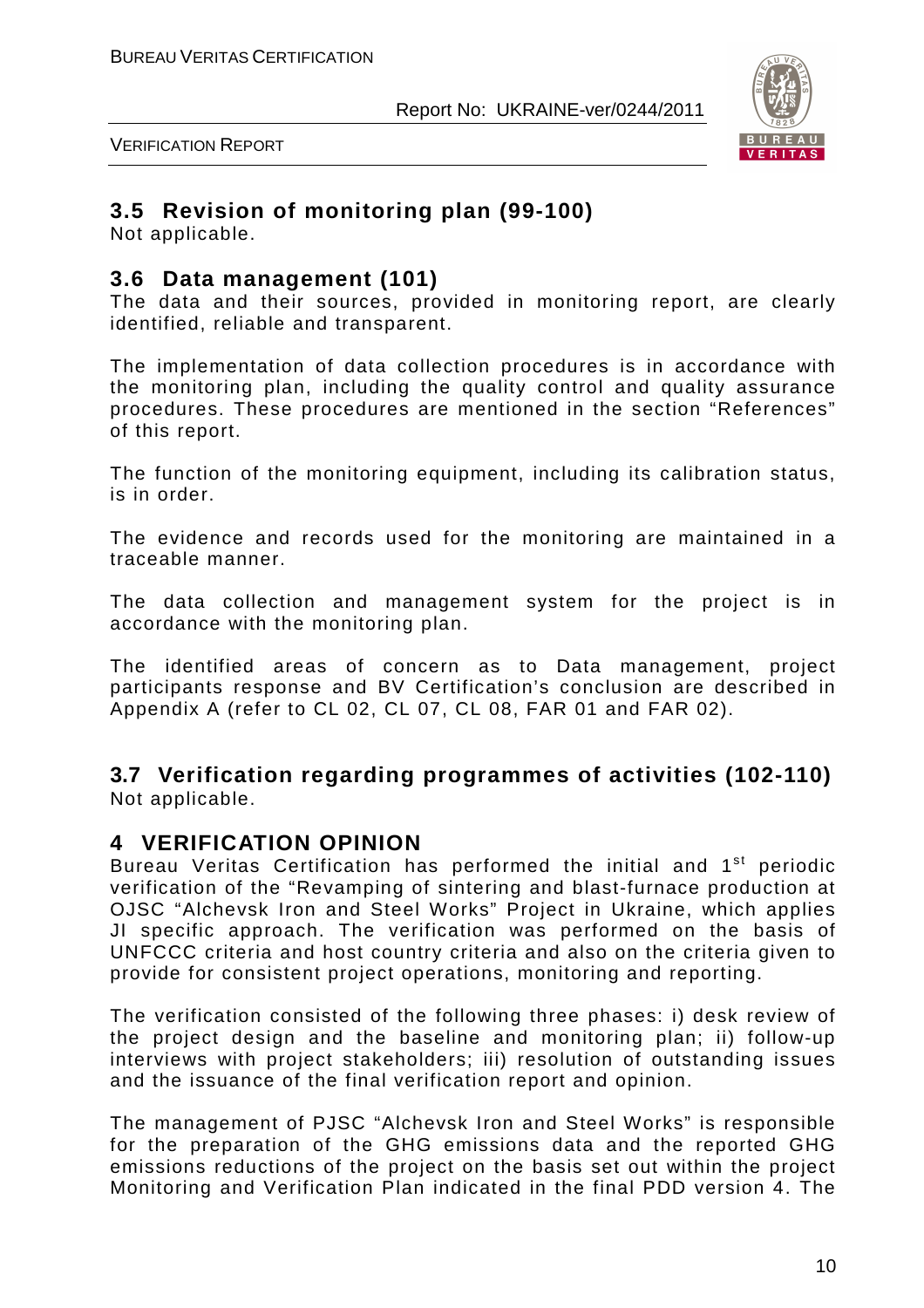

VERIFICATION REPORT

development and maintenance of records and reporting procedures in accordance with that plan, including the calculation and determination of GHG emission reductions from the project, is the responsibility of the management of the project.

Bureau Veritas Certification verified the Project Monitoring Report version 2.1 for the reporting period as indicated below. Bureau Veritas Certification confirms that the project is implemented as planned and described in approved project design documents. Installed equipment being essential for generating emission reduction runs reliably and is calibrated appropriately. The monitoring system is in place and the project is generating GHG emission reductions.

Bureau Veritas Certification can confirm that the GHG emission reduction is accurately calculated and is free of material errors, omissions, or misstatements. Our opinion relates to the project's GHG emissions and resulting GHG emissions reductions reported and related to the approved project baseline and monitoring, and its associated documents. Based on the information we have seen and evaluated, we confirm, with a reasonable level of assurance, the following statement:

Reporting period: From 01/01/2008 to 31/12/2008

| Baseline emissions         | $: 12$ 345 360 t CO <sub>2</sub> equivalents. |
|----------------------------|-----------------------------------------------|
| Project emissions          | : 10 321 808 $t$ CO <sub>2</sub> equivalents. |
| Leakages                   | $: 90241$ t $CO2$ equivalents.                |
| <b>Emission Reductions</b> | $: 1933311t CO2$ equivalents.                 |
|                            |                                               |

|                            | Reporting period: From 01/01/2009 to 31/12/2009 |
|----------------------------|-------------------------------------------------|
| <b>Baseline emissions</b>  | : 10 572 588 t CO <sub>2</sub> equivalents.     |
| Project emissions          | : 8 649 238 t CO <sub>2</sub> equivalents.      |
| Leakages                   | : $137547$ t $CO2$ equivalents.                 |
| <b>Emission Reductions</b> | : 1 785 803 $t$ CO <sub>2</sub> equivalents.    |
|                            |                                                 |

For the monitoring period  $(01/01/2008 - 31/12/2009)$ , total amount of emission reductions is 3 719 114 CO<sub>2</sub> equivalents.

Project emissions and baseline emissions which are stated above are rounded by monitoring report developers to the whole figure and are based on calculations which are demonstrated in excel file attached to the monitoring report.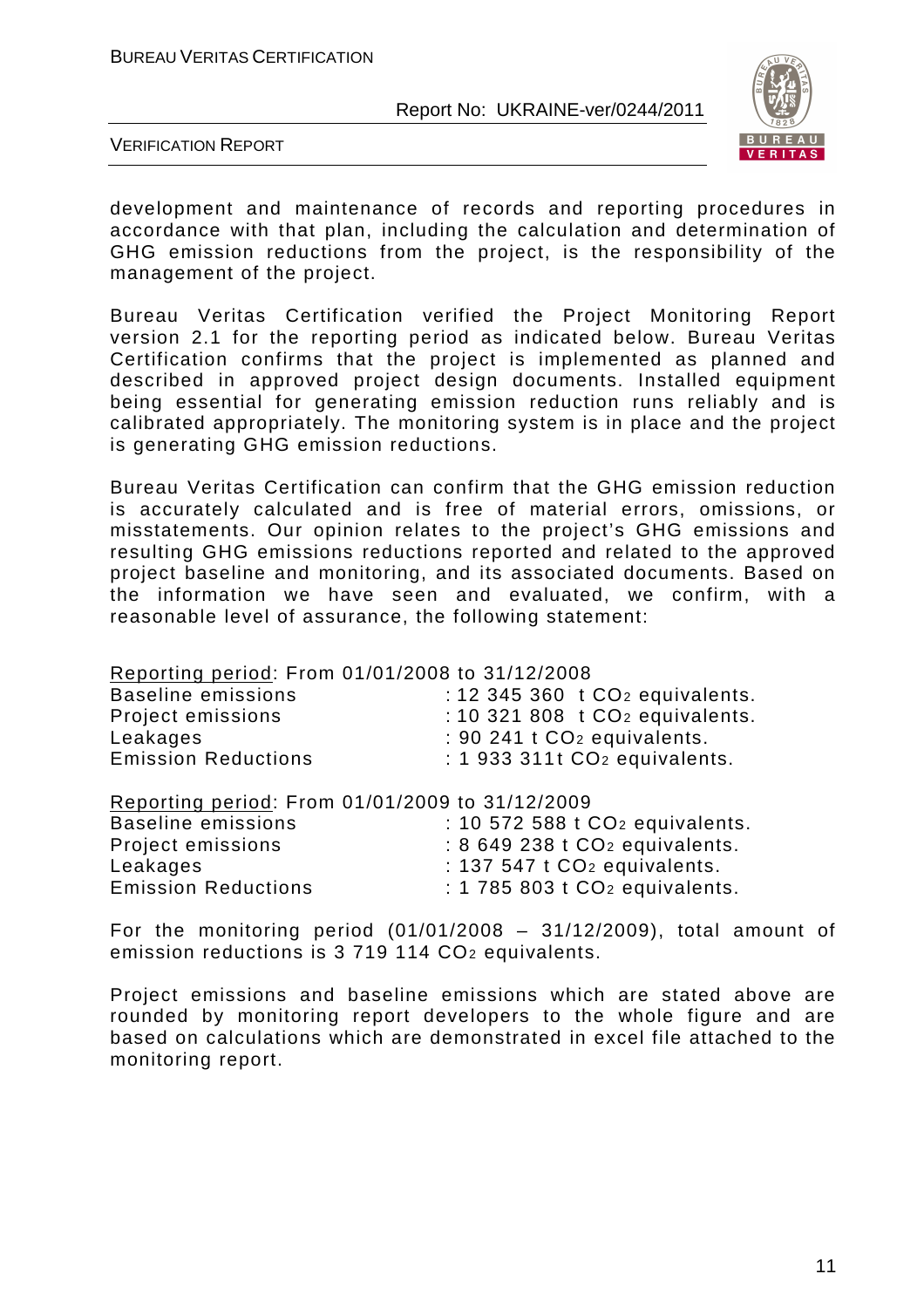

VERIFICATION REPORT

# **5 REFERENCES**

#### **Category 1 Documents:**

Documents provided by Institute for Environment and Energy Conservation Ltd. that relate directly to the GHG components of the project.

- /1/ PDD "Revamping of sintering and blast-furnace production at OJSC "Alchevsk Iron and Steel Works", version 4 dated 14/04/2011
- /2/ Decree of Cabinet of Ministers of Ukraine #206, dated 22/02/2006
- /3/ Monitoring Report "Revamping of sintering and blast-furnace production at OJSC "Alchevsk Iron and Steel Works" (2008-2009), version 1 dated 15.02.2011.
- /4/ Monitoring Report "Revamping of sintering and blast-furnace production at OJSC "Alchevsk Iron and Steel Works" (2008-2009), version 2 dated 24.05.2011.
- /5/ Monitoring Report "Revamping of sintering and blast-furnace production at OJSC "Alchevsk Iron and Steel Works" (2008-2009), version 2.1 dated 16.06.2011.
- /6/ Letter of Endorsement № 1806/23/7 on the JI project "Revamping of sintering and blast-furnace production at OJSC "Alchevsk Iron and Steel Works" dated November, 09, 2010 issued by National Environmental Investment Agency of Ukraine.
- /7/ Declaration of Approval 2011JI14 on the JI project "Revamping of sintering and blast-furnace production at OJSC "Alchevsk Iron and Steel Works" issued by Ministry of Economic Affairs, Agriculture and Innovation dated 10.05.2011.
- /8/ Letter of Approval #1155/23/7 on the JI project "Revamping of sintering and blast-furnace production at OJSC "Alchevsk Iron and Steel Works" issued by National Environmental Investment Agency of Ukraine dated 11.05.2011.

#### **Category 2 Documents:**

Background documents related to the design and/or methodologies employed in the design or other reference documents.

- /1/ Glossary of JI terms, version 03, JISC.
- /2/ Guidance on Criteria for Baseline Setting and Monitoring, version 02, JISC.
- /3/ JISC "Clarification regarding the public availability of documents under the verification procedure under the Joint Implementation Supervisory Committee." Version 03
- /4/ Measurement equipment (ME) periodic calibration schedule at AISW for 2010 Mechanical Shops State Enterprise. Approved by chief engineer, dated 2009
- /5/ Calculation for December 2010. Agglomeration shop
- /6/ Calculation for November 2010. Agglomeration shop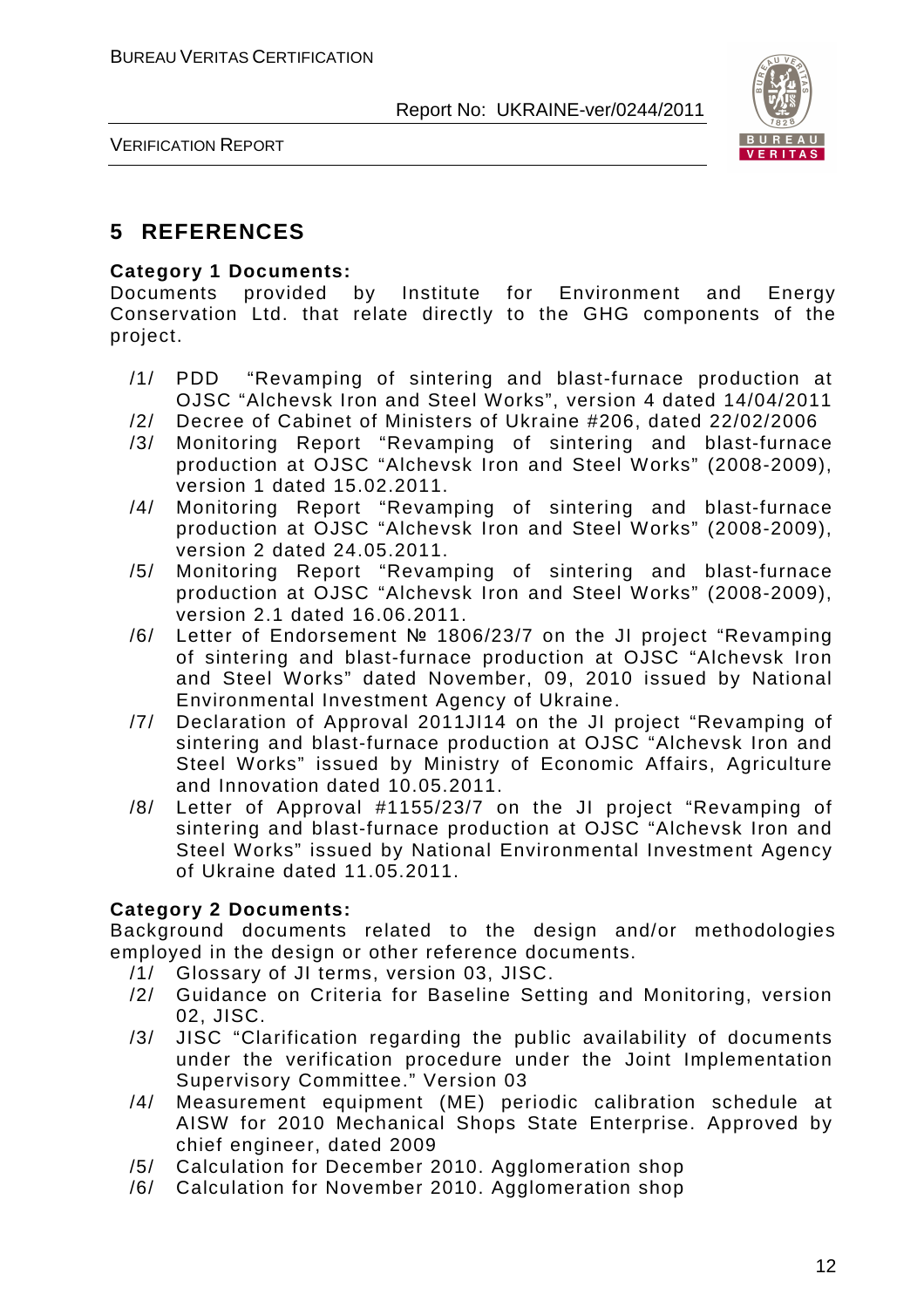



- /7/ Calculation for November 2010. Open hearth furnace shop
- /8/ Protocol #69 dated 15/02/2011 on LDCS expert committee meeting. Alchevsk Iron and Steel Works, personnel training department
- /9/ Collected volume of Ladleman speciality educational plans, training, retraining and personnel development programmes. LDCS. Approved 04/01/2011
- /10/ Protocol #97 dated 18/02/2011 on AS expert committee meeting. Alchevsk Iron and Steel Works, personnel training department
- /11/ Collected volume of Conveying System Operator speciality educational plans, training, retraining, new profession and personnel development programmes. LDCS. Approved 20/05/2010
- /12/ Protocol #98 dated 24/02/2011 on BFS expert committee meeting. Alchevsk Iron and Steel Works, personnel training department
- /13/ Collected volume of Metallurgy Waste Cleaner speciality educational plans, training, retraining, new profession and personnel development programmes. LDCS. Approved 23/07/2010
- /14/ Protocol #21 dated 13/01/2011 on BFS expert committee meeting. Alchevsk Iron and Steel Works, personnel training department
- /15/ Collected volume of Dispensing Machine Cleaner speciality educational plans, training, retraining, new profession and personnel development programmes. LDCS. Approved 24/06/2010
- /16/ Quality certificate dated 17/02/2011 on blast furnace coke from compressed furnace-charge. Alchevskkoks. Batch #1741
- /17/ Quality certificate dated 18/02/2011 on blast furnace coke from compressed furnace-charge. Alchevskkoks. Batch #563
- /18/ Quality certificate #272 dated 22/03/2011, pellets marking, Severnyi (Western) mining-and-processing integrated works
- /19/ Quality certificate #110 dated 11/12/2010, pellets marking, Severnyi (Western) mining-and-processing integrated works
- /20/ Quality certificate #166 dated 14/03/2011, concentrate marking, Severnyi (Western) mining-and-processing integrated works
- /21/ Quality certificate #781 dated 28/03/2011 on concentrate, Inhulets mining-and-processing integrated works
- /22/ Quality certificate #413 dated 01/02/2011 on concentrate, Inhulets mining-and-processing integrated works
- /23/ Photo Active and reactive energy multistandard meter type LZQM 321.02.534, serial #346797
- /24/ Photo Active and reactive energy multiple-tariff meter type LZQM 321.02.534, serial #255530
- /25/ Photo Active and reactive energy multiple-tariff meter type LZQM 321.02.534, serial #72176
- /26/ Photo Active and reactive energy multiple-tariff meter type LZQM 321.02.534, serial #72198
- /27/ Photo Active and reactive energy multiple-tariff meter type LZQM 321.02.534, serial #72165
- /28/ Passport #196 on coke weighting controller, BFS #1, serial #1222,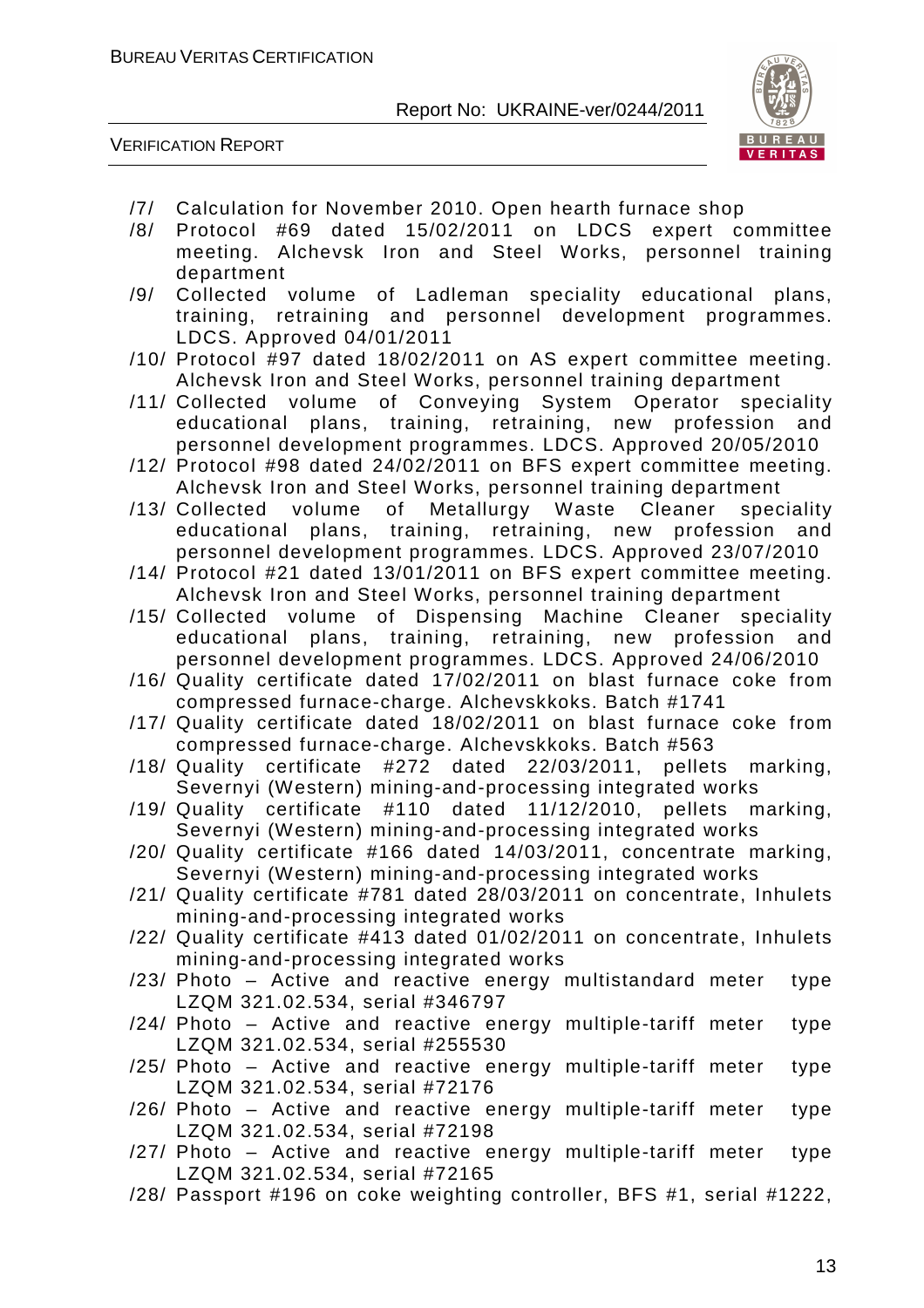

VERIFICATION REPORT

AISW BFS. Calibration dated 11/01/2011

- /29/ Passport #197 on coke weighting controller, BFS #1, serial #1223, AISW BFS. Calibration dated 11/01/2011
- /30/ Passport #190 on coke weighting controller, BFS #3, serial #1217, AISW BFS. Calibration dated 06/01/2011
- /31/ Passport #191 on coke weighting controller, BFS #3, serial #1218, AISW BFS. Calibration dated 06/01/2011
- /32/ Passport #193 on coke weighting controller, BFS #4, serial #1220, AISW BFS. Calibration dated 13/01/2011
- /33/ Passport #193 on coke weighting controller, BFS #5, serial #1219, AISW BFS. Calibration dated 13/01/2011
- /34/ Passport #195 on coke weighting controller, BFS #5, serial #1224, AISW BFS. Calibration dated 13/01/2011
- /35/ Summarized data for the period since 01/12/2008 till 31/12/2008. Blast furnace shop. Pig iron.
- /36/ Summarized data for the period since 01/12/2008 till 31/12/2008. Agglomeration shop
- /37/ Data of 24/03/2011 on measurement equipment used for industrial emissions monitoring at Alchevsk Iron and Steel Works
- /38/ Passport on blast furnace gas consumption measurement equipment, serial #08817119. Agglomeration plant area. Calibration dated 16/09/2010
- /39/ Passport on coke gas consumption measurement equipment, BF #1, serial #495684. Adjunct area. Calibration dated 14/04/2010
- /40/ Passport on natural gas consumption measurement equipment, BF #4, serial #05900228. Adjunct area. Calibration dated 21/01/2011
- /41/ Passport on natural gas consumption measurement equipment, BF #5, serial #000225. Adjunct area. Calibration dated 23/08/2010
- /42/ Passport on flow meter, serial #91FC04555. CRMS site. Calibration dated 25/01/2011
- /43/ Passport on gas consumption measurement unit at the shop, СПГ762 serial #1059, Metran #222932. CRMS shop. Calibration dated 25/01/2011
- /44/ Passport on flow meter, serial #91FC04556. CRMS site. Calibration dated 25/01/2011
- /45/ Passport on technical oxygen consumption measurement unit at the shop, СПГ762 serial #1059, Metran #222965. CRMS shop. Calibration dated 25/01/2011
- /46/ Passport on natural gas consumption on an input measurement unit, serial #91G627701. LD Convertor shop area. Calibration dated 27/01/2011
- /47/ Passport on natural gas consumption measurement unit at convector department, СПГ762 serial #1104. Oxygen-converter shop. Calibration dated 27/01/2011
- /48/ Passport on natural gas consumption on an input measurement unit, serial #91G627699. LD Convertor shop. Calibration dated 27/01/2011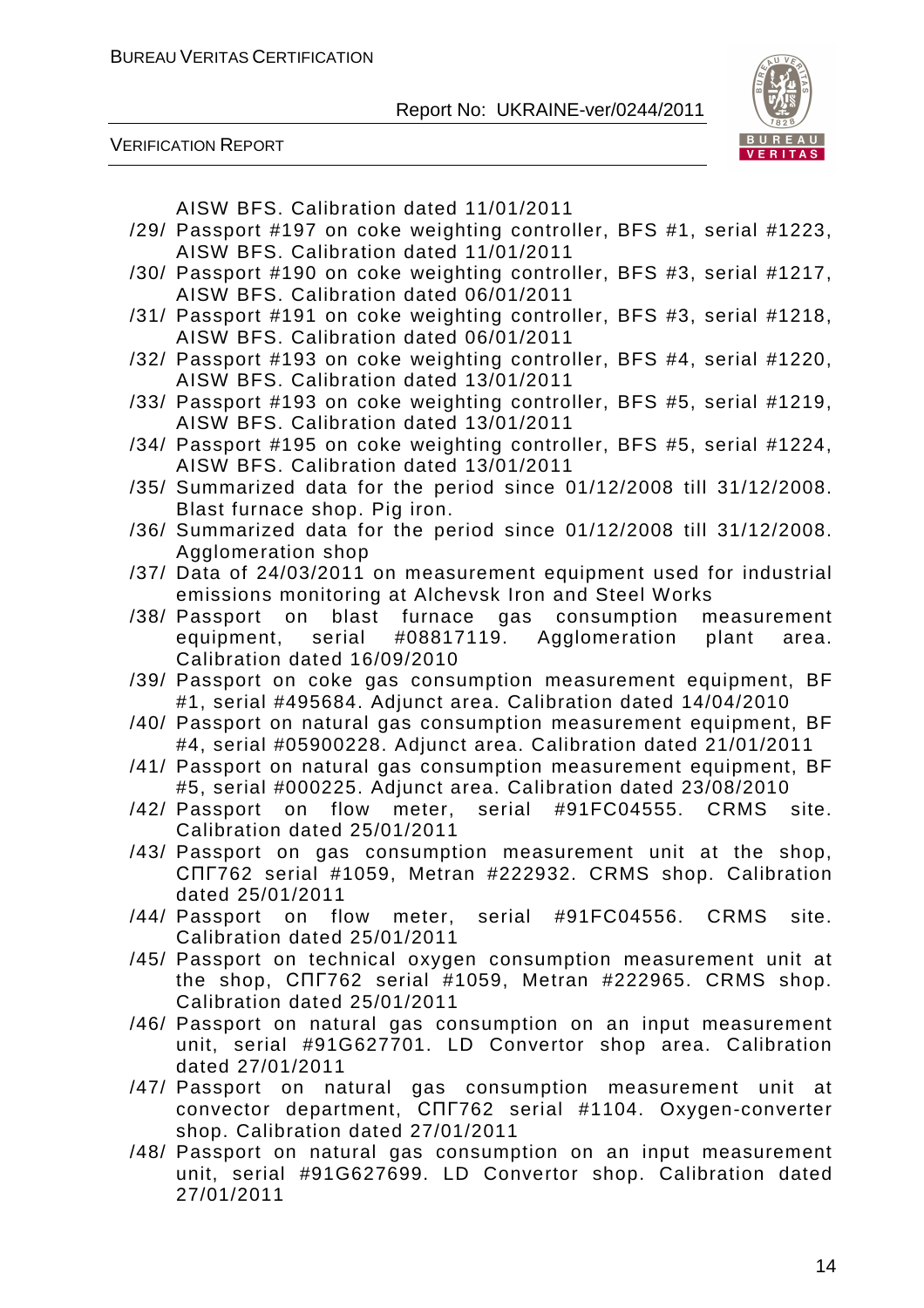

VERIFICATION REPORT

- /49/ Passport on mechanical oxygen consumption measurement unit at convector department, СПГ762 serial #1130. Oxygen-converter shop. Calibration dated 27/01/2011
- /50/ Passport on strain-gauge carriage weighing machine, serial #213(0226). Calibration dated 09/03/2011
- /51/ Passport on strain-gauge carriage weighing machine, serial #15(0227). Calibration dated 10/03/2011
- /52/ Passport on strain-gauge carriage weighing machine, serial #08001(0233). Calibration dated 18/03/2011
- /53/ Calculation on BFS (production area) IV quarter 2003. Blast furnace shop
- /54/ Calculation on agglomerate cost for IV quarter 2003.
- /55/ Calculation on lime cost for IV quarter 2003.
- /56/ Operation manual. Active and reactive energy multiple-tariff meter type LZQM 321.02.534, serial #346797. Calibration date 26/04/2006
- /57/ Operation manual. Active and reactive energy multiple-tariff meter type LZQM 321.02.534, serial #255530. Calibration date 12/07/2005
- /58/ Report. Analysis results on professional safety and health management system operation by AISW administration on the basis of OHSAS 18001:2007 standard requirements according to the work results for 2010. Agreed 21/01/2011
- /59/ Certificate dated 17/03/2010 on AISW management system conformity to BS OHSAS 18001:2007. Valid till 16/03/2013
- /60/ Certificate dated 17/03/2010 on AISW management system conformity to EN ISO 14001:2004. Valid till 16/03/2013
- /61/ Report dated 01/01/2011 on AISW ecology management system operation to OHSAS 18001:2007 standard requirements. Agreed 25/01/2011
- /62/ Report on ecology management system inner audit #1, AISW. Agreed 25/01/2011
- /63/ Report on air protection for 2003. Form #2-TP (air)
- /64/ Report on air protection for 2004. Form #2-TP (air)
- /65/ Report on air protection for 2005. Form #2-TP (air)
- /66/ Report on air protection for 2006. Form #2-TP (air)
- /67/ Report on air protection for 2007. Form #2-TP (air)
- /68/ Report on air protection for 2008. Form #2-TP (air)
- /69/ Report on air protection for 2009. Form #2-TP (air)
- /70/ Report on air protection for 2010. Form #2-TP (air)
- /71/ Calculation on agglomerate cost for 2003
- /72/ Calculation on agglomerate cost for 2003
- /73/ Calculation on lime cost for 2003
- /74/ Calculation on BFS for 2003. Blast furnace shop
- /75/ Cost calculation for 2004. Agglomeration shop
- /76/ Annual calculation for 2005. Agglomeration shop
- /77/ Calculation on BFS (production area) for 2005. Blast furnace shop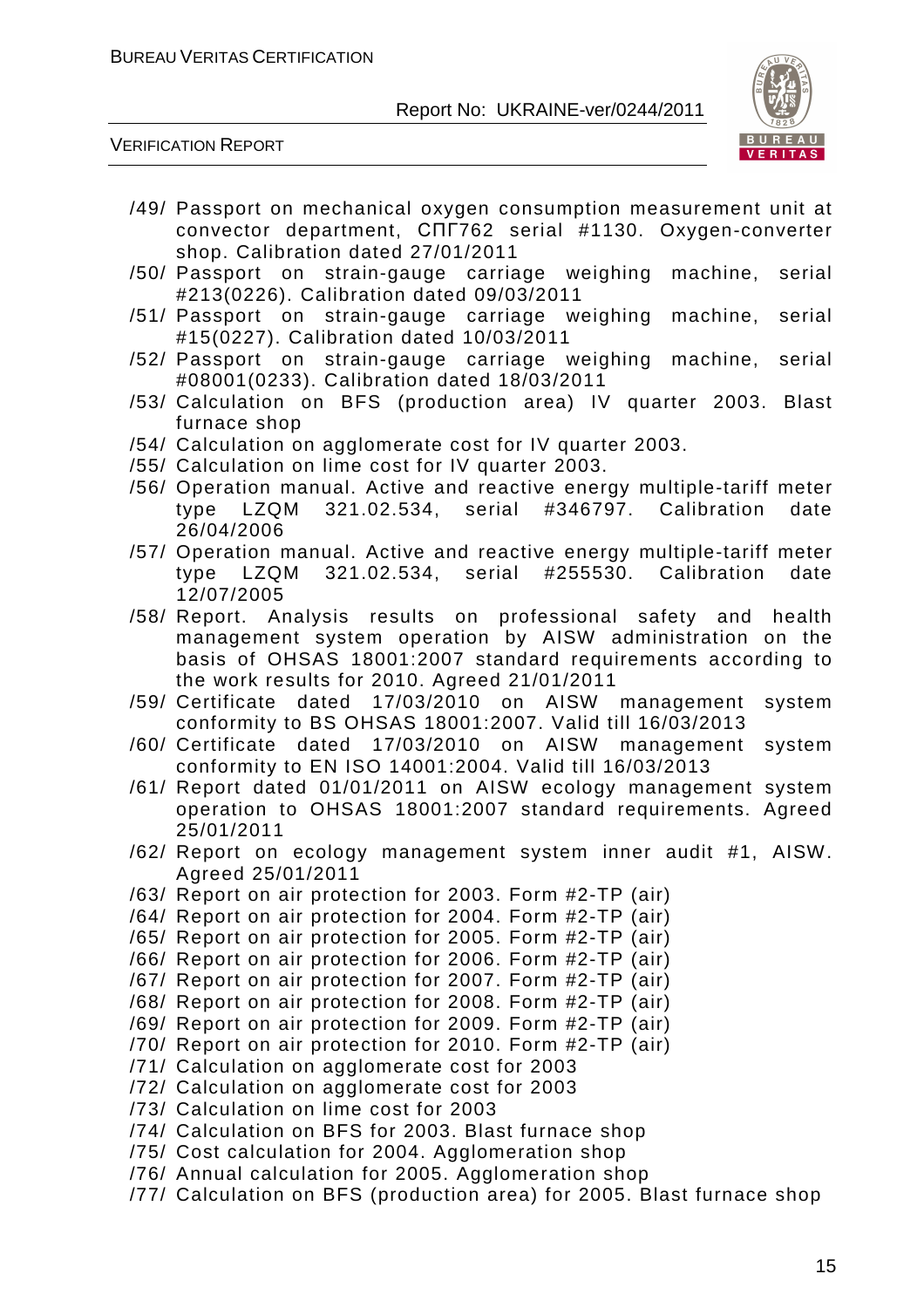

VERIFICATION REPORT

- /78/ Summarized data for the period since January till December 2006. Agglomeration shop
- /79/ Summarized data for the period since January till December 2006. Blast furnace shop
- /80/ Contract #018/163 on electricity supply dated 30.12.2002.

#### **Persons interviewed:**

List persons interviewed during the verification or persons that contributed with other information that are not included in the documents listed above.

- /1/ R. Zaporozhets metrology engineer of control measurement equipments and apparatus shop at PJSC "AISW"
- /2/ P. Sydorov chief metrologist, head of control measurement equipments and apparatus shop at PJSC "AISW"
- $/3/$  O. Tymoshenko deputy head of the shop of weighted economy and technologies
- /4/ L. Iaroshenko engineer on metrology of central weighting economy
- /5/ O. Adamchuk engineer of central quality laboratory
- /6/ S. Sbitniev deputy head of technical department at PJSC "AISW"
- /7/ A. Skliar deputy head of sinter laboratory
- /8/ M. Krasnonos head of environmental protection department
- /9/ S. Bondar deputy chief power engineer
- /10/ V. Komarov head of electrical and technical laboratory
- /11/ S. Medkova training department
- /12/ T. Goncharenko lead specialist of planned-economic department
- /13/ G. Bremze deputy chief engineer at PJSC "AISW"
- /14/ G. Veremiichyk deputy director of ecology department of Institute for environment and energy Conservation Ltd.
- /15/ I. Sushkova chief specialist of foreign economic activity department of Institute for environment and energy Conservation Ltd.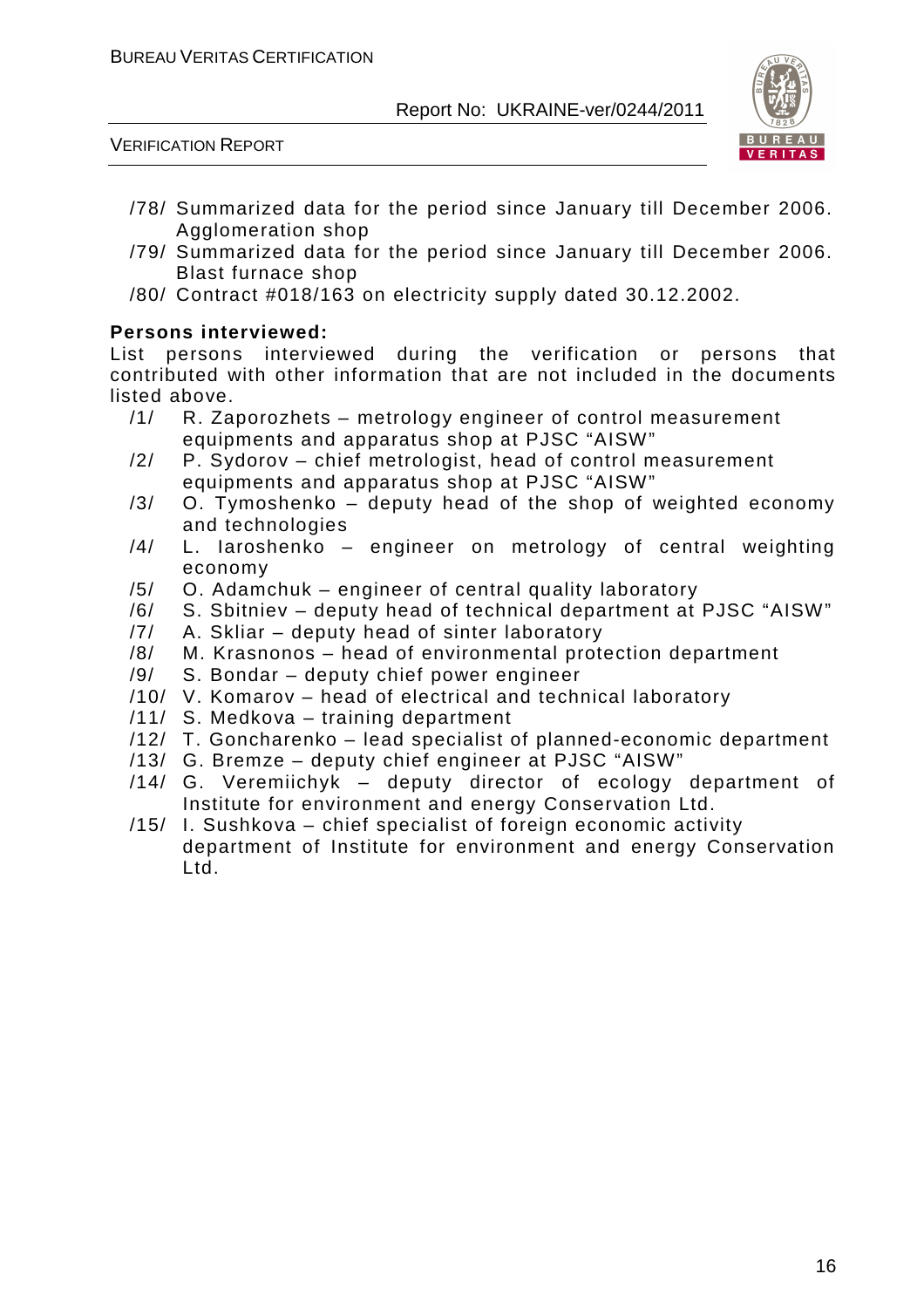

#### VERIFICATION REPORT

# APPENDIX A: COMPANY PROJECT VERIFICATION PROTOCOL

#### **BUREAU VERITAS CERTIFICATION HOLDING SAS**

#### **Check list for verification, according to the JOINT IMPLEMENTATION DETERMINATION AND VERIFICATION MANUAL (Version 01)**

| <b>DVM</b><br>Paragraph | <b>Check Item</b>                                                                                                                                                                                                                                                                                                                  | <b>Initial finding</b>                                                                                                                             | <b>Draft</b><br><b>Conclusion</b> | <b>Final</b><br>Conclu-<br>sion |
|-------------------------|------------------------------------------------------------------------------------------------------------------------------------------------------------------------------------------------------------------------------------------------------------------------------------------------------------------------------------|----------------------------------------------------------------------------------------------------------------------------------------------------|-----------------------------------|---------------------------------|
|                         | <b>Project approvals by Parties involved</b>                                                                                                                                                                                                                                                                                       |                                                                                                                                                    |                                   |                                 |
| 90                      | Has the DFPs of at least one<br>Party involved, other than the host   approval from Parties involved.<br>Party, issued a written project<br>approval when submitting the first<br>verification<br>report<br>to<br>the<br>secretariat for publication<br>in<br>accordance with paragraph 38 of<br>the JI guidelines, at the latest? | <b>CAR 01.</b> There is no written<br>project                                                                                                      | <b>CAR 01</b>                     | OK.                             |
| 91                      | all<br>the written project<br>Are<br>approvals by Parties involved<br>unconditional?                                                                                                                                                                                                                                               | The written project approvals by Parties<br>involved are unconditional.                                                                            | OK.                               | <b>OK</b>                       |
|                         | <b>Project implementation</b>                                                                                                                                                                                                                                                                                                      |                                                                                                                                                    |                                   |                                 |
| 92                      | Has the project been implemented<br>accordance with the PDD<br>in i<br>regarding which the determination<br>has been deemed final and is so                                                                                                                                                                                        | Implementation of the project activity is<br>based on the project implementation<br>schedule included in the PDD.                                  |                                   |                                 |
|                         | listed on the UNFCCC JI website?                                                                                                                                                                                                                                                                                                   | <b>CL 01.</b> Please, clarify the current status of<br>the project (stated in the Monitoring Report<br>for 2008-2009) in the point of construction | <b>CL 01</b>                      | OK.                             |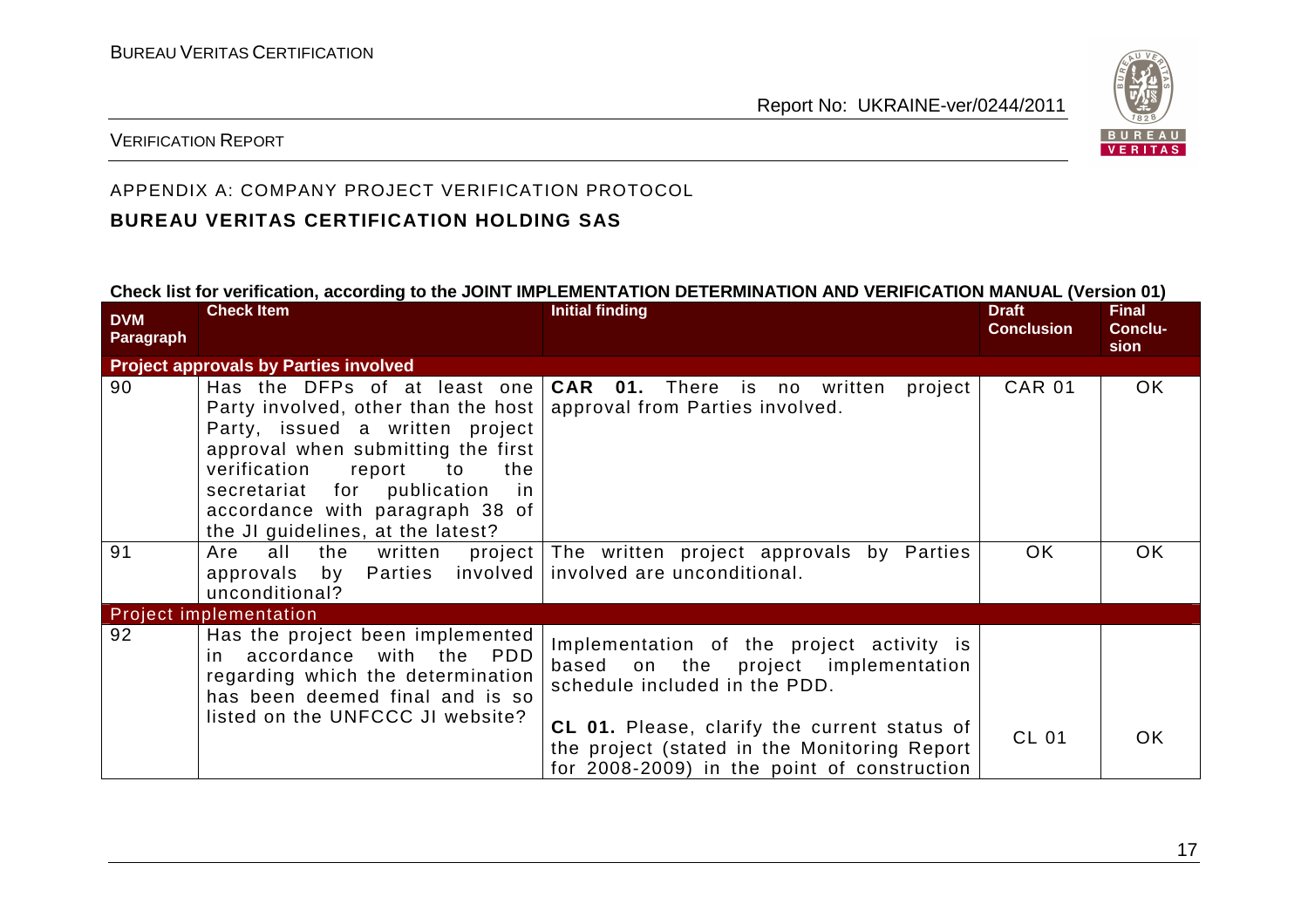

| <b>VERIFICATION REPORT</b> |
|----------------------------|
|----------------------------|



| <b>DVM</b><br>Paragraph | <b>Check Item</b>                                                                  | <b>Initial finding</b>                                                                                                                                                                                                                                                                                                                                                                                                                                                                                                                                                                                                                                                                                                                                                                                                                                  | <b>Draft</b><br><b>Conclusion</b> | Final<br>Conclu-<br>sion |
|-------------------------|------------------------------------------------------------------------------------|---------------------------------------------------------------------------------------------------------------------------------------------------------------------------------------------------------------------------------------------------------------------------------------------------------------------------------------------------------------------------------------------------------------------------------------------------------------------------------------------------------------------------------------------------------------------------------------------------------------------------------------------------------------------------------------------------------------------------------------------------------------------------------------------------------------------------------------------------------|-----------------------------------|--------------------------|
|                         |                                                                                    | of new sinter plant. Explain whether<br>implementation of this measure was started<br>in 2006 and still is going on or not.                                                                                                                                                                                                                                                                                                                                                                                                                                                                                                                                                                                                                                                                                                                             |                                   |                          |
| 93                      | What is the status of operation of<br>the project during the monitoring<br>period? | Monitoring report indicates the current<br>status of the project activity implementation.<br>The implementation status of the project is<br>described below:<br>- reduction of specific coke consumption<br>per tone of pig iron;<br>- improvement of blast furnace<br>coke<br>quality;<br>- decreasing the silicon content in the pig<br>iron;<br>- decreasing the BFs idle times<br>and<br>downtime;<br>- partial substitution of the limestone by<br>lime;<br>- improvement of the<br>quality<br>of<br>agglomerate;<br>- installation of pulverized coal injection<br>(PCI) facility at BF # 1 (implementation of<br>this measure was started in October 2006<br>and was completed in May 2009);<br>- installation of PCI facility at BF # 5<br>(implementation of this measure was started<br>in October 2006 and was completed in<br>August 2009); | <b>OK</b>                         | OK                       |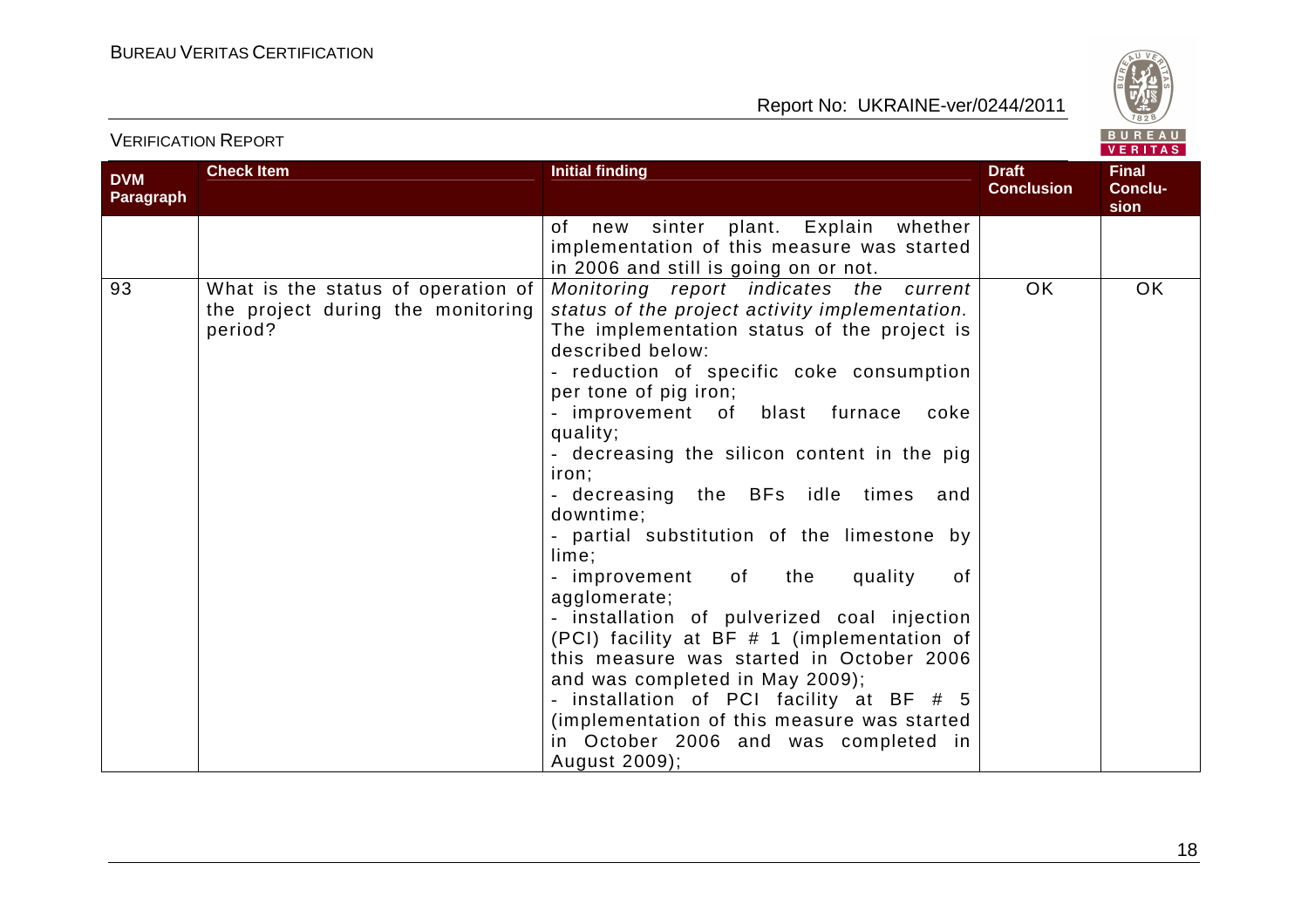

|                         | <b>VERIFICATION REPORT</b> | BUREAU<br>VERITAS                                                                                                                                                                                                                                                                                                                                                                                                                                                                                                                                                                                                                                                                                                                                                                                                                                                                                                                                                                                                                                                                                                                                                                               |                                   |                                 |
|-------------------------|----------------------------|-------------------------------------------------------------------------------------------------------------------------------------------------------------------------------------------------------------------------------------------------------------------------------------------------------------------------------------------------------------------------------------------------------------------------------------------------------------------------------------------------------------------------------------------------------------------------------------------------------------------------------------------------------------------------------------------------------------------------------------------------------------------------------------------------------------------------------------------------------------------------------------------------------------------------------------------------------------------------------------------------------------------------------------------------------------------------------------------------------------------------------------------------------------------------------------------------|-----------------------------------|---------------------------------|
| <b>DVM</b><br>Paragraph | <b>Check Item</b>          | <b>Initial finding</b>                                                                                                                                                                                                                                                                                                                                                                                                                                                                                                                                                                                                                                                                                                                                                                                                                                                                                                                                                                                                                                                                                                                                                                          | <b>Draft</b><br><b>Conclusion</b> | <b>Final</b><br>Conclu-<br>sion |
|                         |                            | - installation of PCI facility at BFs ## 3,4<br>(implementation of the measure was started<br>in October 2006 and is expected to be<br>completed in the year 2015);<br>- renewal and reconstruction of BF # 1<br>(implementation of this measure was started<br>in the first half of 2004 and BF#1 was<br>commissioned on 16th of May 2007);<br>- renewal and reconstruction of BF # 5<br>(implementation of this measure was started<br>in 2006 and is expected to be completed<br>during year 2011);<br>- reconstruction of the oxygen unit $#$ 4<br>(implementation of this measure was started<br>in 2004 and was completed in December<br>$2005$ :<br>- installation of<br>oxygen unit $#$ 7<br>(implementation of this measure was started<br>in 2007 and was completed in 2008).<br>- installation of<br>oxygen unit #<br>(implementation of this measure was started<br>in 2007 and was not completed in 2009);<br>- construction of BF # 2 (implementation of<br>this measure was started in 2007 and was<br>not completed during monitoring period.<br>According to the project implementation<br>schedule stated in the PDD, commissioning<br>of the measure is expected in the year |                                   |                                 |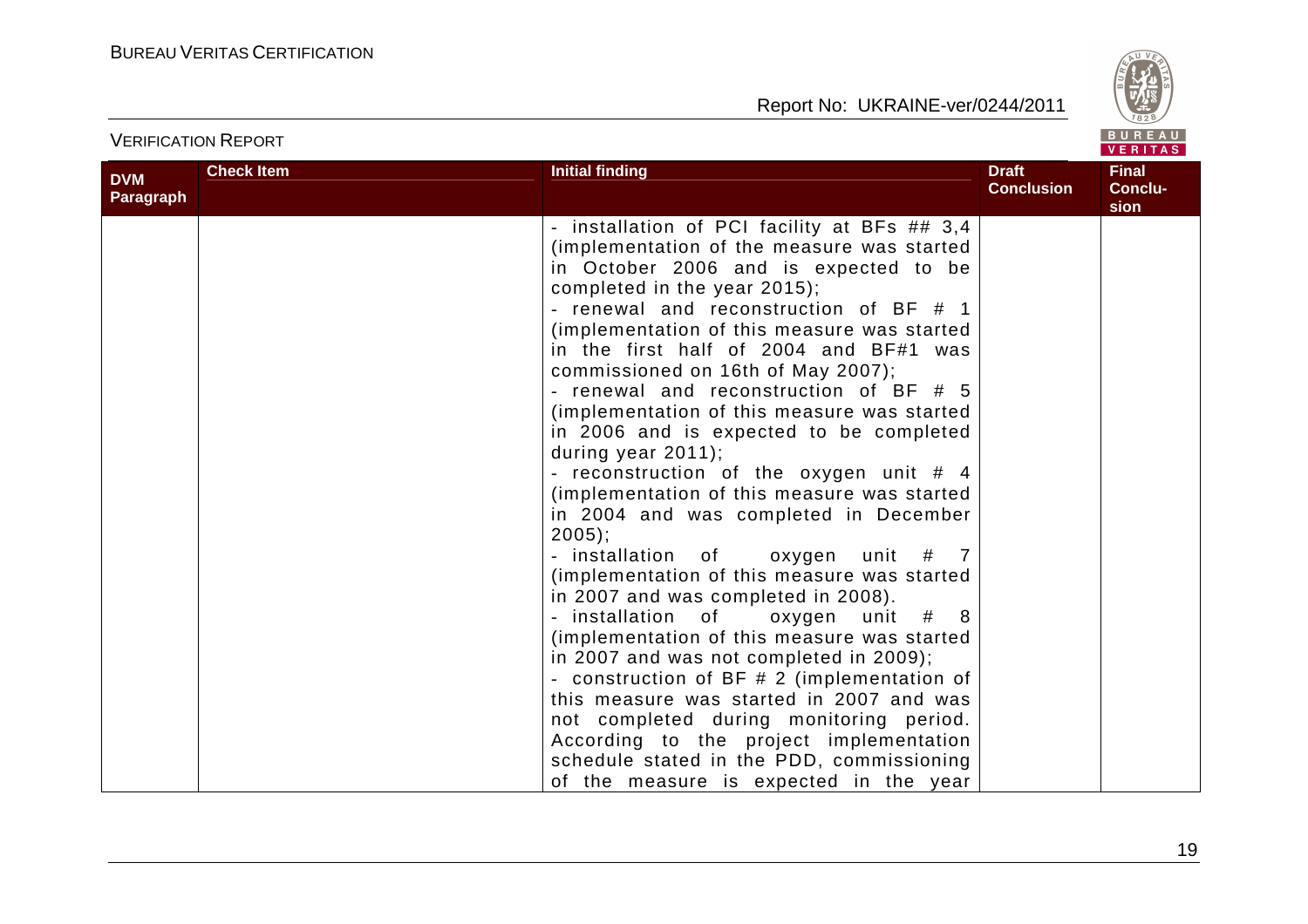

|                         |                                                                                                                                                                                                                      |                                                                                                                                                                                                                                                                                                                                                                                                                                                                                             |                                   | <b>VERITAS</b>                  |
|-------------------------|----------------------------------------------------------------------------------------------------------------------------------------------------------------------------------------------------------------------|---------------------------------------------------------------------------------------------------------------------------------------------------------------------------------------------------------------------------------------------------------------------------------------------------------------------------------------------------------------------------------------------------------------------------------------------------------------------------------------------|-----------------------------------|---------------------------------|
| <b>DVM</b><br>Paragraph | <b>Check Item</b>                                                                                                                                                                                                    | <b>Initial finding</b>                                                                                                                                                                                                                                                                                                                                                                                                                                                                      | <b>Draft</b><br><b>Conclusion</b> | <b>Final</b><br>Conclu-<br>sion |
|                         |                                                                                                                                                                                                                      | $2015$ ;<br>sinter<br>- construction<br>of<br>new<br>plant<br>(implementation of this measure was started<br>in 2006 and was not completed during the<br>monitoring period. According to the project<br>implementation schedule in the PDD,<br>commissioning of the sinter plant is<br>expected in the year 2016);<br>- construction<br>0f<br>new<br>lime<br>kilns<br>(implementation of this measure was started<br>in 2005 and expected to be accomplished in<br>the 2nd half of $2010$ ; |                                   |                                 |
|                         |                                                                                                                                                                                                                      | <b>CAR 02.</b> Please, correct spelling errors in<br>the items $(#9, 11, 12, and 13)$ of the<br>section 3 of MR.                                                                                                                                                                                                                                                                                                                                                                            | <b>CAR 02</b>                     | <b>OK</b>                       |
|                         | Compliance with monitoring plan                                                                                                                                                                                      |                                                                                                                                                                                                                                                                                                                                                                                                                                                                                             |                                   |                                 |
| 94                      | monitoring occur<br>the<br>Did<br>accordance with the monitoring<br>included<br>PDD<br>plan<br>in<br>the<br>regarding which the determination<br>has been deemed final and is so<br>listed on the UNFCCC JI website? | in The monitoring is based on actual data<br>(mentioned in the reporting documents) of<br>output production, and FER (fuel and energy<br>resources) consumption<br>under<br>the<br>projectline and baseline scenarios as it is<br>required by the JI PDD.                                                                                                                                                                                                                                   | OK.                               | OK                              |
| 95(a)                   | calculating the<br>emission  <br>For<br>reductions or enhancements of net  <br>removals, were key factors, e.g.                                                                                                      | According to the monitoring report, key<br>factors and other risks associated with the<br>project (that can influence baseline and<br>those listed in 23 (b) (i)-(vii) project emissions) are taken into account.                                                                                                                                                                                                                                                                           |                                   |                                 |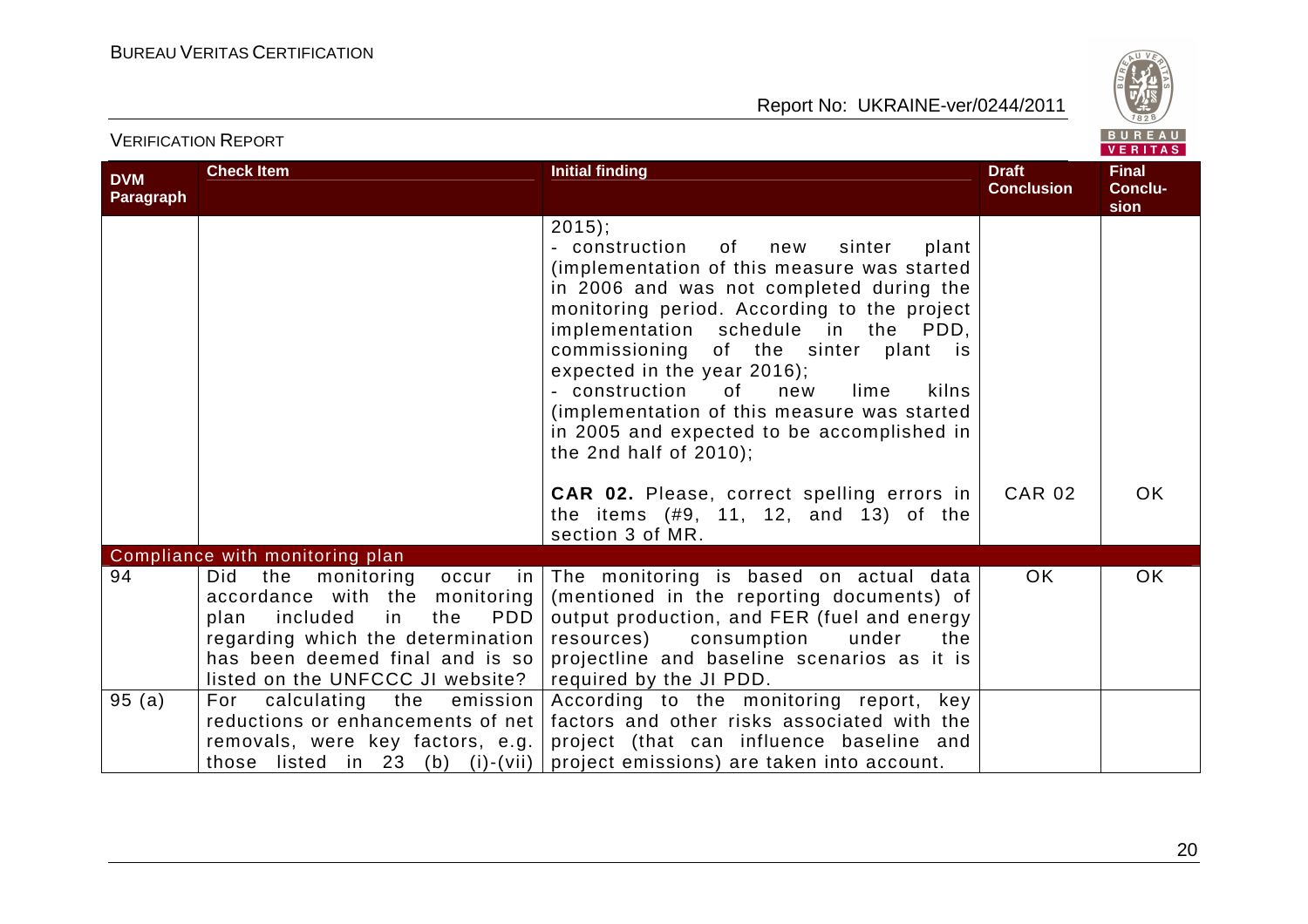

|                                |                                                                                                                                                                                                                                             |                                                                                                                                                                                                                                                                                                                                                                                                                                                                                                                                                                                                                                                                                                                                           |                                   | <b>VERITAS</b>                  |
|--------------------------------|---------------------------------------------------------------------------------------------------------------------------------------------------------------------------------------------------------------------------------------------|-------------------------------------------------------------------------------------------------------------------------------------------------------------------------------------------------------------------------------------------------------------------------------------------------------------------------------------------------------------------------------------------------------------------------------------------------------------------------------------------------------------------------------------------------------------------------------------------------------------------------------------------------------------------------------------------------------------------------------------------|-----------------------------------|---------------------------------|
| <b>DVM</b><br><b>Paragraph</b> | <b>Check Item</b>                                                                                                                                                                                                                           | <b>Initial finding</b>                                                                                                                                                                                                                                                                                                                                                                                                                                                                                                                                                                                                                                                                                                                    | <b>Draft</b><br><b>Conclusion</b> | <b>Final</b><br>Conclu-<br>sion |
|                                | above, influencing the baseline<br>emissions or net removals and the<br>activity level of the project and the  <br>emissions or removals as well as<br>risks associated with the project<br>taken<br>into<br>account,<br>as<br>appropriate? | $CL$ 02.<br>Please, provide information<br>considering reporting risks and include this<br>information in the Monitoring Report. Also,<br>please,<br>clarify<br>whether<br>there<br>are<br>possibilities of redundant data monitoring in<br>case of having problems with the used<br>monitoring equipment.                                                                                                                                                                                                                                                                                                                                                                                                                                | CL 02                             | OK                              |
| 95(b)                          | Are<br>data<br>used<br>for $ $<br>sources<br>calculating emission reductions or<br>enhancements of net removals<br>clearly identified, reliable and<br>transparent?                                                                         | Data sources used for calculating emission<br>identified<br>reductions<br>are<br>in<br>the<br>Monitoring report.<br>Data were collected in the electronic<br>database of PJSC "AISW" and in printed<br>documents. Also data were systematized in<br>the documents of the daily, monthly and<br>annually registration. All those documents<br>were saved in the planning-economic<br>department.<br><b>CAR 03.</b> Please, explain the difference<br>between amount of Emission Reductions<br>calculated at the PJSC "AISW" (the Excel-<br>spreadsheet (2008-2009) provided by<br>deputy chief engineer of PJSC "AISW" on<br>the site-visit) and amount of Emission<br>Reductions stated in the Monitoring Report<br>(2008-2009) provided. | <b>CAR 03</b>                     | <b>OK</b>                       |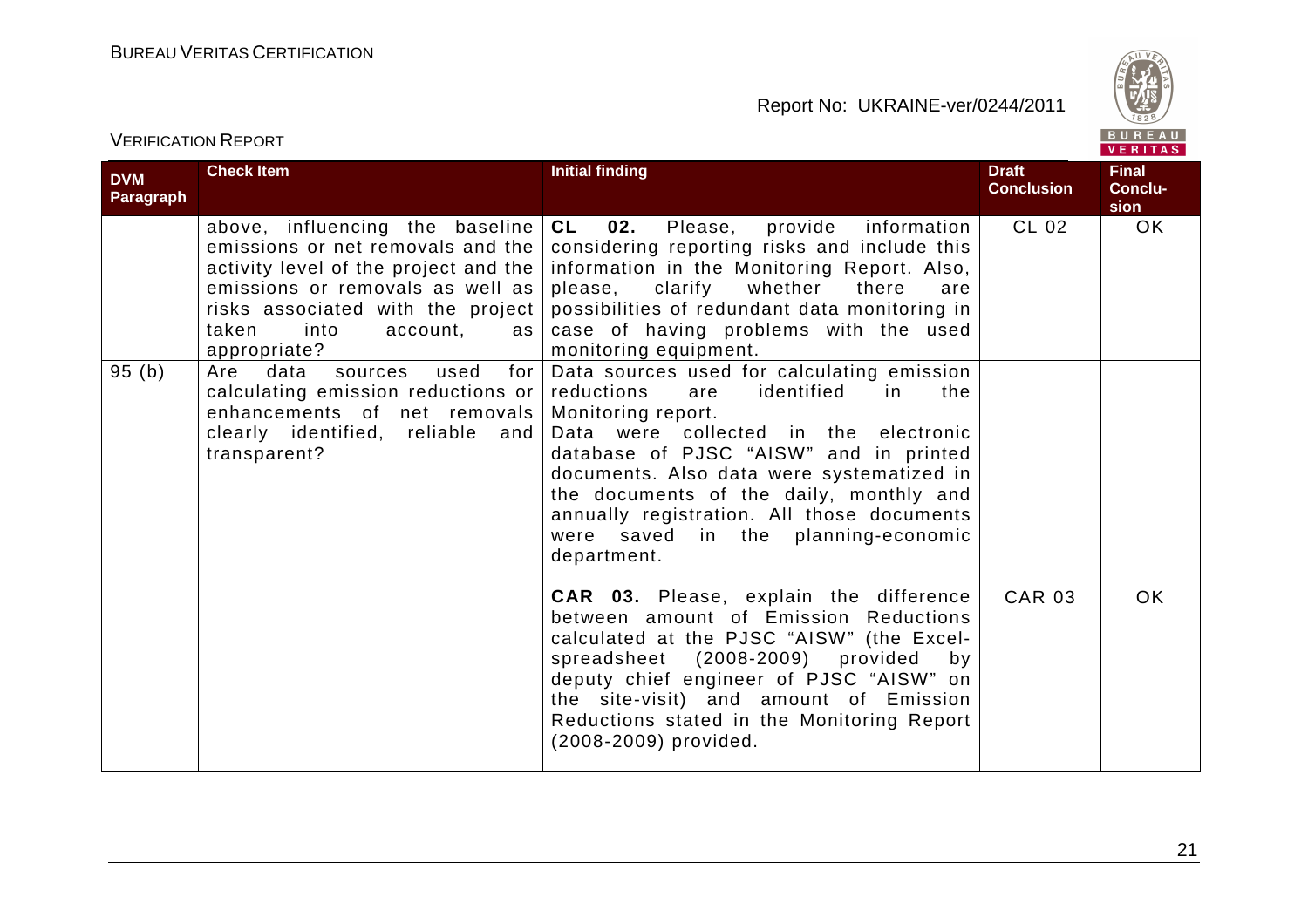

|                         | <b>BUREAU</b><br><b>VERIFICATION REPORT</b><br><b>VERITAS</b> |                                                                                                                                                                                                                                                 |                                   |                                 |
|-------------------------|---------------------------------------------------------------|-------------------------------------------------------------------------------------------------------------------------------------------------------------------------------------------------------------------------------------------------|-----------------------------------|---------------------------------|
| <b>DVM</b><br>Paragraph | <b>Check Item</b>                                             | <b>Initial finding</b>                                                                                                                                                                                                                          | <b>Draft</b><br><b>Conclusion</b> | <b>Final</b><br>Conclu-<br>sion |
|                         |                                                               | <b>CL 03.</b> Please, clarify exactly whether the<br>calculation of ERUs is based<br>on.<br>conservative assumptions or not. If yes,<br>indicate this in the Monitoring Report.                                                                 | CL 03                             | OK.                             |
|                         |                                                               | CL 04. Please, provide the list of monitoring<br>equipment, and, include information on the<br>monitoring equipment in the tables of<br>section 5 of the Monitoring Report (indicate<br>the monitoring equipment for all the data<br>variable). | CL 04                             | OK.                             |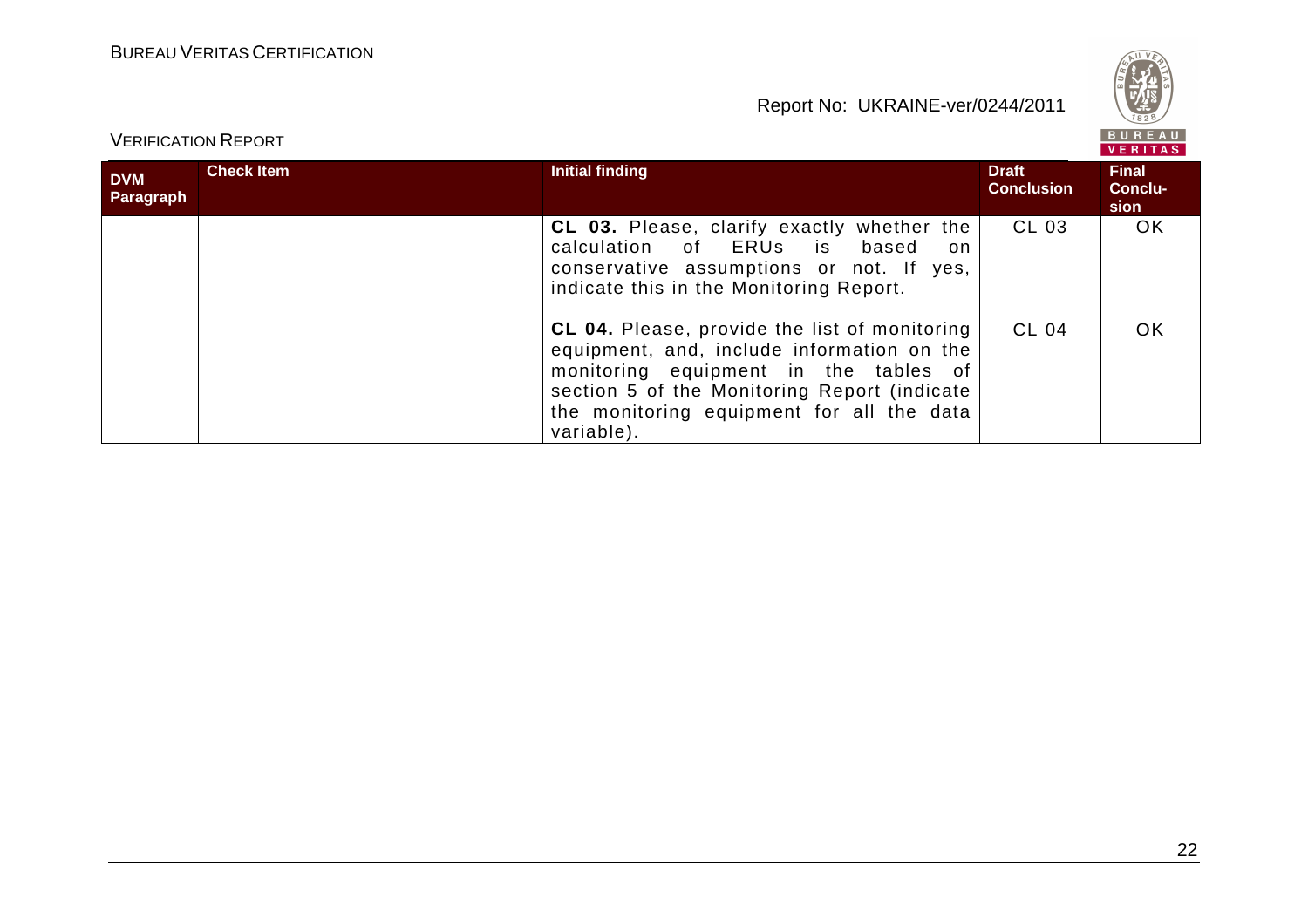

|                         |                                                                                                                                                                                                                                                                                        |                                                                                                                                                                                                                                                                                                         |                                   | <b>VERITAS</b>                  |
|-------------------------|----------------------------------------------------------------------------------------------------------------------------------------------------------------------------------------------------------------------------------------------------------------------------------------|---------------------------------------------------------------------------------------------------------------------------------------------------------------------------------------------------------------------------------------------------------------------------------------------------------|-----------------------------------|---------------------------------|
| <b>DVM</b><br>Paragraph | <b>Check Item</b>                                                                                                                                                                                                                                                                      | <b>Initial finding</b>                                                                                                                                                                                                                                                                                  | <b>Draft</b><br><b>Conclusion</b> | <b>Final</b><br>Conclu-<br>sion |
| 95(c)                   | Are emission factors, including<br>default emission factors, if used<br>calculating<br>emission<br>the<br>for<br>reductions or enhancements of net<br>removals, selected by carefully<br>balancing<br>accuracy<br>and<br>reasonableness, and appropriately<br>justified of the choice? | CL 05. Please, justify usage of the applied<br>value of emission factor for electricity<br>consumption for the monitoring<br>period<br>(years 2008-2009)<br>by<br>giving<br>clear<br>references to the actual appropriate data<br>source in the tables of section 4 of the<br><b>Monitoring Report.</b> | CL 05                             | <b>OK</b>                       |
|                         |                                                                                                                                                                                                                                                                                        | <b>CAR 05.</b> Please, unify the information on<br>emission factors for electricity consumption<br>and fuel consumption used for different<br>processes.                                                                                                                                                | <b>CAR 05</b>                     | <b>OK</b>                       |
|                         |                                                                                                                                                                                                                                                                                        | <b>CL 09.</b> Please, clarify what value of<br>emission factor for coke consumption is<br>used; also, please, explain whether this<br>factor is based on actual carbon content of<br>coke or not.                                                                                                       | CL 09                             | OK.                             |
| 95(d)                   | Is the calculation of emission<br>reductions or enhancements of net<br>removals based on conservative<br>the<br>assumptions<br>and<br>most                                                                                                                                             | CAR 04. Please, provide Excel-file with<br>calculations of ERUs for the monitoring<br>period.                                                                                                                                                                                                           | <b>CAR 04</b>                     | <b>OK</b>                       |
|                         | plausible<br>scenarios<br>in<br>a<br>transparent manner?                                                                                                                                                                                                                               | CL 06. Please, give more detail information<br>(justification) concerning the amount of<br>leakages of GHG emissions for this<br>monitoring period (provide the reference to<br>the Monitoring Report for the relevant                                                                                  | CL 06                             | <b>OK</b>                       |

### VERIFICATION REPORT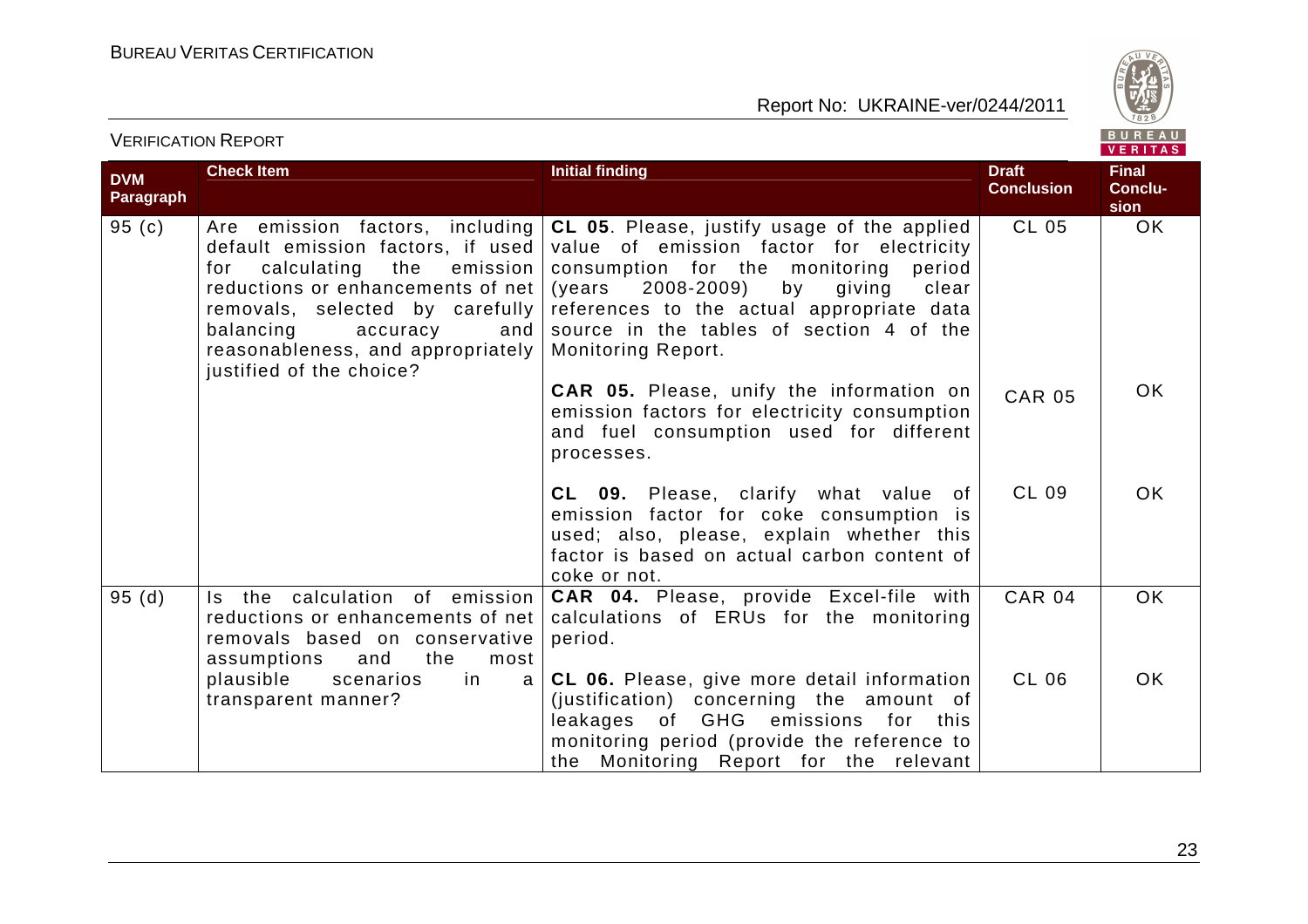

|                         | <b>VERIFICATION REPORT</b>                                                                                                                                                                                                                                                                                                          |                        |                                   |                          |
|-------------------------|-------------------------------------------------------------------------------------------------------------------------------------------------------------------------------------------------------------------------------------------------------------------------------------------------------------------------------------|------------------------|-----------------------------------|--------------------------|
| <b>DVM</b><br>Paragraph | <b>Check Item</b>                                                                                                                                                                                                                                                                                                                   | <b>Initial finding</b> | <b>Draft</b><br><b>Conclusion</b> | Final<br>Conclu-<br>sion |
|                         |                                                                                                                                                                                                                                                                                                                                     | period).               |                                   |                          |
|                         | Applicable to JI SSC projects only                                                                                                                                                                                                                                                                                                  |                        |                                   |                          |
| 96                      | Is the relevant threshold to be<br>classified as JI SSC project not<br>exceeded during the monitoring<br>period on an annual average<br>basis?<br>If the threshold is exceeded, is the<br>maximum emission reduction level<br>estimated in the PDD for the JI<br>SSC project or the bundle for the<br>monitoring period determined? | N/A                    | N/A                               | N/A                      |
|                         | Applicable to bundled JI SSC projects only                                                                                                                                                                                                                                                                                          |                        |                                   |                          |
| 97(a)                   | Has the composition of the bundle<br>not changed from that is stated in<br>F-JI-SSCBUNDLE?                                                                                                                                                                                                                                          | N/A                    | N/A                               | N/A                      |
| 97(b)                   | If<br>the<br>determination<br>was<br>conducted on the basis of an<br>overall monitoring plan, have the<br>project participants submitted a<br>common monitoring report?                                                                                                                                                             | N/A                    | N/A                               | N/A                      |
| 98                      | If the monitoring is based on a<br>monitoring plan that provides for<br>overlapping monitoring periods,<br>are the monitoring periods per<br>component of the project clearly<br>specified in the monitoring report?                                                                                                                | N/A                    | N/A                               | N/A                      |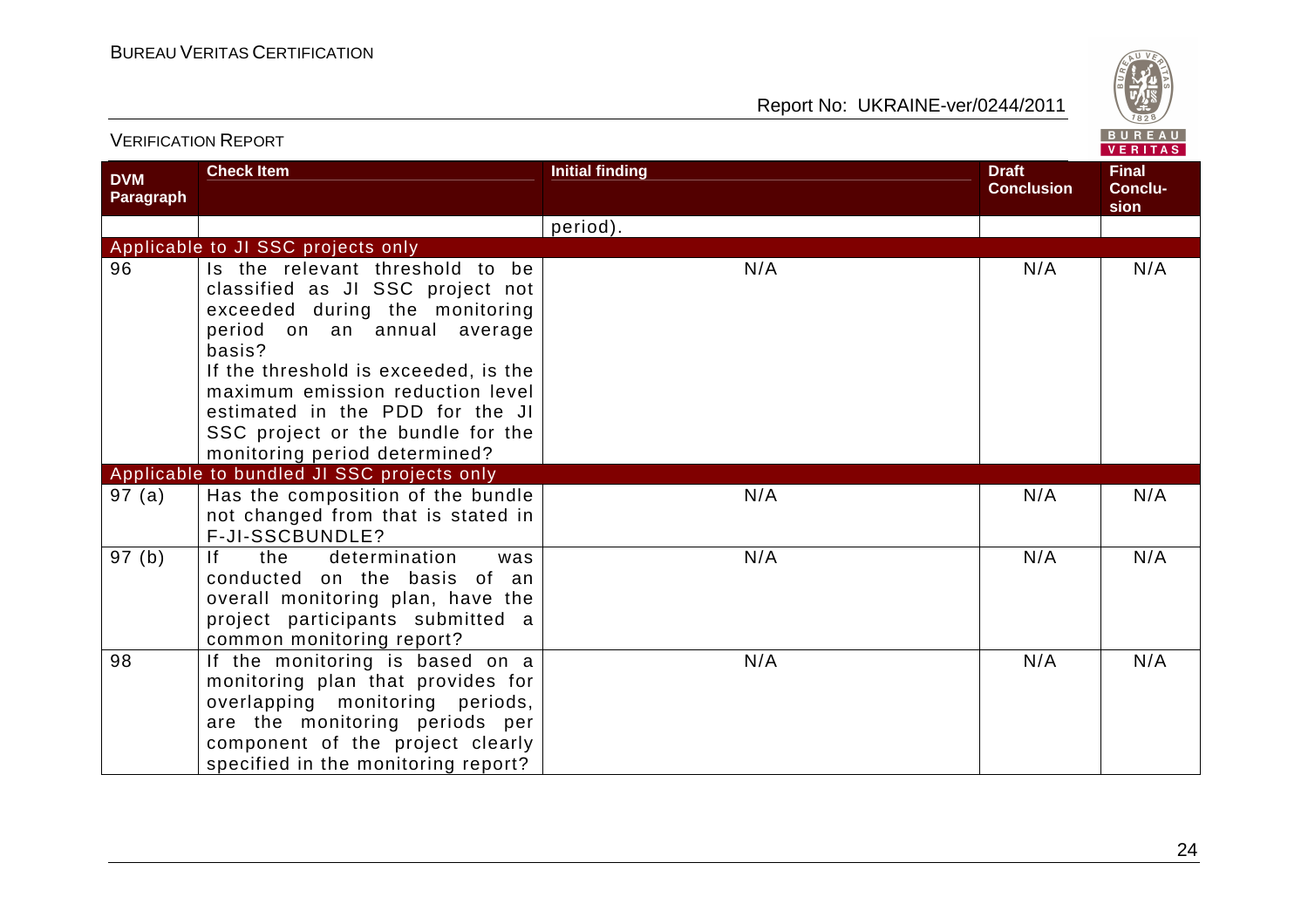

| <b>VERIFICATION REPORT</b> |                                                                                                                                                                                                                                                                                                             |                                                                                                                                                                                                                                                  |                                   | <b>BUREAU</b><br><b>VERITAS</b> |
|----------------------------|-------------------------------------------------------------------------------------------------------------------------------------------------------------------------------------------------------------------------------------------------------------------------------------------------------------|--------------------------------------------------------------------------------------------------------------------------------------------------------------------------------------------------------------------------------------------------|-----------------------------------|---------------------------------|
| <b>DVM</b><br>Paragraph    | <b>Check Item</b>                                                                                                                                                                                                                                                                                           | <b>Initial finding</b>                                                                                                                                                                                                                           | <b>Draft</b><br><b>Conclusion</b> | <b>Final</b><br>Conclu-<br>sion |
|                            | Do the monitoring periods not<br>overlap with those for which<br>verifications were already deemed<br>final in the past?                                                                                                                                                                                    |                                                                                                                                                                                                                                                  |                                   |                                 |
|                            | Revision of monitoring plan                                                                                                                                                                                                                                                                                 |                                                                                                                                                                                                                                                  |                                   |                                 |
|                            | Applicable only if monitoring plan is revised by project participant                                                                                                                                                                                                                                        |                                                                                                                                                                                                                                                  |                                   |                                 |
| 99(a)                      | Did<br>project<br>the<br>participants<br>provide<br>appropriate<br>an<br>justification<br>the<br>proposed<br>for<br>revision?                                                                                                                                                                               | N/A                                                                                                                                                                                                                                              | N/A                               | N/A                             |
| 99(b)                      | revision<br>Does<br>the<br>proposed<br>improve the accuracy and/or<br>of<br>applicability<br>information<br>collected compared to the original<br>monitoring plan without changing<br>conformity with the relevant rules<br>regulations<br>and<br>for<br>the<br>establishment<br>monitoring<br>of<br>plans? | N/A                                                                                                                                                                                                                                              | N/A                               | N/A                             |
| Data management            |                                                                                                                                                                                                                                                                                                             |                                                                                                                                                                                                                                                  |                                   |                                 |
| 101 (a)                    | Is the implementation of data<br>procedures<br>collection<br>in<br>accordance with the monitoring<br>plan, including the quality control<br>and<br>quality<br>assurance<br>procedures?                                                                                                                      | collection<br>Procedures<br>of<br>data<br>are<br>implemented<br>compliance<br>with<br>the<br>in<br>monitoring plan.<br>CL 07. Please, give transparent (traceable)<br>description of the data collection procedures<br>in the Monitoring report. | <b>CL 07</b>                      | <b>OK</b>                       |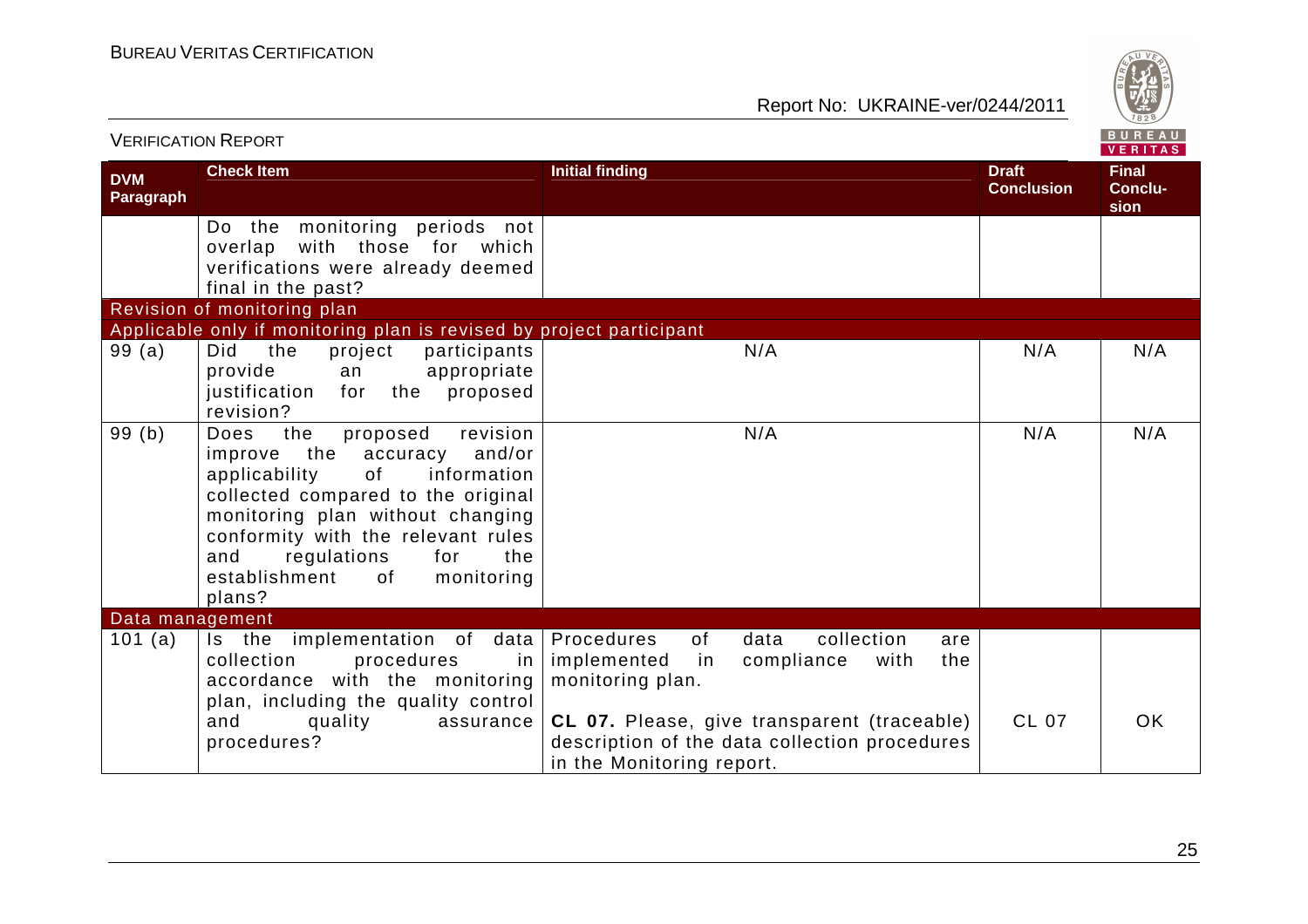BUREAU

|                         |                                                                                                           |                                                                                                                                                                                                                                                                                                                                                                                                                                                                                                                                                                                                                                                                |                                   | VERITAS                         |
|-------------------------|-----------------------------------------------------------------------------------------------------------|----------------------------------------------------------------------------------------------------------------------------------------------------------------------------------------------------------------------------------------------------------------------------------------------------------------------------------------------------------------------------------------------------------------------------------------------------------------------------------------------------------------------------------------------------------------------------------------------------------------------------------------------------------------|-----------------------------------|---------------------------------|
| <b>DVM</b><br>Paragraph | <b>Check Item</b>                                                                                         | <b>Initial finding</b>                                                                                                                                                                                                                                                                                                                                                                                                                                                                                                                                                                                                                                         | <b>Draft</b><br><b>Conclusion</b> | <b>Final</b><br>Conclu-<br>sion |
|                         |                                                                                                           | CL 08. Please, provide in the Monitoring<br>report information on conducting the internal<br>audit of quality management system at<br>AISW in the years 2008-2009 (please,<br>indicate the date of conducting the internal<br>audit and the presence of the Report on<br>internal audit).                                                                                                                                                                                                                                                                                                                                                                      | <b>CL 08</b>                      | OK.                             |
| 101(b)                  | Is the function of the monitoring<br>equipment,<br>including<br>its  <br>calibration status, is in order? | The monitoring equipment is<br>properly<br>calibrated.<br>Passports for monitoring equipment and the<br>date of its last calibration were checked by<br>verifiers on the site-visit.                                                                                                                                                                                                                                                                                                                                                                                                                                                                           | <b>OK</b>                         | OK                              |
| 101(c)                  | Are the evidence and records<br>for<br>the<br>monitoring<br>used<br>maintained in a traceable manner?     | Monitoring data are collected in the<br>electronic database of PJSC "AISW" and in<br>Also<br>printed<br>documents.<br>data<br>are<br>systematized in the documents of the daily,<br>monthly and annually registration. All those<br>documents are saved in the planning-<br>economic department.<br>After the determination of the project<br>"Revamping of sintering and blast-furnace<br>production at OJSC "Alchevsk Iron and<br>Steel Works", the FAR 01 remains open.<br>The FAR (FAR 01 of this report) is still<br>under consideration; the order concerning<br>the procedure for keeping monitoring data is<br>expected to be issued by PJSC "Alchevsk |                                   |                                 |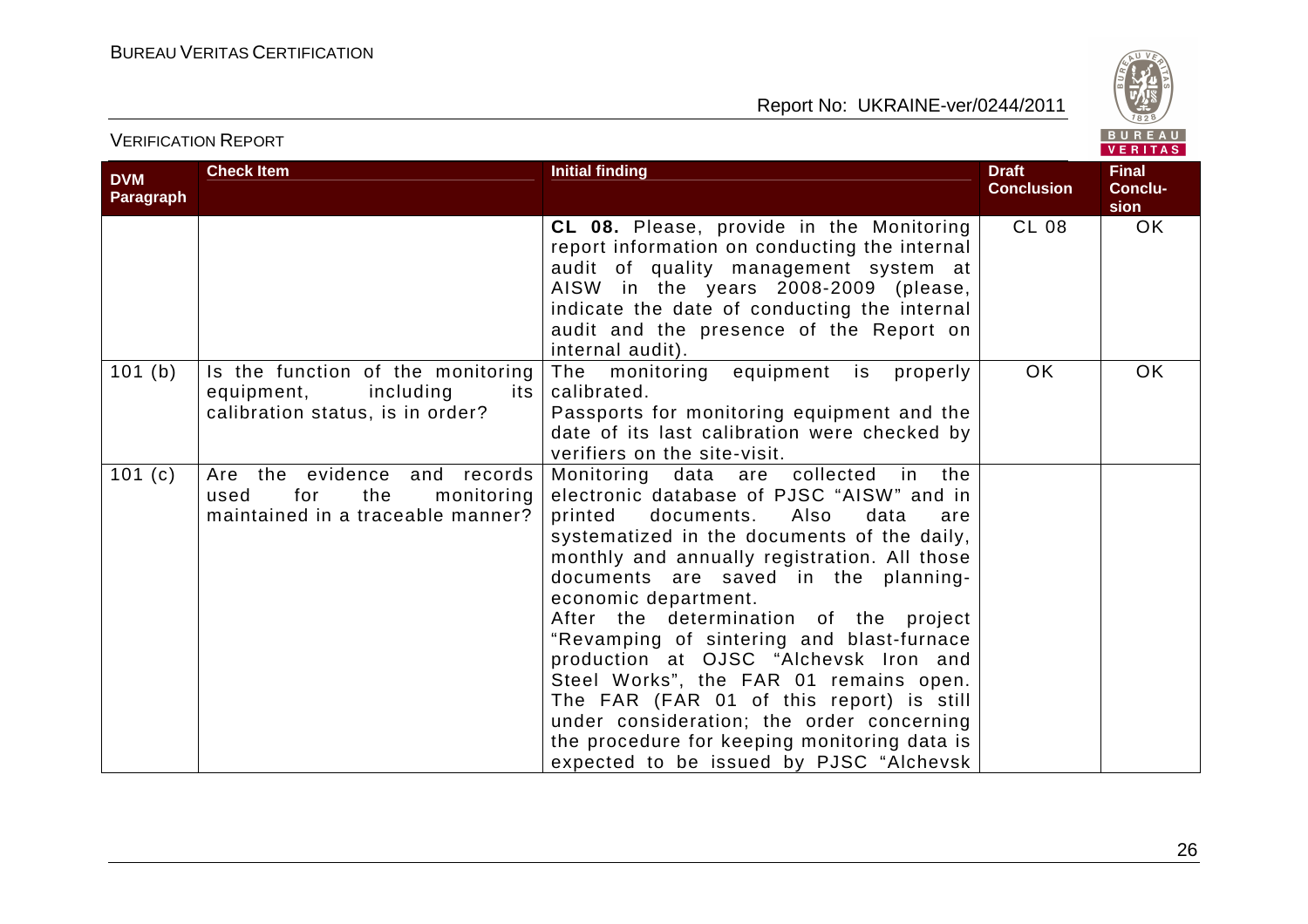

|                                |                                                                                                                                     |                                                                                                                                                                                                                                                                                                 |                                   | VERIIAS                         |  |
|--------------------------------|-------------------------------------------------------------------------------------------------------------------------------------|-------------------------------------------------------------------------------------------------------------------------------------------------------------------------------------------------------------------------------------------------------------------------------------------------|-----------------------------------|---------------------------------|--|
| <b>DVM</b><br><b>Paragraph</b> | <b>Check Item</b>                                                                                                                   | <b>Initial finding</b>                                                                                                                                                                                                                                                                          | <b>Draft</b><br><b>Conclusion</b> | <b>Final</b><br>Conclu-<br>sion |  |
|                                |                                                                                                                                     | Iron and Steel Works" in June 2011. FAR 01<br>will<br>be checked during next periodic<br>verification.                                                                                                                                                                                          |                                   |                                 |  |
|                                |                                                                                                                                     | <b>FAR 01.</b> The data to be monitored and<br>required for determination are to be kept for<br>two years after the last transfer of ERUs for<br>the project. The order concerning the<br>procedure for keeping monitoring data<br>should be issued by PJSC "Alchevsk Iron<br>and Steel Works". | <b>FAR 01</b>                     | Pending                         |  |
| 101(d)                         | collection<br>the<br>data<br>ls.<br>and<br>management<br>system<br>for<br>the<br>project in accordance with the<br>monitoring plan? | The data collection and management system<br>for the project is in accordance with the<br>monitoring plan.<br>FAR 02. At the PJSC "Alchevsk Iron and<br>Steel Works" the order concerning indication<br>of the names of the personnel involved in                                               | <b>FAR 02</b>                     | Pending                         |  |
|                                | Verification regarding programs of activities (additional elements for assessment)                                                  | the monitoring should be issued.                                                                                                                                                                                                                                                                |                                   |                                 |  |
| 102                            | Is any JPA that has not been                                                                                                        | N/A                                                                                                                                                                                                                                                                                             | N/A                               | N/A                             |  |
|                                | added to the JI PoA not verified?                                                                                                   |                                                                                                                                                                                                                                                                                                 |                                   |                                 |  |
| 103                            | Is the verification based on the<br>monitoring reports of all JPAs to<br>be verified?                                               | N/A                                                                                                                                                                                                                                                                                             | N/A                               | N/A                             |  |
| 103                            | Does the verification ensure the<br>accuracy and conservativeness of                                                                | N/A                                                                                                                                                                                                                                                                                             | N/A                               | N/A                             |  |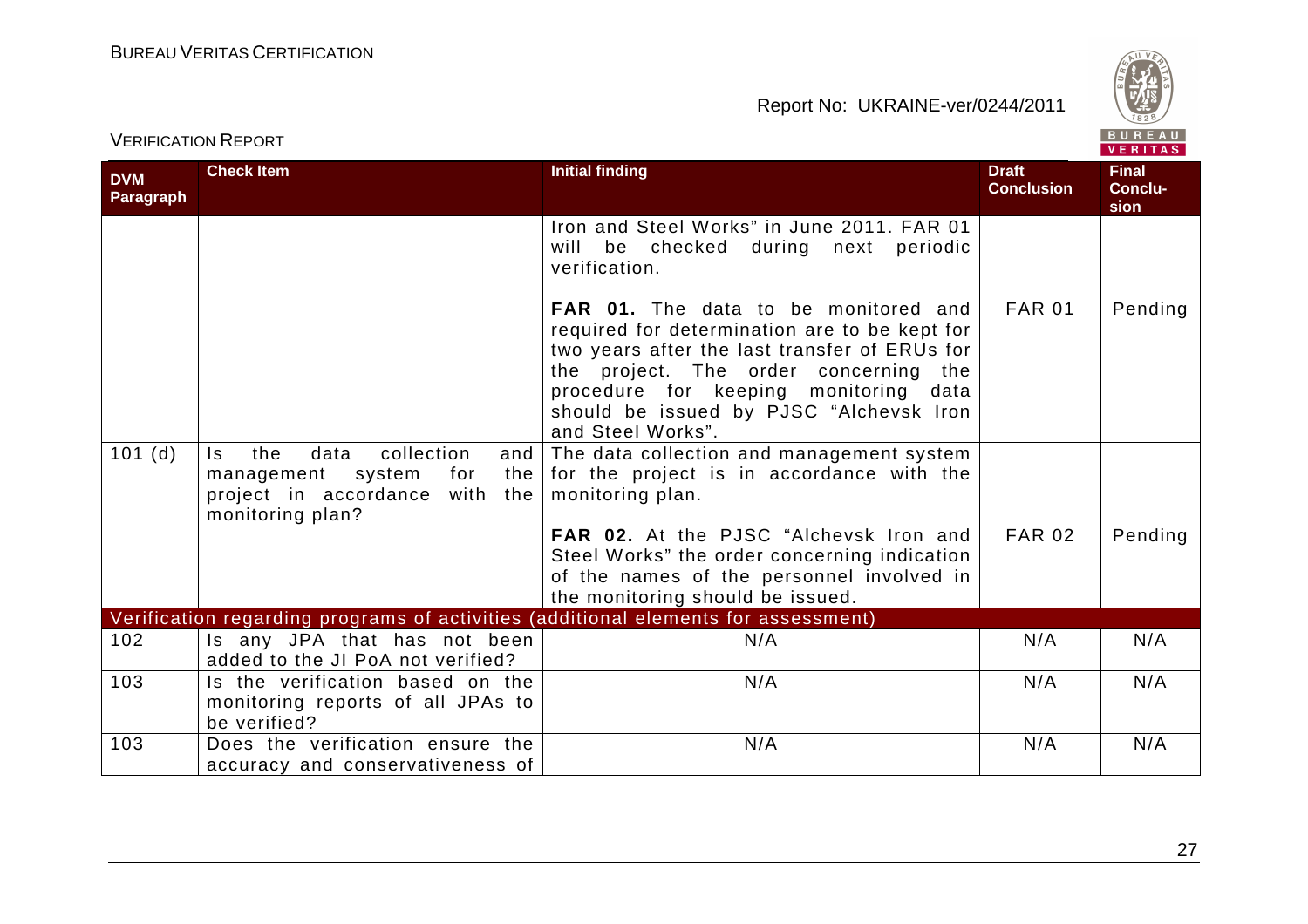

|                         | <u>VLINII IUATIUIVI INLEUINI</u>                                                                                                                                                                                                                                                                                                                                                                                                                                                                                      |                                                             | VERITAS                         |
|-------------------------|-----------------------------------------------------------------------------------------------------------------------------------------------------------------------------------------------------------------------------------------------------------------------------------------------------------------------------------------------------------------------------------------------------------------------------------------------------------------------------------------------------------------------|-------------------------------------------------------------|---------------------------------|
| <b>DVM</b><br>Paragraph | <b>Check Item</b>                                                                                                                                                                                                                                                                                                                                                                                                                                                                                                     | <b>Initial finding</b><br><b>Draft</b><br><b>Conclusion</b> | <b>Final</b><br>Conclu-<br>sion |
|                         | reductions<br>emission<br>the<br>or<br>enhancements<br>of<br>removals<br>generated by each N/A JPA?                                                                                                                                                                                                                                                                                                                                                                                                                   |                                                             |                                 |
| 104                     | Does the monitoring period not<br>overlap with previous monitoring<br>periods?                                                                                                                                                                                                                                                                                                                                                                                                                                        | N/A<br>N/A                                                  | N/A                             |
| 105                     | If the AIE learns of an erroneously<br>included JPA, has the<br>AIE<br>informed the JISC of its findings in<br>writing?                                                                                                                                                                                                                                                                                                                                                                                               | N/A<br>N/A                                                  | N/A                             |
|                         | Applicable to sample-based approach only                                                                                                                                                                                                                                                                                                                                                                                                                                                                              |                                                             |                                 |
| 106                     | Does the sampling plan prepared<br>by the AIE:<br>(a) Describe its sample selection,<br>taking into<br>account that:<br>(i) For each verification that uses<br>a sample-based approach, the<br>selection<br>sample<br>shall<br>be<br>sufficiently representative of the<br>JPAs in the JI PoA<br>such<br>extrapolation to<br><b>JPAs</b><br>all<br>identified for that verification is<br>reasonable, taking into account<br>differences<br>among<br>the<br>characteristics of JPAs, such as:<br>- The types of JPAs; | N/A<br>N/A                                                  | N/A                             |

VERIFICATION REPORT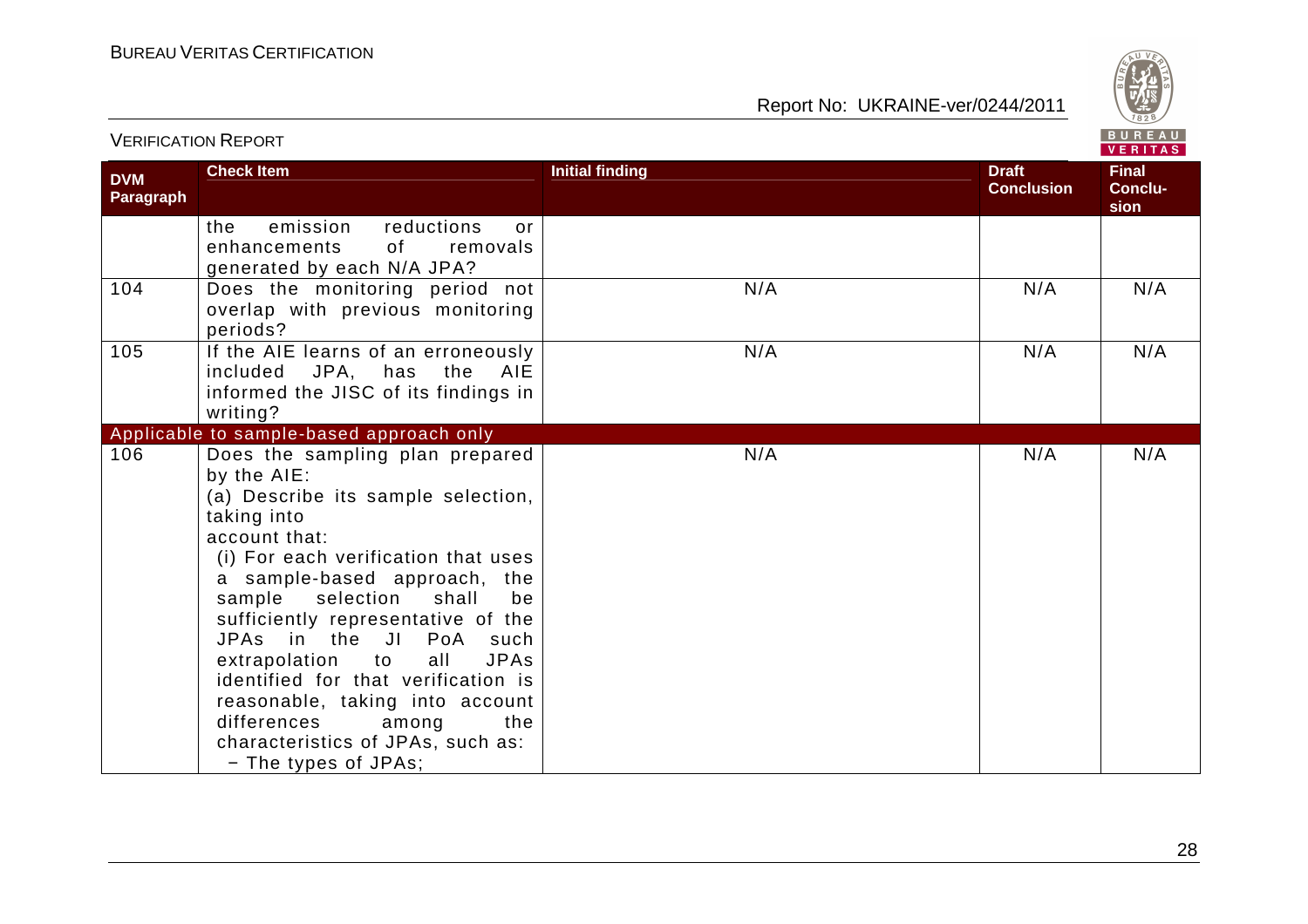

| VERILIVATIVIV INLI VINT |                                                                                                                                                                                                                                                                                                                                                                                                                                            |                                                             |                                 |
|-------------------------|--------------------------------------------------------------------------------------------------------------------------------------------------------------------------------------------------------------------------------------------------------------------------------------------------------------------------------------------------------------------------------------------------------------------------------------------|-------------------------------------------------------------|---------------------------------|
| <b>DVM</b><br>Paragraph | <b>Check Item</b>                                                                                                                                                                                                                                                                                                                                                                                                                          | <b>Initial finding</b><br><b>Draft</b><br><b>Conclusion</b> | <b>Final</b><br>Conclu-<br>sion |
|                         | The<br>complexity<br>of<br>the<br>applicable technologies and/or<br>measures used;<br>- The geographical location of<br>each JPA;<br>The amounts of expected<br>emission reductions of the JPAs<br>being verified;<br>- The number of JPAs for which<br>emission reductions are being<br>verified:<br>The length of monitoring<br>periods of the JPAs being<br>verified; and<br>- The samples selected for prior<br>verifications, if any? |                                                             |                                 |
| 107                     | Is the sampling plan ready for<br>publication through the secretariat<br>along with the verification report<br>and supporting documentation?                                                                                                                                                                                                                                                                                               | N/A<br>N/A                                                  | N/A                             |
| 108                     | Has the AIE made site inspections<br>of at least the square root of the<br>number of total JPAs, rounded to<br>the upper whole number? If the<br>AIE makes no site inspections or<br>fewer site inspections than the<br>square root of the number of total                                                                                                                                                                                 | N/A<br>N/A                                                  | N/A                             |

VERIFICATION REPORT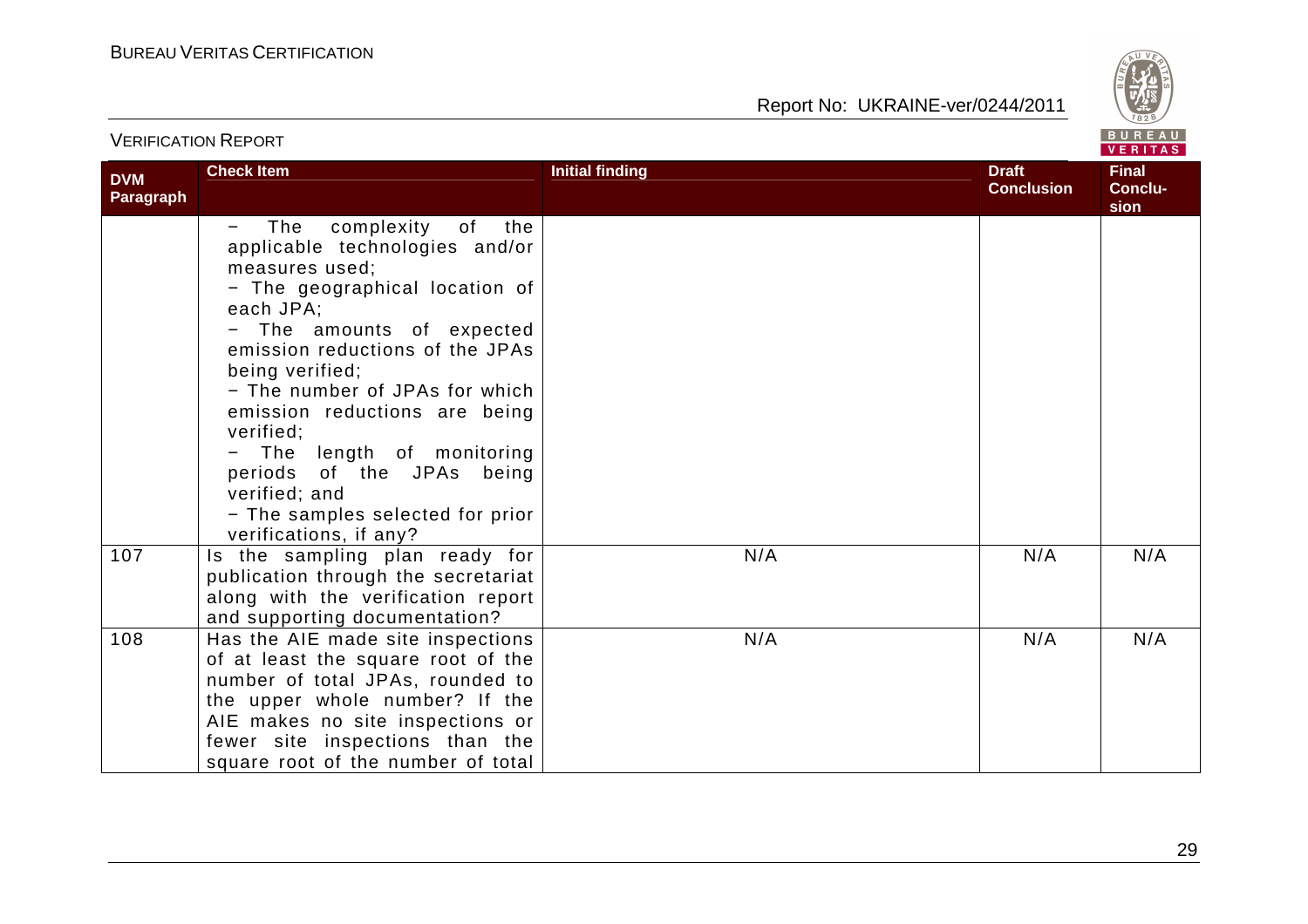

| BUREAU<br><b>VERIFICATION REPORT</b><br><b>VERITAS</b> |                                                                                                                                                                                                                           |                        |                                   |                                        |
|--------------------------------------------------------|---------------------------------------------------------------------------------------------------------------------------------------------------------------------------------------------------------------------------|------------------------|-----------------------------------|----------------------------------------|
| <b>DVM</b><br>Paragraph                                | <b>Check Item</b>                                                                                                                                                                                                         | <b>Initial finding</b> | <b>Draft</b><br><b>Conclusion</b> | <b>Final</b><br><b>Conclu-</b><br>sion |
|                                                        | JPAs, rounded to the upper whole<br>number, then does the AIE provide<br>reasonable explanation and<br>a<br>justification?                                                                                                |                        |                                   |                                        |
| 109                                                    | Is the sampling plan available for<br>submission to the secretariat for<br>the JISC.s ex ante assessment?<br>(Optional)                                                                                                   | N/A                    | N/A                               | N/A                                    |
| 110                                                    | If the AIE learns of a fraudulently<br>included JPA, a fraudulently<br>monitored JPA or an inflated<br>number of emission reductions<br>claimed in a JI PoA, has the AIE<br>informed the JISC of the fraud in<br>writing? | N/A                    | N/A                               | N/A                                    |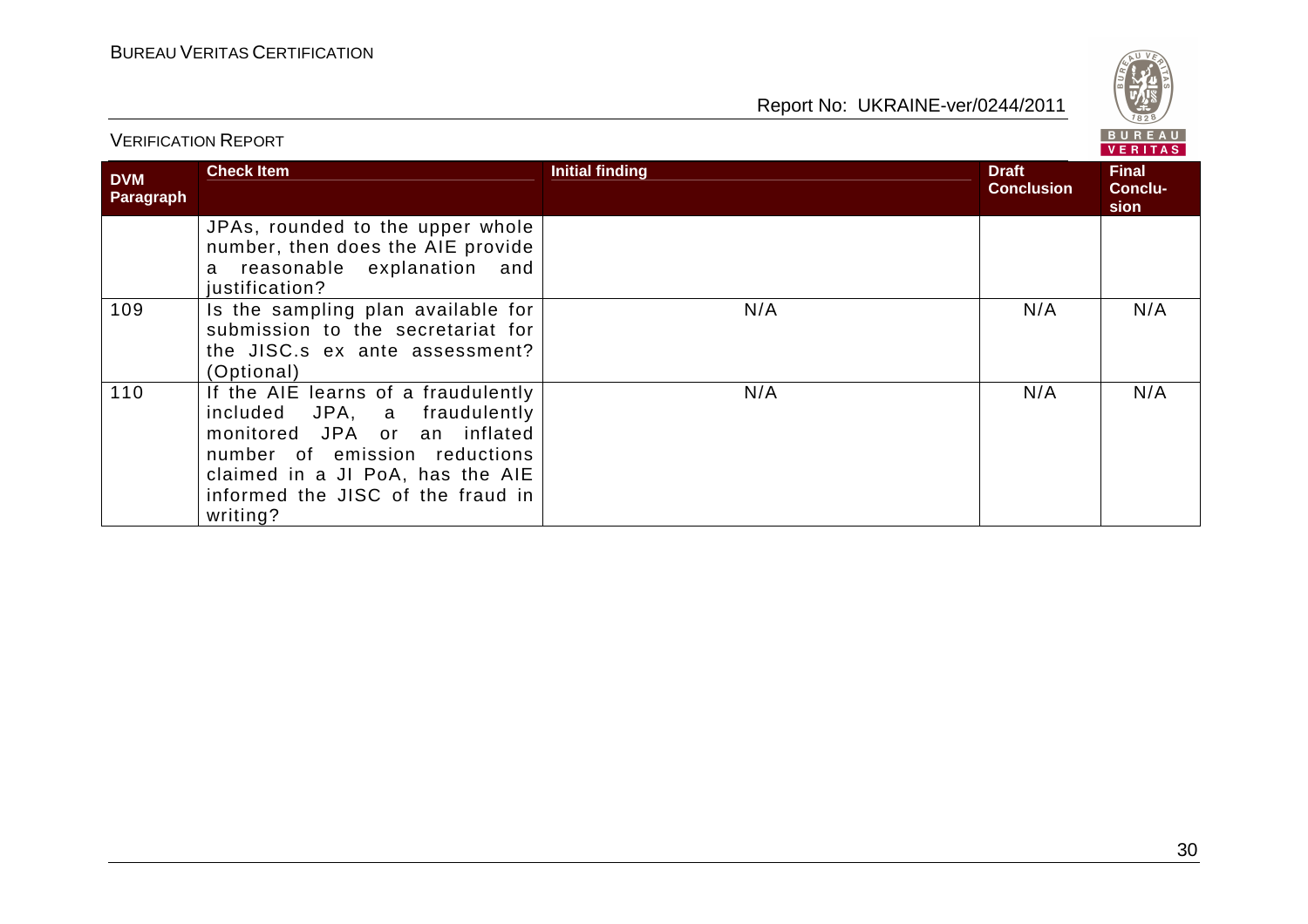

# VERIFICATION REPORT

#### **Table 2 Resolution of Corrective Action and Clarification Requests**

| <b>Draft</b><br>report clarifications<br>and<br>corrective action<br>requests<br>by<br>validation team                                         | Ref.<br>to<br>checklist<br>question<br>in table 1 | Summary of project participant response                                                                                                                                                                                                                                                                                                                             | <b>Verification</b><br>team<br>conclusion                                                                            |
|------------------------------------------------------------------------------------------------------------------------------------------------|---------------------------------------------------|---------------------------------------------------------------------------------------------------------------------------------------------------------------------------------------------------------------------------------------------------------------------------------------------------------------------------------------------------------------------|----------------------------------------------------------------------------------------------------------------------|
| Action<br>Corrective<br>Request<br>$(CAR)$ 01<br>There is<br>written<br>project<br>no<br><b>Parties</b><br>from<br>approval<br>involved.       | 90                                                | approval were received<br>The<br>letters<br>of<br>from the<br>Ukraine<br>(National Environmental<br>Government<br>of<br>Investment Agency of Ukraine, #1155/23/7 of 11.05.2011)<br>and from the Government of the Netherlands (Ministry of<br>Affairs, reference:<br>2011JI14<br>Economic<br>0f<br>10.05.2011). The copies of LoAs are provided to the<br>verifier. | Copies<br>0f<br>the letters of<br>approval<br>were<br>provided to<br>the verifier.<br>CAR 01<br><b>is</b><br>closed. |
| Action<br>Corrective<br>Request<br>(CAR) 02<br>Please, correct spelling errors<br>in the items (#9, 11, 12, and<br>13) of the section 3 of MR. | 93                                                | The spelling mistakes are now corrected.                                                                                                                                                                                                                                                                                                                            | Due to the<br>corrections<br>made,<br>the<br>issue<br>is.<br>closed.                                                 |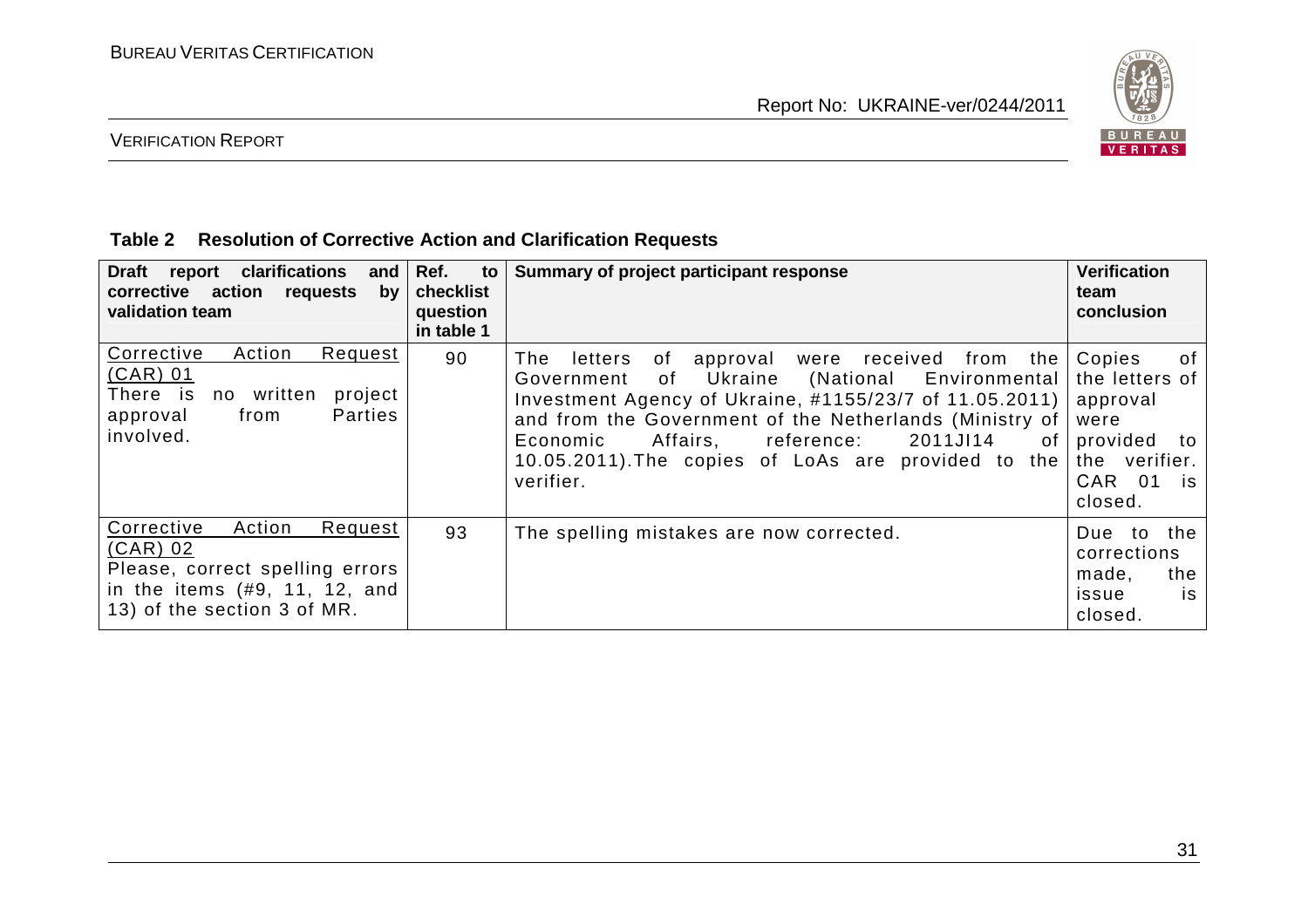

| <b>VERIFICATION REPORT</b>                                                                                                                                                                                                                                                                                                                                                                        |       |                                                                                                                                                                                                                                                                                                                                                                                                                                                                                                                                                                                                                                                                                                                                                                                                                                                                                                                                                                                                                                                                                                                           | B U K E A U  <br><b>VERITAS</b>                                                  |
|---------------------------------------------------------------------------------------------------------------------------------------------------------------------------------------------------------------------------------------------------------------------------------------------------------------------------------------------------------------------------------------------------|-------|---------------------------------------------------------------------------------------------------------------------------------------------------------------------------------------------------------------------------------------------------------------------------------------------------------------------------------------------------------------------------------------------------------------------------------------------------------------------------------------------------------------------------------------------------------------------------------------------------------------------------------------------------------------------------------------------------------------------------------------------------------------------------------------------------------------------------------------------------------------------------------------------------------------------------------------------------------------------------------------------------------------------------------------------------------------------------------------------------------------------------|----------------------------------------------------------------------------------|
| Corrective<br><b>Action</b><br>Request<br>(CAR) 03<br>Please, explain the difference<br>between amount of Emission<br>Reductions calculated at the<br>PJSC "AISW"<br>(the Excel-<br>$(2008 - 2009)$<br>spreadsheet<br>provided by deputy chief<br>engineer of PJSC "AISW" on<br>the site-visit) and amount of<br>Emission Reductions stated in<br>the Monitoring Report (2008-<br>2009) provided. | 95(b) | The difference between amount of Emission Reductions<br>calculated at the PJSC "AISW" (the Excel-spreadsheet<br>(2008-2009) provided by deputy chief engineer of<br>PJSC "AISW" on the site-visit) and amount of Emission<br>Reductions stated in the Monitoring Report (2008-2009)<br>was caused by the fact that the Excel-spreadsheet (2008-<br>2009)<br>provided by deputy chief<br>engineer<br>of o<br>PJSC "AISW" contained outdated emission factors such<br>as: emission factor for electricity consumption, emission<br>factor for natural gas consumption (together with taking<br>into account additional emissions from its transportation)<br>etc. However the volumes of fuel and energy resources<br>consumption together with the production volumes under<br>the project activity fully correlates between the Excel-<br>spreadsheet (2008-2009) provided by deputy chief<br>engineer of PJSC "AISW" on the site-visit and Excel-<br>spreadsheet (2008-2009) provided by IEEC. Together<br>with this Excel-spreadsheet (2008-2009) provided by<br>IEEC contains the most updated $CO2$ emission factors. | <b>Based</b><br>on<br>the<br>information<br>provided,<br>CAR 03<br>is<br>closed. |
| Corrective<br><b>Action</b><br><u>Request</u><br>$(CAR)$ 04<br>Please, provide Excel-file with<br>calculations of ERUs for the<br>monitoring period.                                                                                                                                                                                                                                              | 95(d) | The Excel-file with calculations of ERU is now provided<br>to the verifier.                                                                                                                                                                                                                                                                                                                                                                                                                                                                                                                                                                                                                                                                                                                                                                                                                                                                                                                                                                                                                                               | The required<br>Excel-file is<br>provided.<br>CAR 04<br>is<br>closed.            |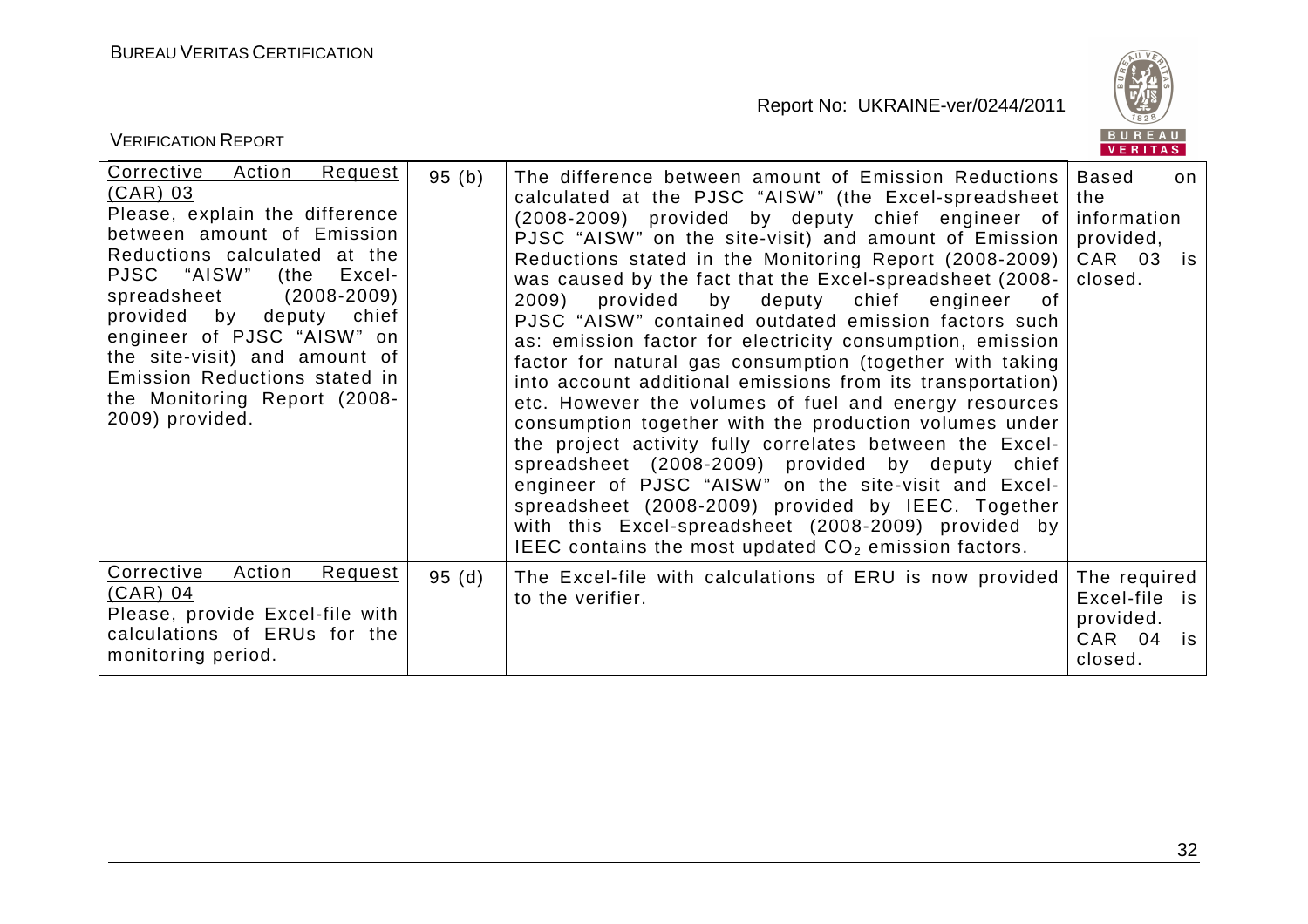

| <b>VERIFICATION REPORT</b>                                                                                                                                                                                                                                                                                                             |          |                                                                                                                                                                                                                                                                                                                                                                                                                                                                                                                                                                                                                                                                          | B U K E A U  <br>VERITAS                                                                        |
|----------------------------------------------------------------------------------------------------------------------------------------------------------------------------------------------------------------------------------------------------------------------------------------------------------------------------------------|----------|--------------------------------------------------------------------------------------------------------------------------------------------------------------------------------------------------------------------------------------------------------------------------------------------------------------------------------------------------------------------------------------------------------------------------------------------------------------------------------------------------------------------------------------------------------------------------------------------------------------------------------------------------------------------------|-------------------------------------------------------------------------------------------------|
| Corrective Action<br>Request<br><u>(CAR) 05</u><br>Please, unify the information<br>emission<br>factors<br>for<br>on<br>electricity consumption<br>and<br>fuel consumption used<br>for<br>different processes.                                                                                                                         | 95 $(c)$ | The emission factors for electricity consumption and fuel<br>consumption are now unified. The methodology applied in<br>this monitoring report is in accordance with methodology<br>stated in the PDD.                                                                                                                                                                                                                                                                                                                                                                                                                                                                   | <b>Based</b><br>on<br>the<br>amendments<br>made,<br>the<br>issue<br>is<br>closed.               |
| <b>Clarification Request (CL) 01</b><br>Please, clarify the current<br>status of the project (stated in<br>Monitoring Report for<br>the<br>2008-2009) in the point of<br>construction of new sinter<br>Explain<br>whether<br>plant.<br>this<br>implementation<br>of<br>measure was started in 2006<br>and still is going on or not.    | 92       | The project is realized in compliance with proposed<br>schedule given in the PDD. Construction of new sinter<br>plant itself requires several years under regular<br>financing. However, AISW faced serious financial<br>difficulties during the years 2007-2009. Therefore, only a<br>part of initial expenses have been done in terms of<br>building a new sinter plant mostly related to development<br>of necessary feasibility studies and obtaining permits.<br>The work on construction of a new sinter plant will be<br>continued in the upcoming years. It is expected that the<br>new sinter plant will be put into operation after<br>commissioning of BF #2. | The<br>explanation<br>was<br>received and<br>found<br>satisfactory.<br>$CL$ 01<br>is<br>closed. |
| <b>Clarification Request (CL) 02</b><br>Please, provide information<br>considering reporting risks and<br>include this information in the<br>Monitoring<br>Report.<br>Also,<br>please, clarify whether there<br>are possibilities of redundant<br>data monitoring in case of<br>having problems with the used<br>monitoring equipment. | 95(a)    | The reporting risk is rather low. In case of having<br>problems with certain monitoring devices, the accounting<br>system is organized in such way that allows double<br>checking of all the data. Ultimately all information can be<br>proven by independent invoices with the third parties.<br>However such a risk is very low and was not appeared in<br>the suggested monitoring period.                                                                                                                                                                                                                                                                            | <b>Based</b><br>on<br>the<br>information<br>received,<br>the issue is<br>closed.                |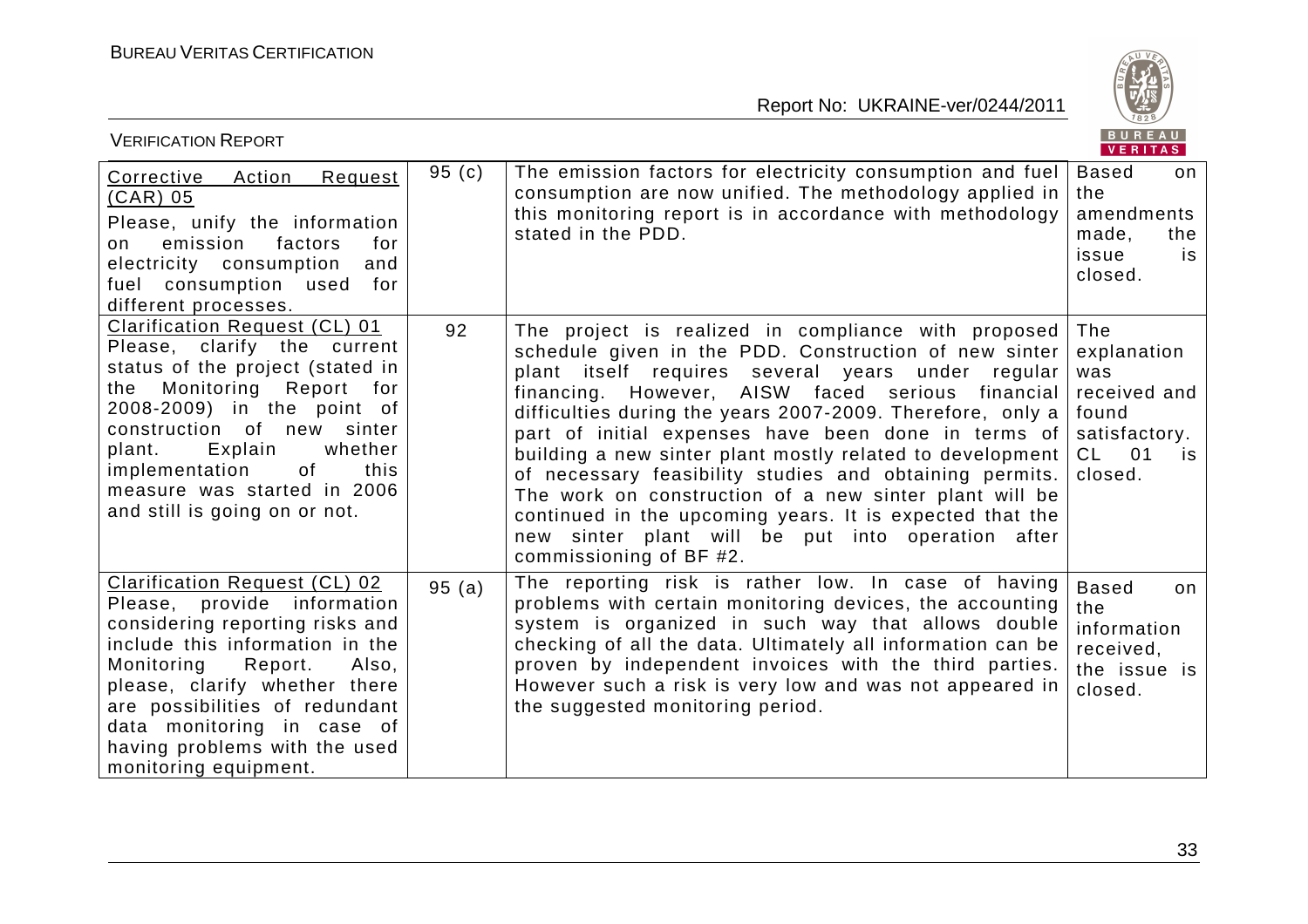

| <b>VERIFICATION REPORT</b>                                                                                                                                                                                                                                                                                                                                              |          |                                                                                                                                                                                                                                                                                                                                                                                                                                                                                                       | BUREAU<br>VERITAS                                                                                           |
|-------------------------------------------------------------------------------------------------------------------------------------------------------------------------------------------------------------------------------------------------------------------------------------------------------------------------------------------------------------------------|----------|-------------------------------------------------------------------------------------------------------------------------------------------------------------------------------------------------------------------------------------------------------------------------------------------------------------------------------------------------------------------------------------------------------------------------------------------------------------------------------------------------------|-------------------------------------------------------------------------------------------------------------|
| <b>Clarification Request (CL) 03</b><br>Please, clarify exactly whether<br>the calculation of ERUs is<br>based<br>conservative<br>on<br>assumptions or not. If yes,<br>indicate this in the Monitoring<br>Report.                                                                                                                                                       | 95(b)    | The<br>information<br>on conservativeness of<br>baseline<br>emissions and therefore ERU was given in the PDD. As it<br>can be seen from the monitoring data, in the project line<br>the volume of natural gas was decreased and<br>alternatively coal consumption was<br>increased<br>-in<br>comparison with the baseline. This was caused mostly by<br>market situation and plays at a factor of conservative<br>estimations of ERU.                                                                 | Due to the<br>clarification<br>received,<br>$CL$ 03<br>is<br>closed.                                        |
| <b>Clarification Request (CL) 04</b><br>Please, provide the list of<br>monitoring equipment,<br>and,<br>include information on the<br>monitoring equipment in the<br>tables of section 5 of the<br>Monitoring Report (indicate<br>the monitoring equipment for<br>all the data variable).                                                                               | 95(b)    | The list of monitoring equipment is now provided to the<br>verifier. The list of monitoring equipment is now also<br>included in the Annex 1 of the monitoring report.                                                                                                                                                                                                                                                                                                                                | The<br>list of<br>monitoring<br>equipment is<br>provided to<br>the verifier.<br>CL.<br>04<br>is.<br>closed. |
| <b>Clarification Request (CL) 05</b><br>Please, justify usage of the<br>applied value<br>of emission<br>for<br>factor<br>electricity<br>for<br>consumption<br>the<br>monitoring period (years 2008-<br>by<br>2009)<br>clear<br>giving<br>the<br>to<br>actual<br>references<br>appropriate data source in the<br>tables of section 4 of the<br><b>Monitoring Report.</b> | 95 $(c)$ | The emission factors for electricity consumption were<br>updated and now are in accordance with the orders of the<br>National environmental investment agency of Ukraine #62<br>dated 15th of April 2011 and #63 dated 15th of April<br>2011.<br>The<br>emission<br>factors<br>the<br>level of<br>are<br>1,082 tCO <sub>2e</sub> /MWh for the year 2008 and at the level of<br>1,096 $tCO_{2e}/MWh$ for the year 2009. Such information is<br>now included to the Section 5 of the monitoring report. | <b>Based</b><br>on<br>the<br>explanation<br>provided,<br>the issue is<br>closed.                            |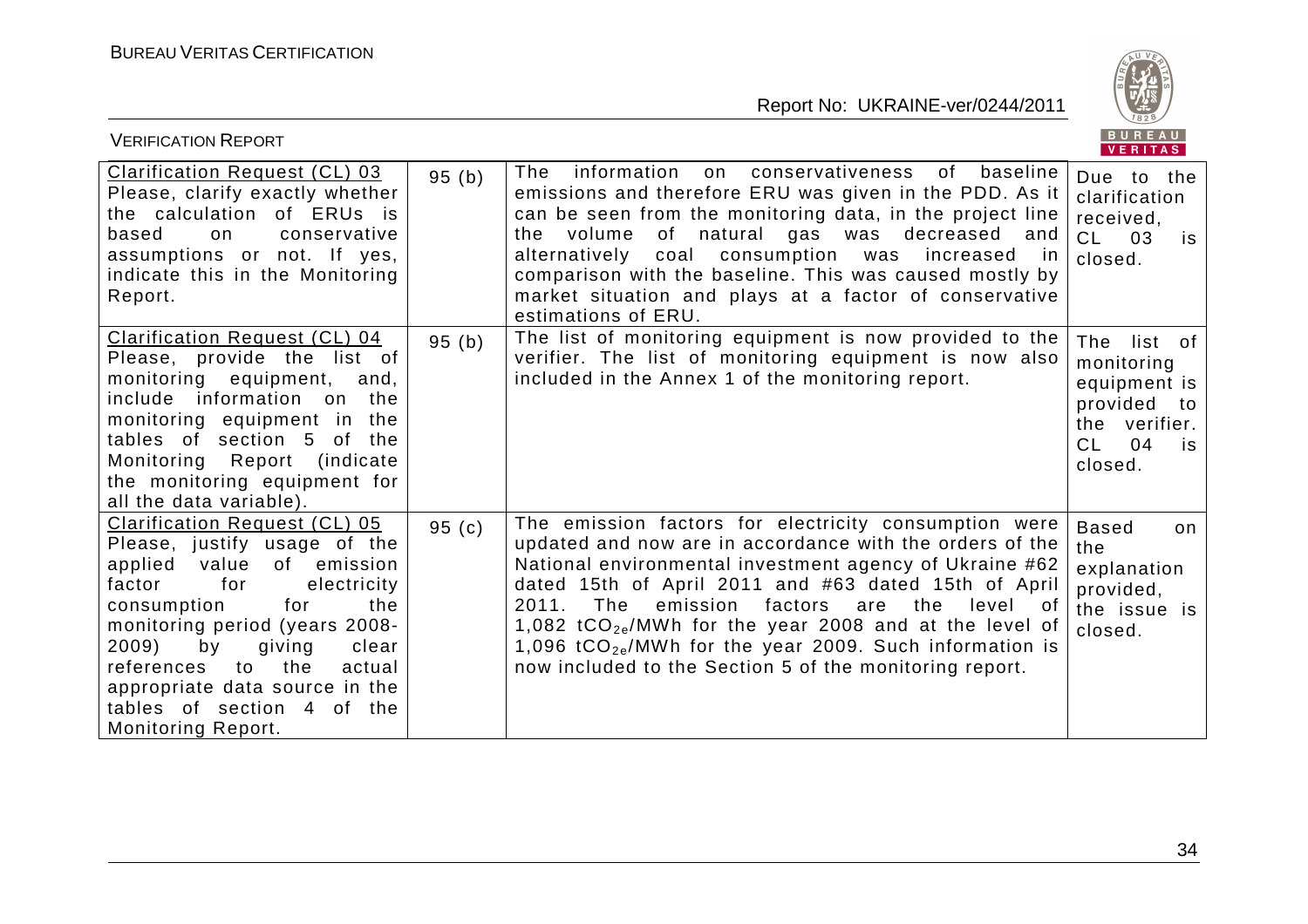

| <b>VERIFICATION REPORT</b>                                                                                                                                                                                                                                                             |       |                                                                                                                                                                                                                                                                                                                                                                                                                                                                                                                                                                                                                                                                                                                                                                                                                                                                                                                                                                                                                                                                                                                                       | BUREAU<br>VERITAS |  |
|----------------------------------------------------------------------------------------------------------------------------------------------------------------------------------------------------------------------------------------------------------------------------------------|-------|---------------------------------------------------------------------------------------------------------------------------------------------------------------------------------------------------------------------------------------------------------------------------------------------------------------------------------------------------------------------------------------------------------------------------------------------------------------------------------------------------------------------------------------------------------------------------------------------------------------------------------------------------------------------------------------------------------------------------------------------------------------------------------------------------------------------------------------------------------------------------------------------------------------------------------------------------------------------------------------------------------------------------------------------------------------------------------------------------------------------------------------|-------------------|--|
| <b>Clarification Request (CL) 06</b><br>detail<br>Please, give<br>more<br>information<br>(justification)<br>concerning the amount of<br>leakages of GHG emissions<br>for this monitoring period<br>(provide the reference to the $ $<br>Monitoring Report for the<br>relevant period). | 95(d) | Taking into account that the project boundary of the JI   Based<br>project "Installation of a new waste heat recovery system   justification<br>at Alchevsk Coke Plant, Ukraine" (UA1000130 -<br>registered under Track 1) includes blast-furnaces of the issue is<br>AISW with respect to particular volumes of consumed dry $ $ closed.<br>blast-furnace coke, the $CO_{2e}$ emission reductions that<br>were generated during the period of $01/01/2008$ –<br>31/12/2009 due to component three (3) of mentioned<br>above JI project were attributed to the leakages of<br>GHG's.<br>Leakages of GHG emissions from the JI project<br>"Installation of a new waste heat recovery system at<br>Alchevsk Coke Plant, Ukraine" were calculated by<br>subtracting total project line emissions from the baseline<br>emissions that were generated by the component 3 of the<br>mentioned above project. After that, leakages of GHG<br>emissions were subtracted from the total volume of<br>emission reductions associated with this project during<br>this monitoring period.<br>Such text is now included in the monitoring report. | on<br>provided,   |  |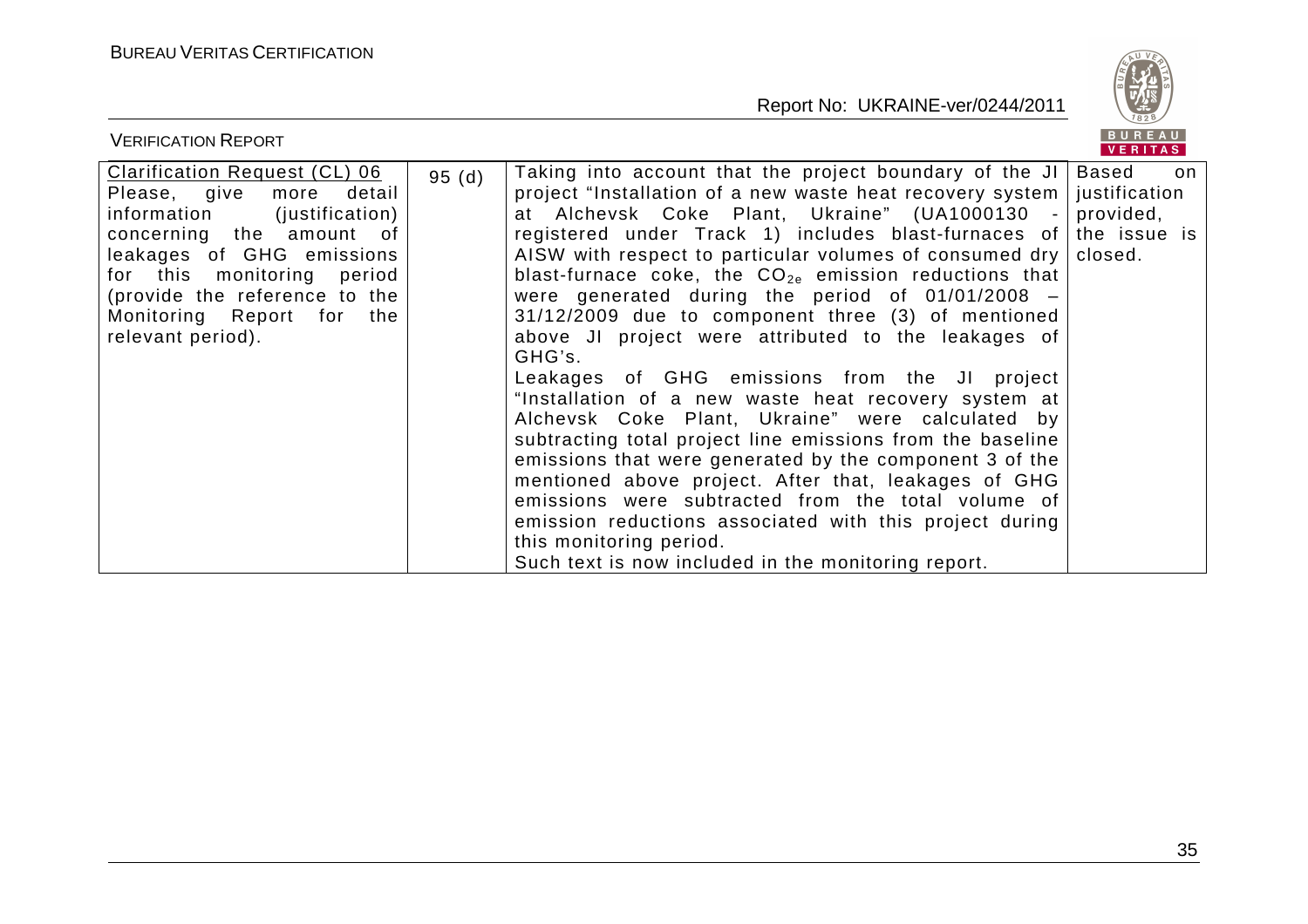

| <b>VERIFICATION REPORT</b>                                                                                                                                                                                                                                                                                                                            |           |                                                                                                                                                                                                                                                                                                                                                                                                                                                                                                                                                                                                                                                                                                                                                                                                                                                                                                            | BUREAU<br><b>VERITAS</b>                                            |          |
|-------------------------------------------------------------------------------------------------------------------------------------------------------------------------------------------------------------------------------------------------------------------------------------------------------------------------------------------------------|-----------|------------------------------------------------------------------------------------------------------------------------------------------------------------------------------------------------------------------------------------------------------------------------------------------------------------------------------------------------------------------------------------------------------------------------------------------------------------------------------------------------------------------------------------------------------------------------------------------------------------------------------------------------------------------------------------------------------------------------------------------------------------------------------------------------------------------------------------------------------------------------------------------------------------|---------------------------------------------------------------------|----------|
| <b>Clarification Request (CL) 07</b><br>give<br>transparent<br>Please,<br>(traceable) description of the<br>data collection procedures in<br>the Monitoring report.                                                                                                                                                                                   | 101 $(a)$ | The data required to be monitored under the proposed JI<br>project was routinely collected within the normal<br>operations of the AISW. Together with this data collection<br>was an integral part of routine monitoring. Data was<br>compiled in (i) day-to-day records, (ii) quarterly records,<br>and (iii) annual records. Data were collected in the<br>electronic database of PJSC "AISW" and in printed<br>documents. All records where finally stored in Planning<br>Department.<br>The monitoring plan was implemented by different<br>specialists of the AISW under supervision of Chief<br>Energy Specialist and managed by Director General of<br>the Plant.<br>All main production shops and specialists of the plant<br>were involved in preparation of monitoring report under<br>coordination of Chief Energy Specialist.<br>Such information is now included in the monitoring<br>report. | <b>Based</b><br>the<br>information<br>received,<br>CL 07<br>closed. | on<br>is |
| <b>Clarification Request (CL) 08</b><br>provide<br>the<br>Please,<br>in<br>Monitoring report information<br>on conducting the internal<br>audit of quality management<br>system at AISW in the years<br>2008-2009 (please, indicate<br>the date of conducting the<br>audit<br>internal<br>and<br>the<br>presence of the Report on<br>internal audit). | 101 (a)   | The information on conducting the internal audit of<br>quality management system at AISW in 2008-2009 was<br>provided in the Monitoring report as follows.<br>AISW uses the accredited quality management system<br>according to the requirements of the ISO 9001 standard.<br>In order to ensure the appropriate quality management<br>system implementation the internal audits are conducted<br>at the plant on monthly basis based on the AISW order #<br>of 25.12.2009. The department of<br>931<br>quality<br>management is responsible for the internal audit<br>implementation at the plant and for the storage of the<br>Reports on the results of the audits.                                                                                                                                                                                                                                    | Due to the<br>information<br>provided,<br>$CL$ 08<br>closed.        | is       |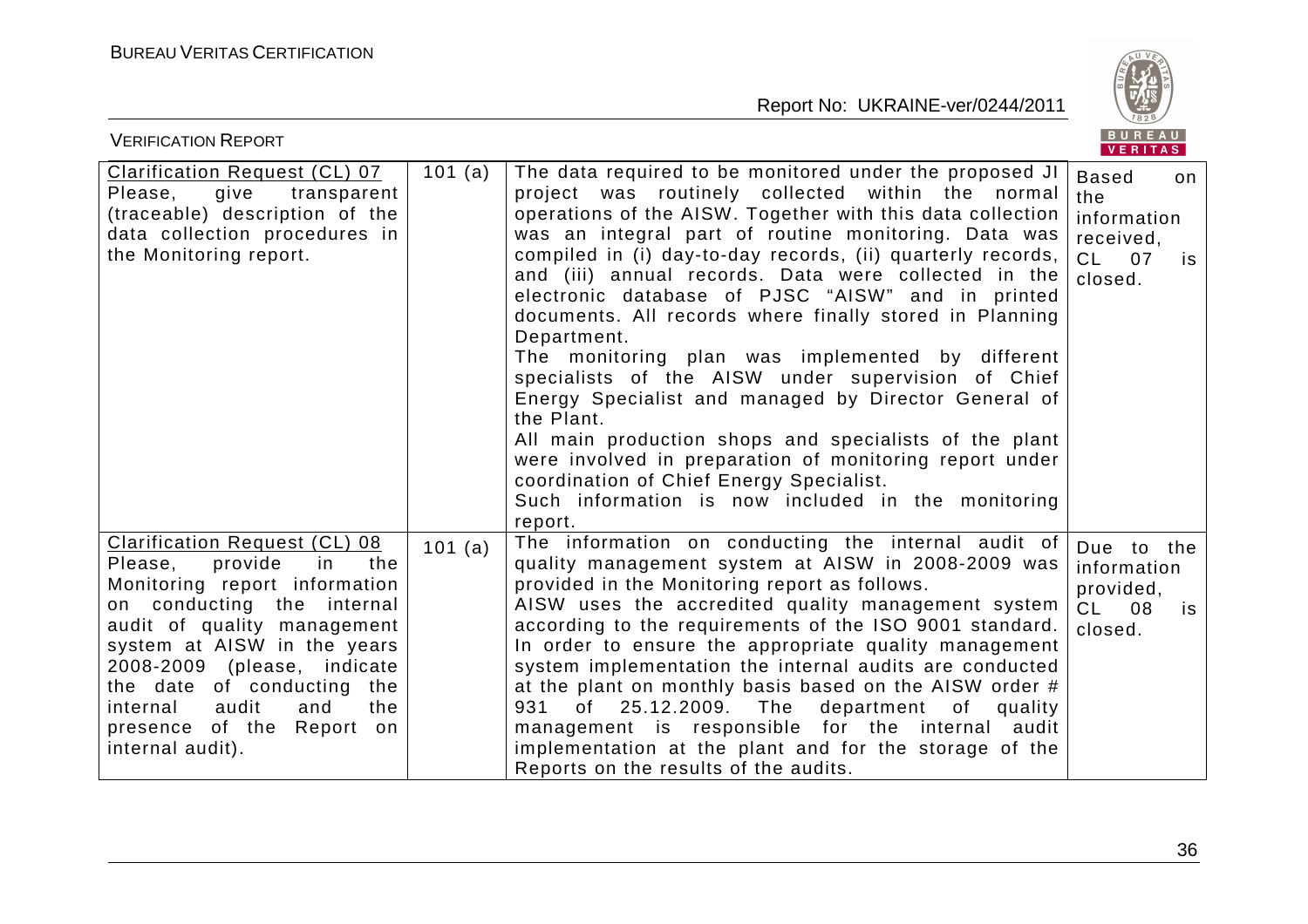

| <b>VERIFICATION REPORT</b>                                                                                                                                                                                                       |       |                                                                                                                                                                                                                                                                                                                                                                                                                                                                                                                                                                                                                                                                                                                                                                                                                                                | B U R E A U<br>VERITAS                                                     |     |
|----------------------------------------------------------------------------------------------------------------------------------------------------------------------------------------------------------------------------------|-------|------------------------------------------------------------------------------------------------------------------------------------------------------------------------------------------------------------------------------------------------------------------------------------------------------------------------------------------------------------------------------------------------------------------------------------------------------------------------------------------------------------------------------------------------------------------------------------------------------------------------------------------------------------------------------------------------------------------------------------------------------------------------------------------------------------------------------------------------|----------------------------------------------------------------------------|-----|
| Clarification Request (CL) 09<br>Please, clarify what value of<br>emission<br>factor<br>for<br>coke<br>consumption is used; also,<br>please, explain whether this<br>factor is based on actual<br>carbon content of coke or not. | 95(c) | During this monitoring period the emission factor for coke<br>is based on actual carbon content of coke.<br>In order to calculate emission factor for coke due to its<br>production and consumption based on actual carbon<br>content, the following formula was used:<br>$EF_{ra} = (C_{coke} * 44/12) + 0.56$<br>where:<br>$EF_{ra}$ – emission factor for coke, tonnes $CO_{2e}/t$ onne of<br>coke;<br>$C_{\text{coke}}$ – carbon content of coke, %;<br>$0.56$ – $CO_{2e}$ emission factor for coke production, tonnes<br>$CO_{2e}/$ tonne of coke produced.<br>The carbon content of coke is calculated by the following<br>formula:<br>$C_{\text{code}} = 100 - (C_{\text{ash}} + C_{\text{subhur}} + C_{\text{volatile matters}})$<br>where:<br>$C_{ash}$ – ash content of coke, %;<br>$C_{\text{subhur}}$ – sulfur content of coke, %; | <b>Based</b><br>the<br>explanation<br>received,<br>the issue is<br>closed. | on. |
|                                                                                                                                                                                                                                  |       | $C_{\text{volatile matters}}$ – volatile matters content of coke, %.                                                                                                                                                                                                                                                                                                                                                                                                                                                                                                                                                                                                                                                                                                                                                                           |                                                                            |     |